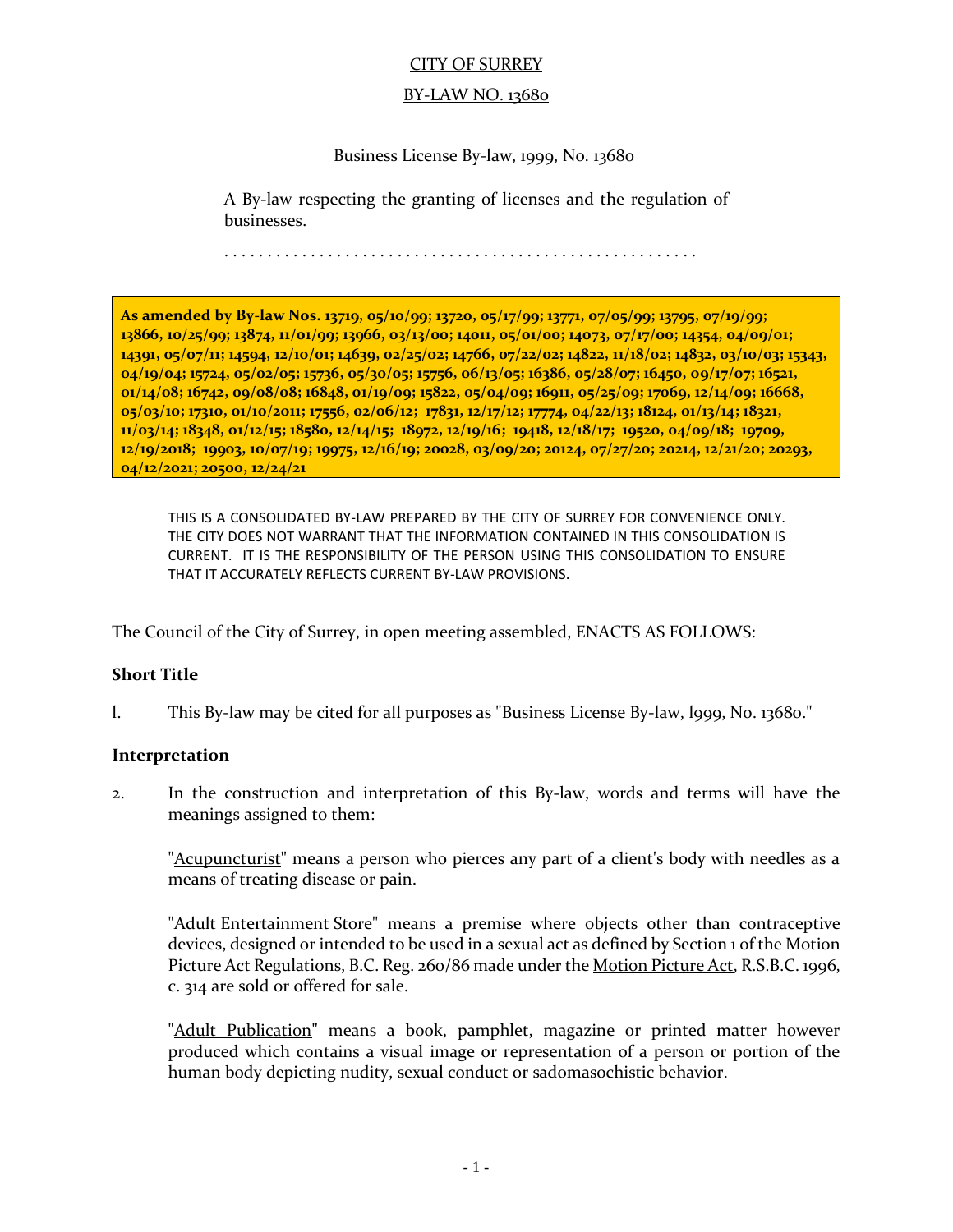"Alcohol and Drug Recovery House" means a building which contains sleeping units for persons receiving care and support for recovery from alcohol and drug dependency.

"Apartment Building" means a premise, not being a hotel or rooming house, which is divided into not less than three dwelling units, occupied or equipped to be occupied as rental accommodation.

"Applicant" means a person or corporation who makes application for a license under the provisions of this By-law.

"Arcade" means a premise where 6 or more devices or machines, mechanically, electronically, or otherwise operated and which is used or intended to be used for the amusement and enjoyment of the public, but does not include a carnival ride or a premise licensed under the Liquor Control and Licensing Act, R.S.B.C. 1996, c. 267, where minors are not permitted.

"Auction" means offering or putting up for sale real or personal property where the public is invited to make competitive bids for the property offered for sale, but does not include a crown officer selling crown property by auction or a sheriff's officer or bailiff selling property under a judgment or in satisfaction of rent or taxes.

"Authorized Identification" means any one or more of the following:

- (a) valid provincial or state driver's license integrated with a photograph of the bearer;
- (b) British Columbia identification card issued to the bearer within five (5) years of the date it is produced by the bearer as evidence of;
- (c) valid passport; and
- (d) any other form of provincial or federal identification integrated with a photograph of the bearer.

"Automated Teller Machine" means an automated teller machine not located in a bank or on the same premises as a bank.

"Automobile Rebuilder" means a person who rebuilds vehicles from parts obtained from wrecking on site one or more other vehicles.

"Automobile Wrecker" means a person who removes used parts from vehicles for resale and disposes of the remainder as junk, salvage or scrap.

"Automobile Immobilizing Device" includes a wheel lock device, a Denver Boot, or other device designed to be affixed to the wheels or axle of a motor vehicle to prevent the movement of the vehicle.

"Bank" includes a bank, credit union and trust company and every branch of these institutions.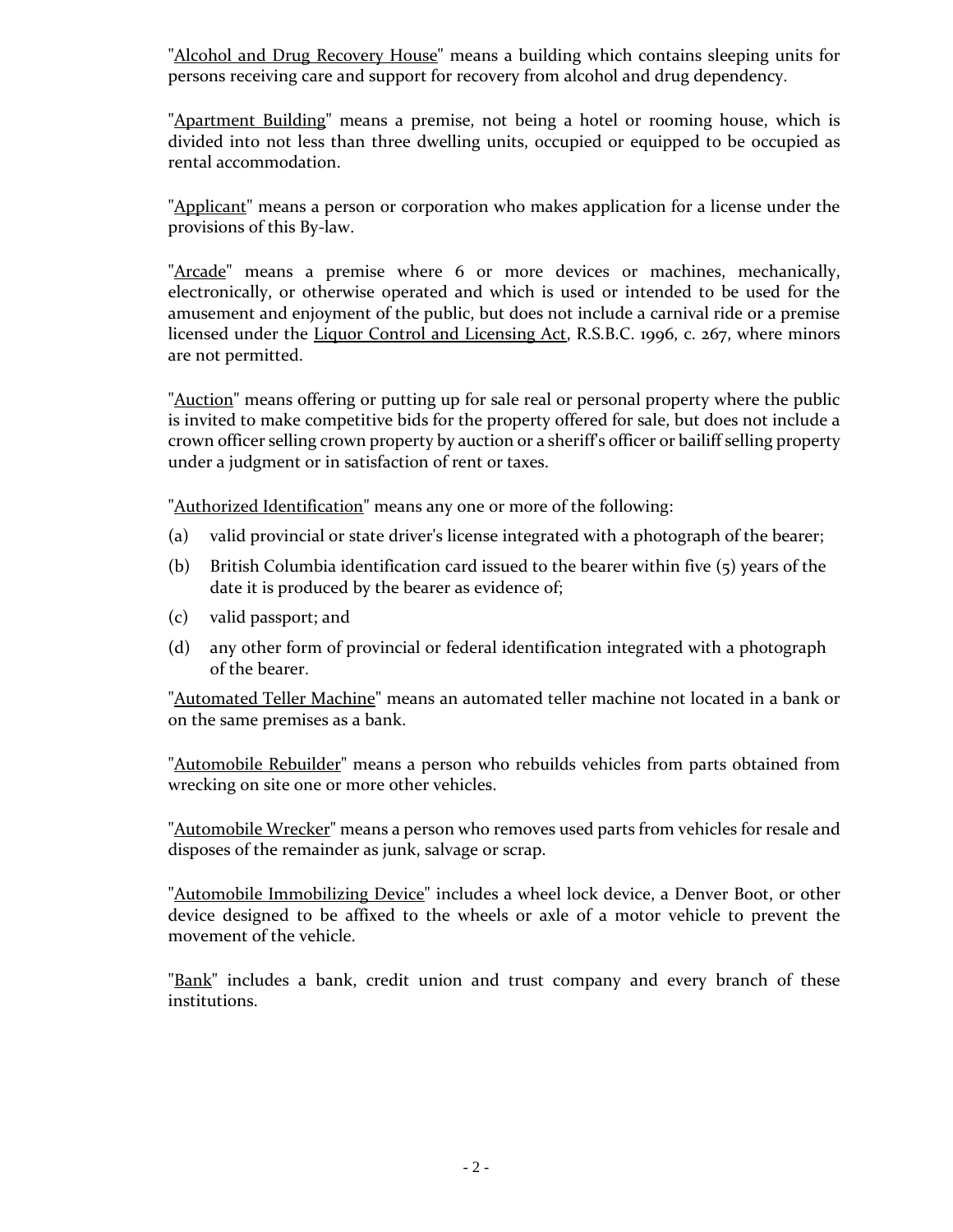"Beauty and Wellness Centre" means a premise used to improve beauty and wellness through styling, cutting, or chemical treatment of hair and through skin and body treatments, including pedicures, manicures, facials, microdermabrasion, waxing, laser, hydrotherapy, anti-aging, skin rejuvenation therapy, aromatherapy, stone therapy massage, and relaxation massage but excludes fitness centres, personal training centres, and health enhancement centres.

"Bed and Breakfast" means a business operation carried on by the members of a family as a home occupation to provide temporary sleeping accommodations, with or without meals being provided, all provided for a prescribed charge on a daily basis, where the maximum length of occupancy by a patron is not more than 30 days in a 12-month period.

"Bingo Hall" means a recreational facility used or intended to be used for the purpose of playing bingo, where a license has been issued by the British Columbia Gaming Commission to charitable or religious organizations as a licensee, but does not include casinos and casino halls.

"Body Rub" includes the manipulating, touching or stimulating by any means, of a person's body or part of the body, but does not include medical, therapeutic or cosmetic massage treatment given by a person duly licensed or registered under any statute of the Province of British Columbia governing these activities.

"Body Rub Parlour" means a premise where a body rub is performed, offered or solicited.

"Body Painting Studio" means a premise where, directly or indirectly, a fee is paid for any activity involving the application of paint, powder, or similar materials to the body of another person.

"Business" means carrying on a commercial or industrial undertaking of any kind or nature, or providing professional, personal or other services for the purpose of gain or profit.

"Business License Inspector" means the Manager - Administration & By-law and any Senior By-law Enforcement Officer who are the designated municipal officers for the purposes of granting, refusing, suspending or cancelling licenses for businesses including, without limitation, exercising the powers of Council under Section 660 of the Municipal Act, R.S.B.C. 1996, c. 323.

"Business School" means a premise used for the business of giving instruction in the learning of a business, trade or occupation.

"Business Services Office" means a business which offers services to a person or another business, including but not limited to typing, answering service and faxing.

"Carnival" includes a carnival or show having a ferris wheel or other mechanical riding device, or game of skill or chance.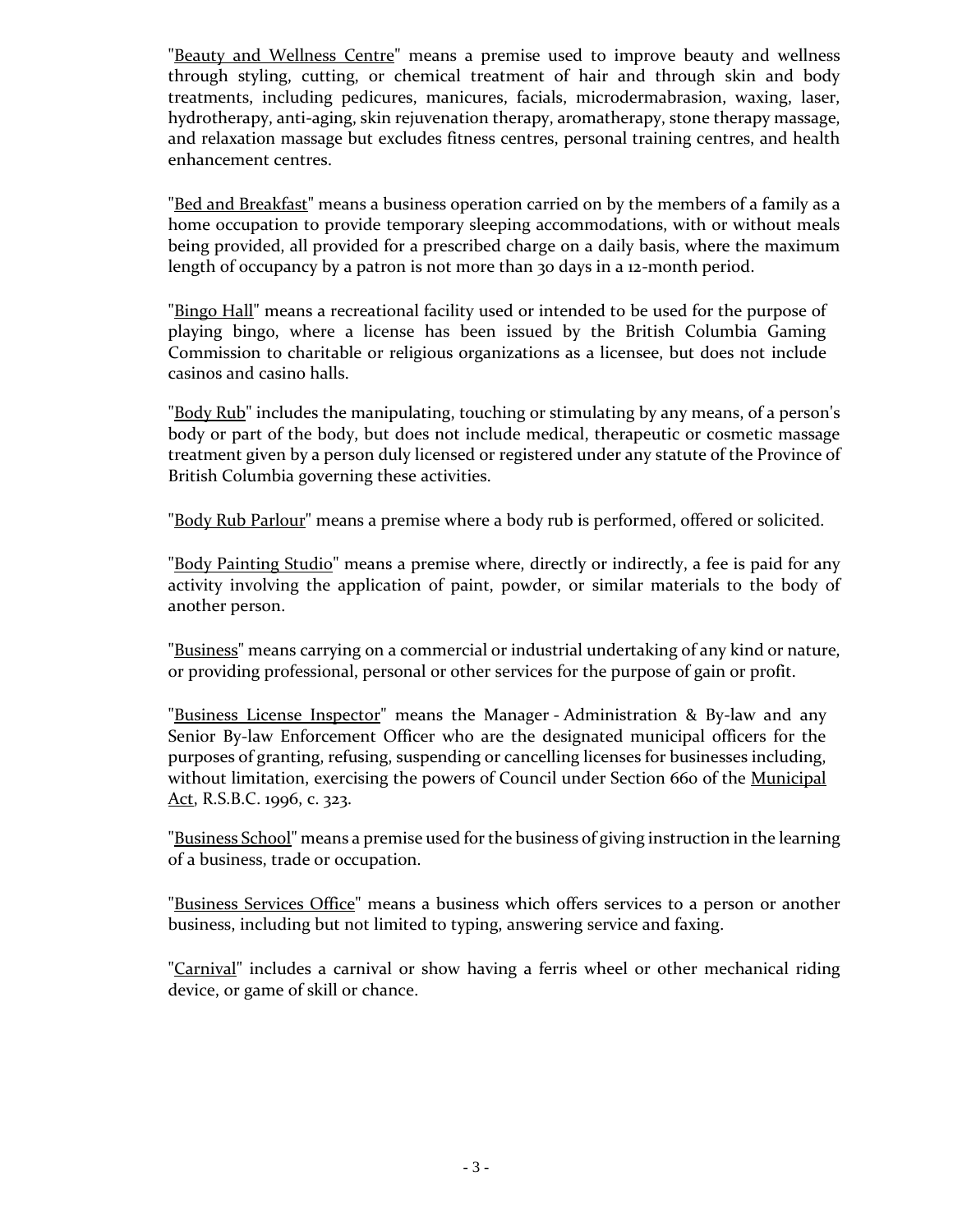"Casino" means premises for which a Host Financial Assistance Agreement between Her Majesty the Queen in Right of the Province of British Columbia and the City has been authorized by resolution of Council and duly executed by the City and the Province which Agreement allows the conduct, management and operation by the British Columbia Lottery Corporation of games of chance or mixed chance and skill including slot machine gaming machines and video lottery gaming machines on which money may be wagered or spent in cash or any other valuable consideration, but does not include bingo halls or casino halls.

"Casino Hall" means a premise used or intended to be used for the purpose of playing or operating games of chance or mixed chance and skill on which money may be wagered, where a license has been issued by the British Columbia Gaming Commission to charitable or religious organizations as a licensee, but does not include bingo halls or casinos.

"Cheque Cashing Centre" means a premise where the business of cashing cheques or negotiable instruments for a fee charged or chargeable to the payee of the cheque or the payee's agent is carried on, but does not include a bank.

"Chief Constable" means the Chief of Police of the City for the time being or the senior resident member of the Royal Canadian Mounted Police force responsible for the policing of the City.

"City" means the City of Surrey.

"Collection Agent" means a person carrying on the business of collecting debts for others, or a person who offers or undertakes to collect debts for others, or who solicits accounts for collection, or who carries on the business of doing this work either in whole or in part as is ordinarily done by bailiffs.

"Commercial Kennel" means a kennel specifically set up for the boarding, training and keeping of dogs not owned by the kennel operator or the lot owner.

"Community Service" means a use by a non-profit society:

- (a) providing information, referral, counselling, advocacy or physical or mental health services on an out-patient basis;
- (b) dispensing aid in the nature of food or clothing; or
- (c) providing drop-in or activity space;

but does not include churches, residential uses and independent group homes.

"Contractor" includes a person who undertakes to perform construction, building, carpentry, plastering, lathing, shingling or concrete work, or any other work or service at a certain price or rate or for a fixed sum, except where a license fee for the other work or service is specifically imposed elsewhere in this By-law.

"Council" means the City Council of the City of Surrey.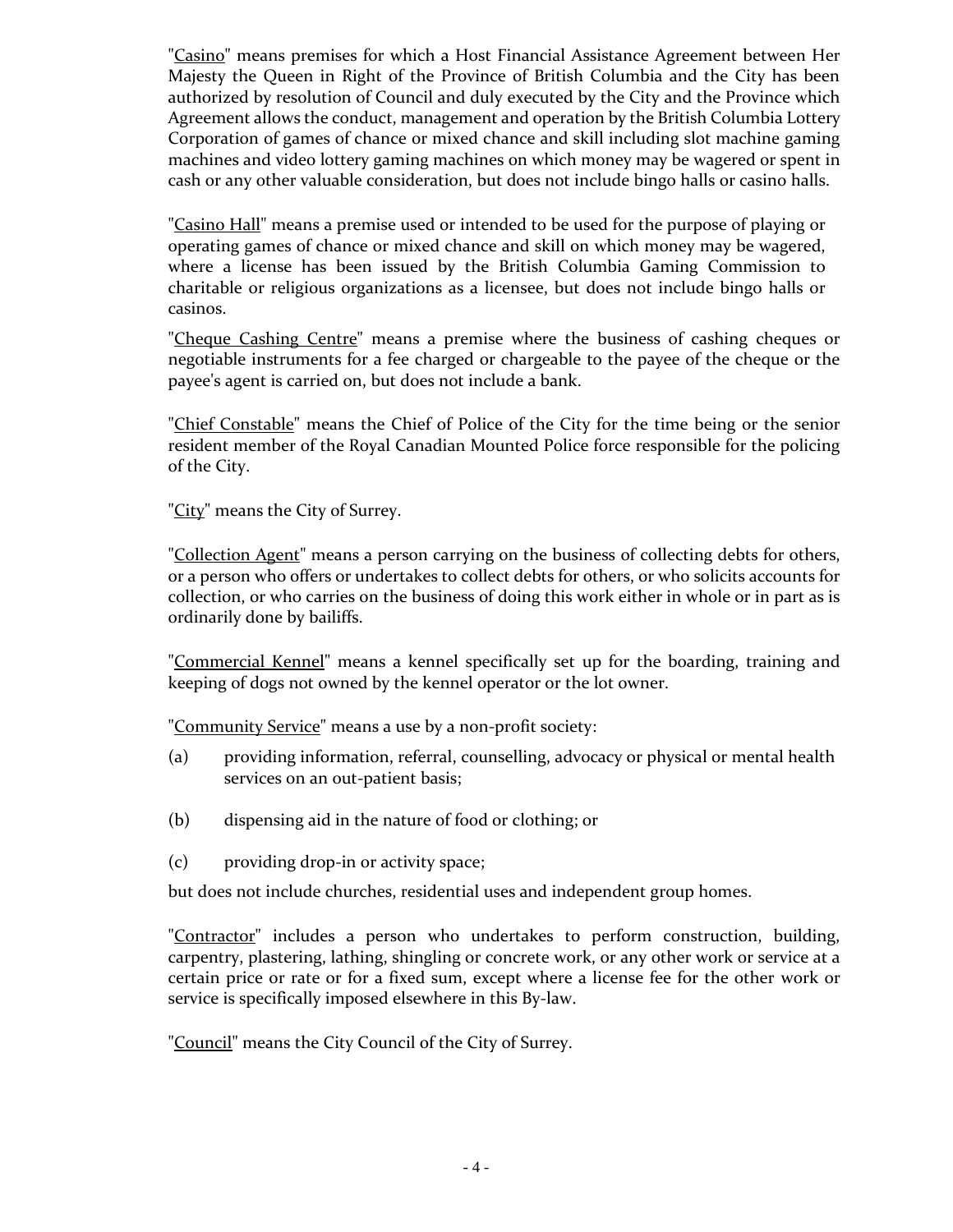"Drug Paraphernalia" means any product, equipment, thing or material of any kind primarily used to produce, process, package, store, inject, ingest, inhale or otherwise introduce into the human body a controlled substance as defined in the *Controlled Drugs and Substances Act.*

"E-Cigarette" means the following:

- (a) a product or device, whether or not it resembles a cigarette, containing an electronic or battery-powered heating element capable of vapourizing an e-substance for inhalation or release into the air;
- (b) any product or device prescribed as an e-cigarette by regulation under the Tobacco and Vapour Products Control Act, R.S.B.C. c. 451.

"E-Substance" means a solid, liquid or gas:

- (a) that, on being heated, produces a vapour for use in an e-cigarette, regardless of whether the solid, liquid or gas contains nicotine; and
- (b) that is not a controlled substance within the meaning of the Controlled Drugs and Substances Act.

"Exotic Performer" means a person who is in a state of nudity or who removes a majority or all of that person's clothing.

"Farm Produce Sales" means a premise used for the retail sale of agricultural and horticultural products which are grown on the same lot as the premises or in the Province of British Columbia.

"Financial Agent" means a person who carries on the business of lending money, or financing for other persons the sale or purchase of goods or services.

"Firearms Certification" means a business which provides government certified firearms training, using fully deactivated and unfireable firearms, under full supervision of a federally certified instructor.

"Fireworks Vendor" means a person who engages in the business or display, distribution or sale of fireworks to the general public.

"Fitness Centre" means a premise used for the development of physical fitness including health centres, gymnasia, racket and ball courts, and reducing salons if the training or instruction is primarily in group sessions or classes but excludes personal training centres.

"Gaming Facility" means a premise used for any gaming purpose and includes arcades, casino halls, video lottery gaming and slot machine gaming, but does not include bingo halls or casinos and facilities regulated by the British Columbia Racing Commission.

"Hairdressing Salon" means a premise where the primary use is the styling, cutting or chemical treatment of hair.

"Hair Stylist" means a person who styles, cuts or treats hair at the residence of a client or at a place of business or premises other than a hairdressing salon.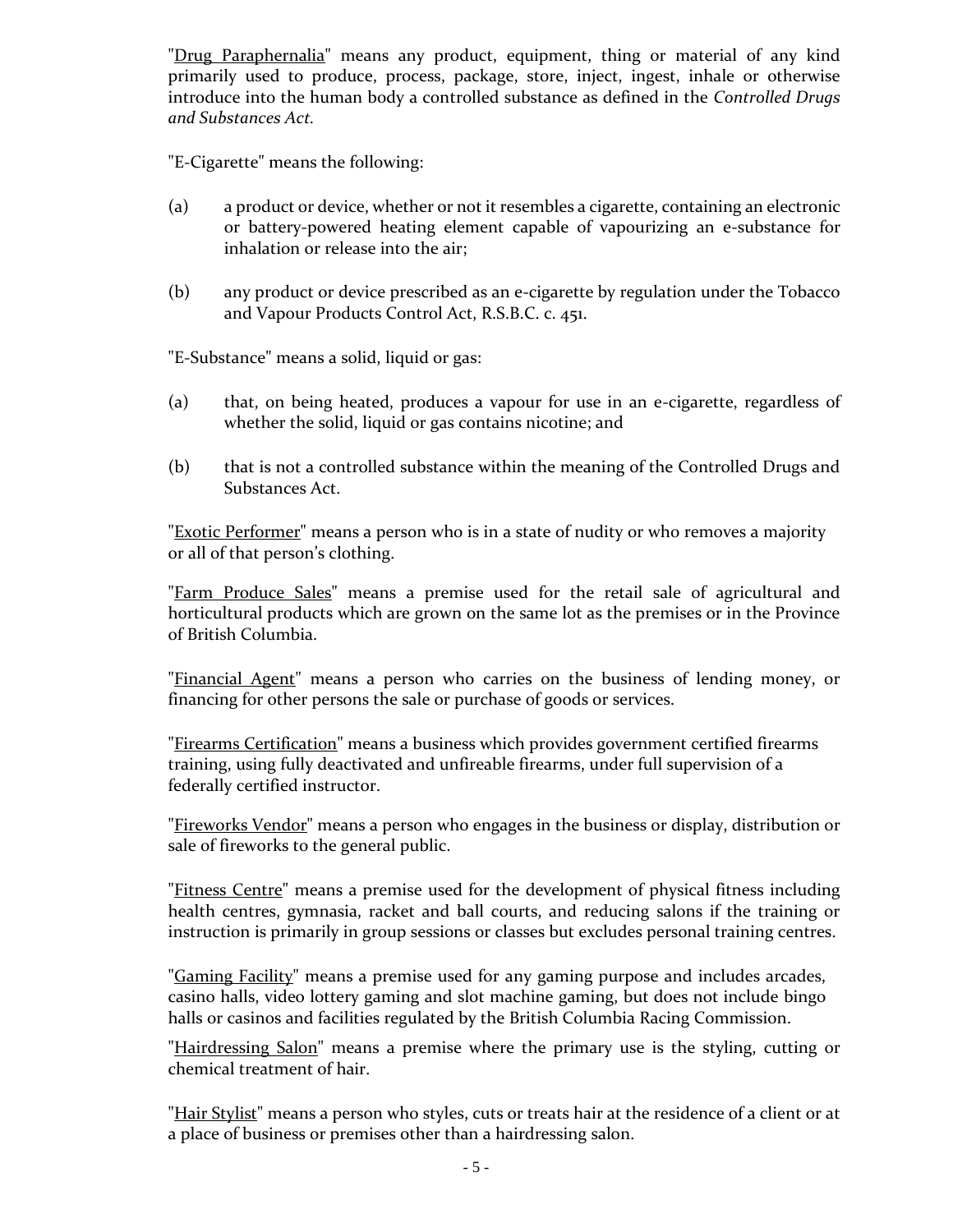"Health Enhancement Centre" means a premise used to enhance health through therapeutic touch techniques including shiatsu, accupressure, reflexology, bio-kinesiology, hellework, polarity, reiki, rolfing, and trager but excludes body rub parlours, fitness centres, beauty and wellness centres, and personal training centres.

"Highway" includes a street, road, lane, bridge, viaduct and any other way open to the use of the public but does not include a private right-of-way on private property.

"Hobby Kennel" means a kennel where no more than 6 dogs over the age of 6 months are kept on the premises for breeding or showing purposes.

"Hotel" means a premise providing temporary accommodation by way of furnished sleeping, housekeeping or dwelling units and includes a motel.

"Housing Agreement" means an agreement between the City of Surrey and the operator of an alcohol and drug recovery house, as authorized by separate bylaw.

"Ice Cream Vendor" means a person who sells or offers to sell ice cream and related food items from a vehicle to the general public for immediate consumption. For the purposes of this definition, vehicle includes, without limitation, carts, wagons, trailers, trucks and bicycles, regardless of the type of motive power employed to move the vehicle from one point to another.

"Inspector" means a person from time to time appointed as License Inspector of the City and includes any By-law Enforcement Officer, Peace Officer and the Business License Inspectors.

"Junk" means a used or old article or thing.

"Junk Yard" means a yard in which junk is stored.

"Laundry" means a premise used for the business of washing clothes or other fabrics or for the business of supplying linen to others.

"Licensed Establishment" means an establishment licensed under the Liquor Control and Licensing Act, R.S.B.C. 1996, c. 267.

"Licensed Premise (Food Primary)" means a licensed establishment holding a food primary license.

"Licensed Premise (Food Primary with Lounge Endorsement)" means a licensed establishment holding a food primary license with a lounge endorsement.

"Licensed Premise (Liquor Primary)" means a licensed establishment holding a liquor primary license.

"Licensed Premise (Liquor Primary Club)" means a licensed establishment holding a liquor primary club license.

"Licensed Premise (Liquor Primary – Cabaret)" means a licensed establishment holding a liquor primary license primarily engaged in providing cabaret entertainment to its patrons.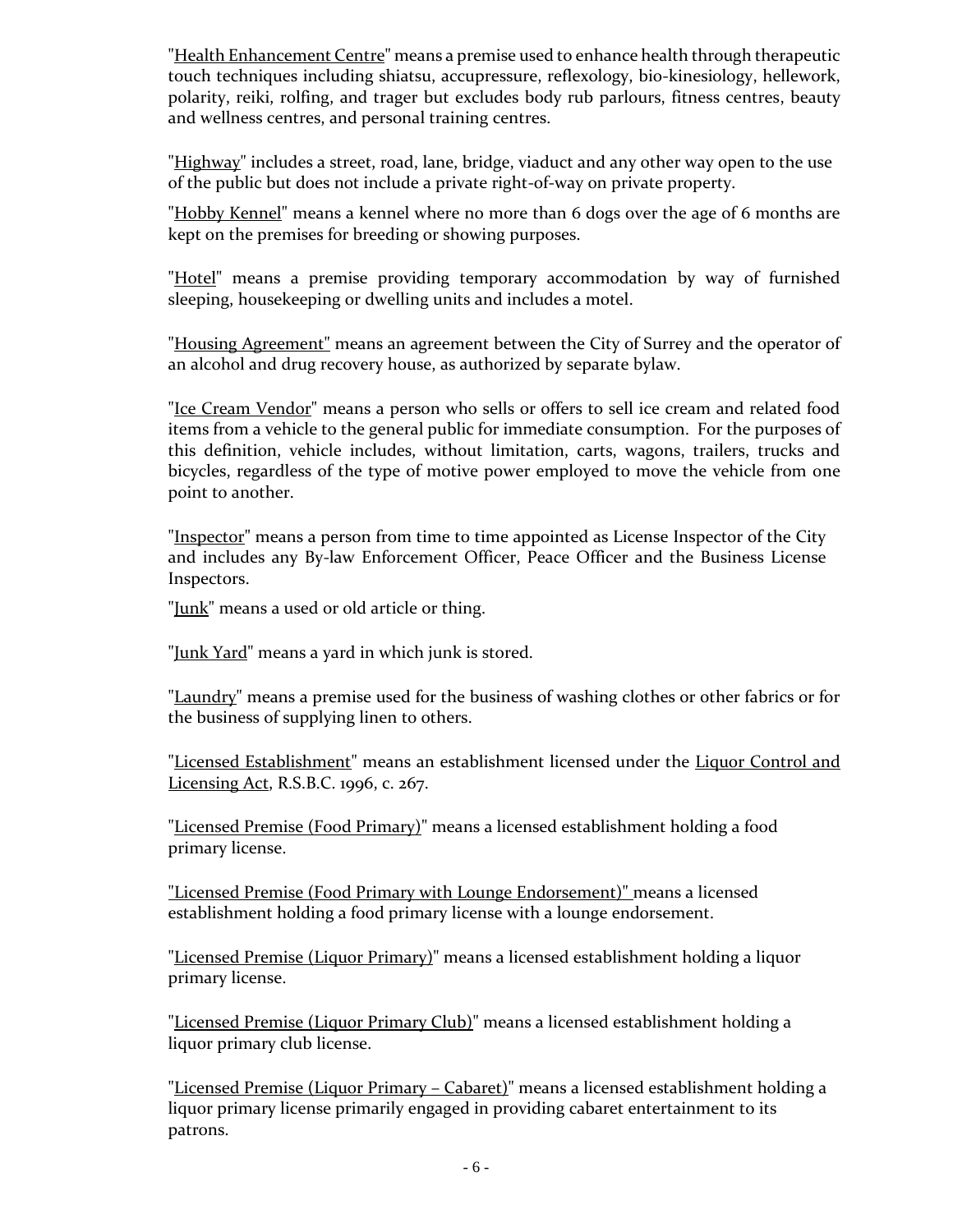"Licensed Premise (Liquor Primary – Stadium)" means a licensed establishment holding a liquor primary license operating as a convention centre, sports stadium or concert hall.

"Licensee Retail Store" means a licensed establishment holding a licensee retail store license.

"Mail Drop Service" means a business that collects mail at a premise owned, occupied or used by it on behalf of a person or persons who are not normally occupants of the premises.

"Miscellaneous" means any business for which a license is required under this By-law and for which a license fee is not specifically imposed elsewhere in Schedule "A".

"Model Studio" means a premise where, directly or indirectly, a fee is paid for the furnishing of persons as models who pose in the nude on the premise for the purpose of being sketched, painted, drawn, sculptured, photographed, or otherwise depicted, but does not include a studio which functions as an educational institution authorized under legislation of the Province of British Columbia governing educational institutions, nor to a studio which functions to provide models who are sketched, painted, drawn, sculptured, photographed, or otherwise depicted and the depiction is produced for commercial purposes, or to a studio which is being operated for purely artistic purposes.

"Motion Picture Film" means photographic film, pre-recorded videotapes, pre-recorded video disks and includes any other object or device on which or in which there is recorded, by photographic, electronic or other means, the contents of a motion picture, and from which, by the use of a projector, machine of other appropriate technology, the motion picture may be viewed, exhibited or projected.

"Nudity" means the showing of the post pubertal human male or female genitals, pubic area or buttocks with less than a fully opaque covering, or the showing of a post pubertal female breast with less than a fully opaque covering of any portion of the breast below the top of the nipple or the depiction of covered male genitals in a discernibly turgid state.

"Parking Facility" means a building, structure, or land designed or intended for short-term parking of motor vehicles with a licensed gross vehicle weight of 5,000 kilograms (11,023 lbs.) or less.

"Part Time Medical Practitioner" means a chiropractor, dentist, doctor, optometrist, psychiatrist, psychologist or veterinarian who practices at a clinic in the City less than 60 days in any calendar year and who holds a valid and subsisting business license to practice in another municipality.

"Pawnbroker" means a pawnbroker as defined in Surrey Secondhand Dealers and Pawnbrokers By-law, 1997, No. 13183.

"Peace Officer" means any member of the Royal Canadian Mounted Police responsible for the policing of the City.

"Peddle" means peddle, sell, or offer for sale merchandise to be immediately delivered to the customer.

"Pedlar" means a person who peddles by going from door to door, or by appointment and demonstration.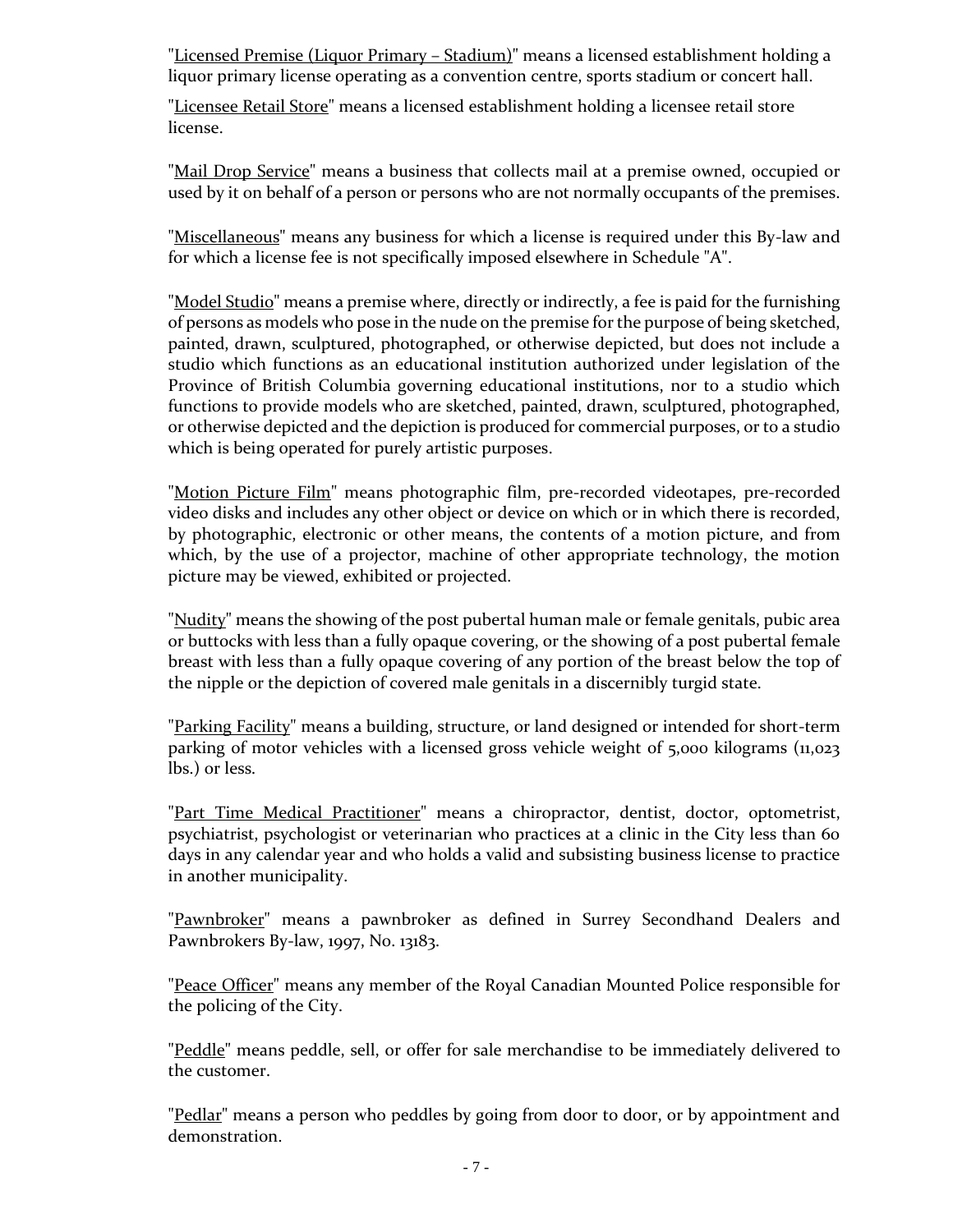"Pepper Spray" means an article or substance containing oleoresin capsicum spray, also known as pepper spray and o.c. spray.

"Pepper Spray Vendor" means a place of business where pepper spray is retailed to the general public.

"Personal Training Centre" means a premise used for the provision of physical fitness or personal training including yoga, pilates, and weight loss if the exercise or instruction is primarily on a one-to-one basis, and the premises do not exceed 200 m<sup>2</sup> gross floor area.

Pet Store means a retail store where animals are offered for sale or are sold to the public, but does not include:

- (a) the Surrey Animal Resource Centre located at 17944 Colebrook Road or any other animal shelter owned or controlled by the City of Surrey;
- (b) animal shelters or rescues that are registered charities with the Canada Revenue Agency; or
- (c) animal shelters or rescues that are not-for-profit organizations under the Societies Act [SBC 2015] c. 2015, as amended, with the exception of member funded societies.

"Pharmacy" means a premise licensed as a pharmacy under the Pharmacists, Pharmacy Operations and Drug Scheduling Act, R.S.B.C. 1996, c.363.

"Picture Identification" means one or more of the following provided it is integrated with a photograph of the bearer:

- (a) valid driver's license issued by a Canadian province or territory;
- (b) identity card issued by a Canadian province or territory;
- (c) passport issued by the government of origin;
- (d) Certificate of Indian Status issued by the Government of Canada;
- (e) Certificate of Canadian citizenship issued by the Government of Canada; or
- (f) Conditional Release Card issued by Correctional Services Canada.

"Pinball Machine" means a machine that is mechanically, manually, electronically, or otherwise operated for entertainment or amusement and for which a coin or token must be inserted or a fee charged for the use of the machine.

"Point of Sale System" means a digital, electric, manual or mechanical system for calculating and recording sales transactions.

"Portable Food Vendor" means a person who sells or offers to sell food items to the general public for immediate consumption from a premise located in either a commercial or industrial zone.

"Post Box" means a box or other receptacle used or intended to be used for the collection or storage of mail.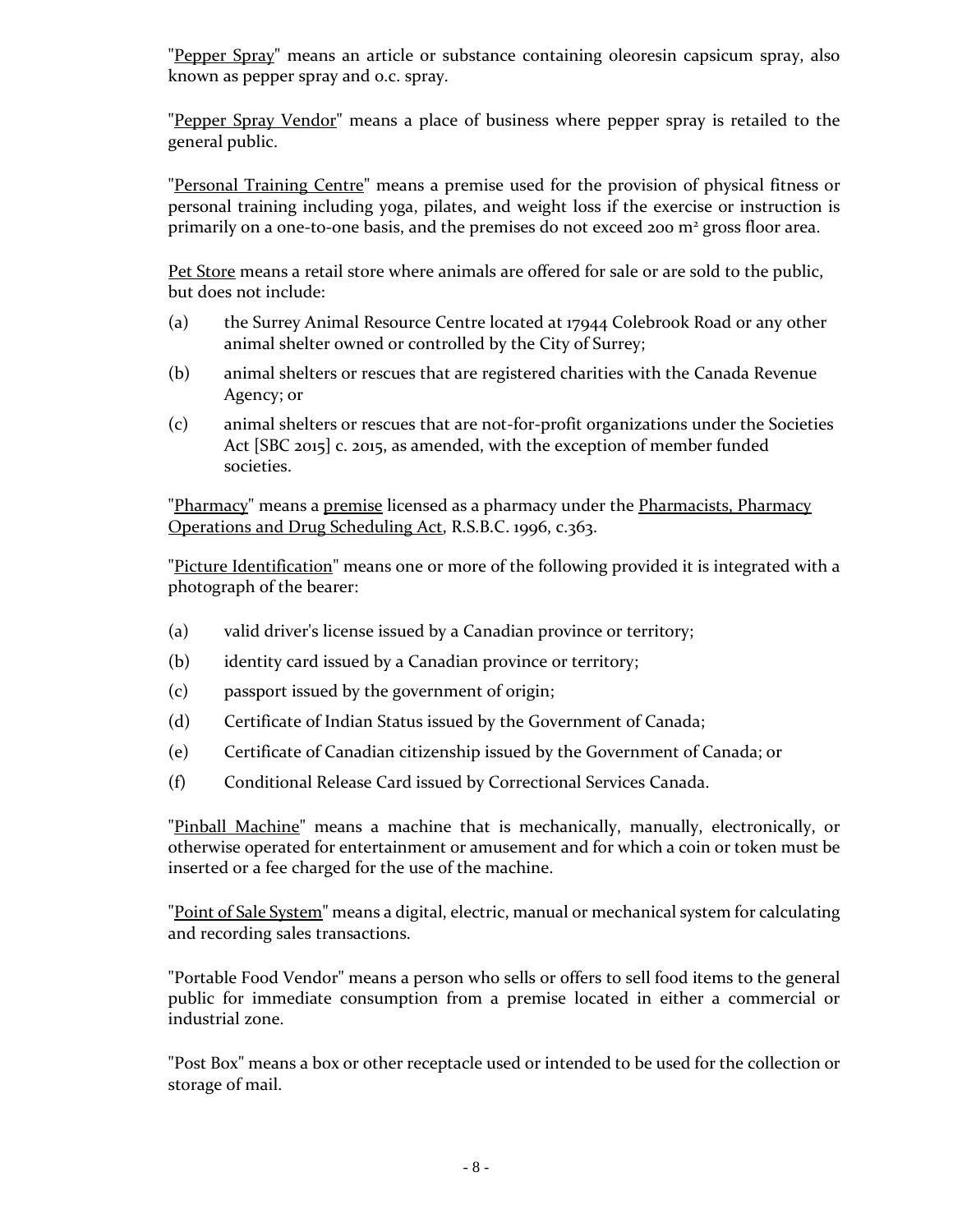"Post Box Rental Agency" means a business that makes available for rent, lease, purchase, possession or use one or more post boxes to persons who are not normally occupants of the premises where the post box or post boxes are located, but does not include Canada Post.

"Proprietor" means the person who ultimately controls, governs or directs the activities carried on in premises referred to in this By-law and includes the person actually in charge of the premises.

"Real Estate Agent" means a person licensed or required to be licensed as real estate agent under the Real Estate Act, R.S.B.C. 1996. c. 397.

"Recreational Facility" means a premise which provides patrons the opportunity to perform physical activity and includes a billiard parlour, bowling alley, skating rink, curling rink, recreation club, health club and batting cage.

"Recycling Depot" means a building which is used or intended to be used for collecting, sorting, refunding and redistributing recyclable materials and specifically excludes the processing of recyclable material, other than the breaking of glass bottles.

"Recycling Plant" means a premise in which recoverable resources, including newspapers, magazines and other paper products, glass and metal cans, are recycled, reprocessed and treated to return the products to a condition in which they may again be used for production.

"Rooming House" means a building not being a hotel containing rooms used exclusively as sleeping units where lodging for three or more persons is provided.

"Sadomasochistic Behavior" means scenes involving a person or persons, any of whom are nude, clad in undergarments or in sexually revealing costumes, and who are engaged in activities involving flagellation, torture, fettering, binding, or other physical restraint of any of the persons.

"Salvage Yard" means a premise primarily used for storing, wrecking, crushing, piling and similar handling of vehicles, machinery and other equipment which is otherwise considered unusable and includes a junk yard but does not include a recycling plant or recycling depot.

"Scrap Dealer" means a person whose primary business is the collection and delivery of scrap to a licensed salvage yard, recycling plant or recycling depot.

"Scrap Metal Dealer" means a scrap metal dealer as defined in Scrap Metal Dealer Regulation By-law, 2008, No. 16655.

"Secondhand Dealer" means a secondhand dealer as defined in Surrey Secondhand Dealers and Pawnbrokers By-law, 1997, No. 13183.

"Sexual Conduct" means acts of masturbation, homosexuality, sexual intercourse or physical contact with a person's unclothed genitals, pubic area, buttocks or if the person is a female, her breast.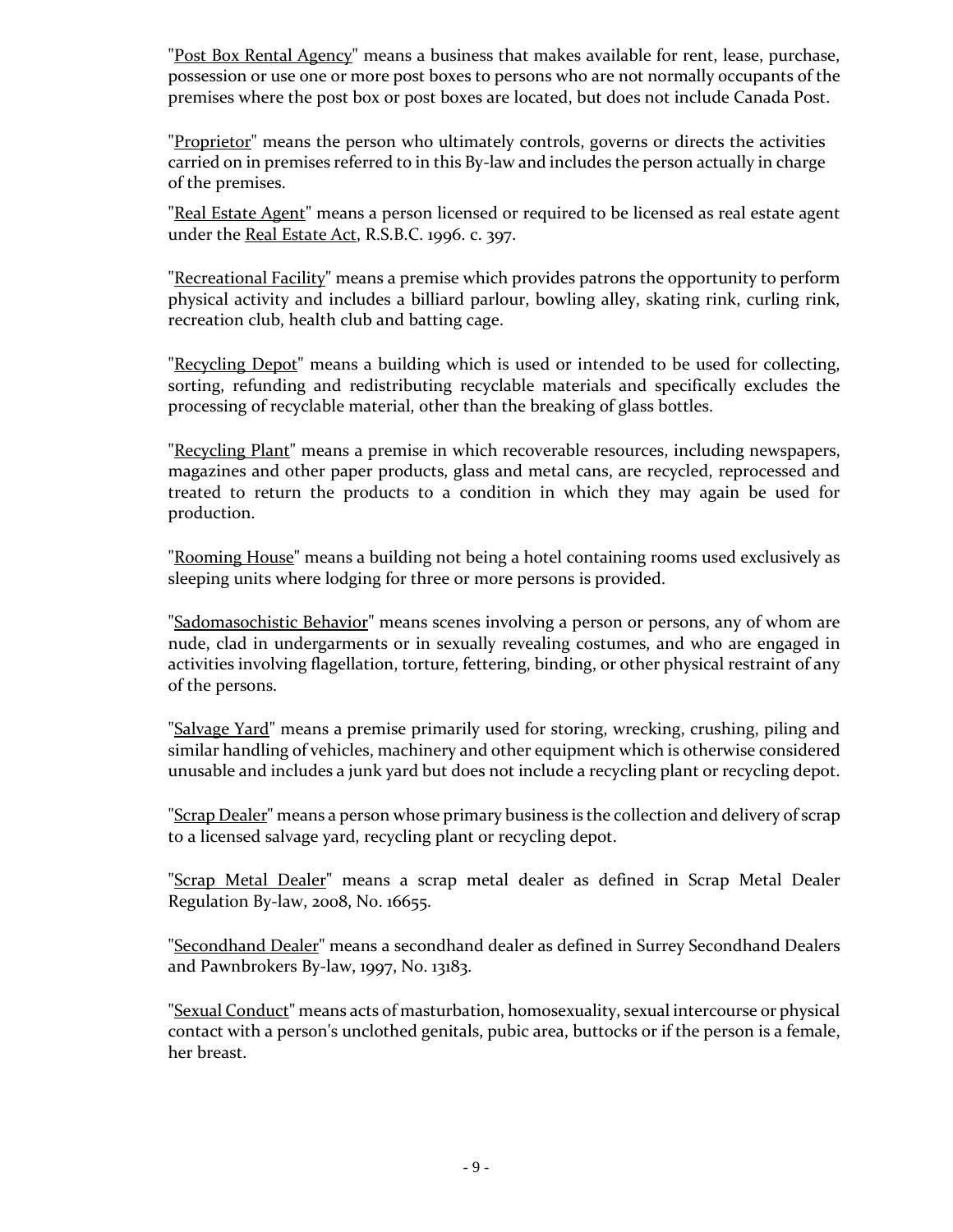"Slot Machine Gaming" means a premise containing devices, mechanically, electronically or otherwise operated or intended to be operated for gaming purposes by means of insertion of money or cards or coins equivalent to money, but such devices shall not include an electronic machine programmed to allow personal play whereby a person is able to play bingo against a computer or to play e-tabs or e-scratches generated by a computer.

"Social Escort Service" means the business of providing male or female escorts for social occasions.

"Student Venture Program" means the business of participating in a Student Venture Program, being an employment assistance program sponsored by the Province of British Columbia and administered by the Surrey Chamber of Commerce, commencing May 1st and terminating prior to October 15th in any year.

"Tax Buyer" means a person carrying on the business of purchasing or otherwise acquiring by way of assignment or other method, another person's right to claim and receive a refund of tax paid under the Income Tax Act of Canada which is due to the other person, but does not include a person licensed under any statute to perform that or a similar function.

"Temporary Homeless Shelter" means a building used to provide temporary sleeping accommodation at no cost for persons in need during the period between November 1 and March 31.

"Theatre" means a building used or intended to be used for live theatre or for the projection of motion picture films classified as general, mature, 14 years, or restricted under the Motion Picture Act Regulations, B.C. Reg. 260/86 made under the Motion Picture Act, R.S.B.C. 1996, c. 314.

"Theatre 2" means a building used or intended to be used for the projection of motion picture films classified as restricted under the Motion Picture Act Regulations, B.C. Reg. 260/86 made pursuant to the <u>Motion Picture Act</u>, R.S.B.C. 1996, c. 314 or where there is one or more film viewers made available for use by the public, or both.

"Therapeutic Touch Technique" includes but is not limited to shiatsu, accupressure, reflexology, bio-kinesiology, hellework, polarity, reiki, rolfing, and trager approach.

"Tobacco" means tobacco leaves or products produced from tobacco in any form or for any use.

"Truck Parking Facility" means a building, structure, or land designed or intended for the parking or storage of vehicles exceeding 5,000 kilograms (11,023 lbs.) licensed gross vehicle weight, excluding wrecked vehicles as defined in the Surrey Zoning By-law, 1993, No. 12000.

"Vapour Product" means the following:

- (a) an e-cigarette;
- (b) an e-substance;
- (c) a cartridge for or a component of an e-cigarette.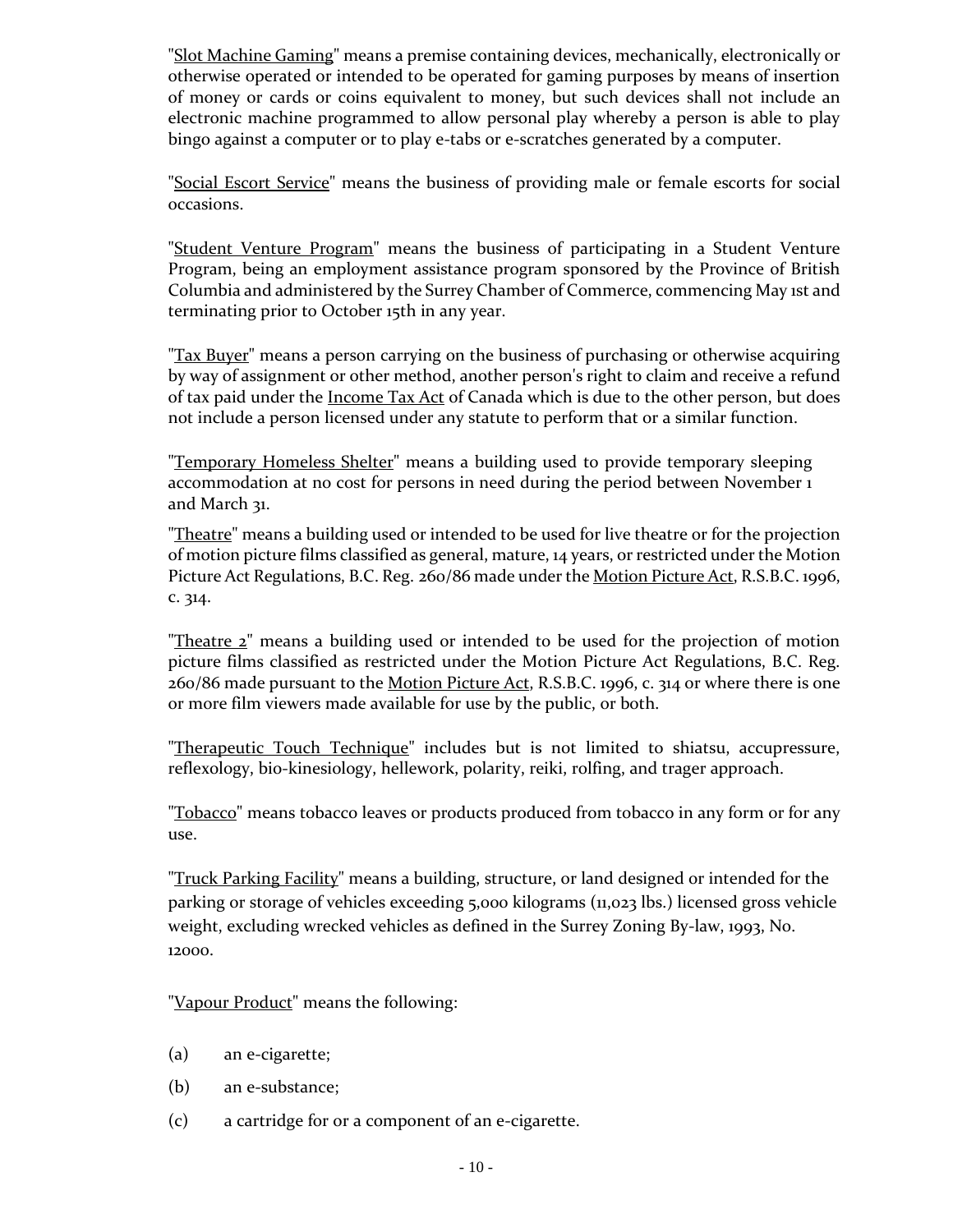"Vending Machine" means a machine or device operated by or requiring for its operation the insertion of a coin or slug and, without limitation, includes a machine or device operated mechanically or otherwise for the purpose of selling or disposing of merchandise or for the purpose of providing music, games, amusement or services of any kind, provided however, that a machine or device will be deemed not to be a vending machine when it is situated in a premise where the principal business carried on in that premise is the sale of merchandise or the dispensing of services through the operation of vending machines.

"Video Lottery Gaming" means an activity or game of chance for money or other valuable consideration carried out or played on or through a computer, electronic or other video device or machine, but excludes the following:

- (a) the purchase and sale of lottery tickets pursuant to a government approved lottery scheme administered by the Public Gaming Branch and the British Columbia Lottery Corporation;
- (b) pari-mutuel systems and machines that are duly licensed under regulations pursuant to Section 204 of the Criminal Code and under the Horse Racing Act, R.S.B.C. 1996, c. 198; and
- (c) "pull-tab" machines that are owned and administered by the British Columbia Lottery Corporation.

"Wholesale Dealer" means a person who carries on the business of dealing in a commodity by selling the commodity to retail dealers or to other wholesale dealers or to contractors or to manufacturers for use in their businesses, but does not include a warehouse operator, where the owner of the warehouse does not employ a representative other than the warehouse operator to solicit orders for, or to handle or distribute the commodities.

# **License Required**

- 3. No person will carry on a business in the City without holding a valid and subsisting license for the business carried on except for those businesses specifically exempted in this By-law.
- 4. Where a business is carried on in or from more than one premise in the City, the business carried on in or from each premise is deemed to be a separate business.
- 5. Where a business is carried on as a partnership, it will be sufficient compliance with this By-law if one license is taken out in the name of the partnership or firm and the license fee is paid for the license.
- 6. No person will in the course of that person's business or otherwise operate or permit to be operated any gaming facility except as otherwise expressly permitted by this By-law or by any other by-law of the City as may be in existence at any time, or from time to time.
- 7. A business license is required for every business carried on in the City or with respect to which any work or service is performed in the City whether or not the business is carried on in or from premises in the City.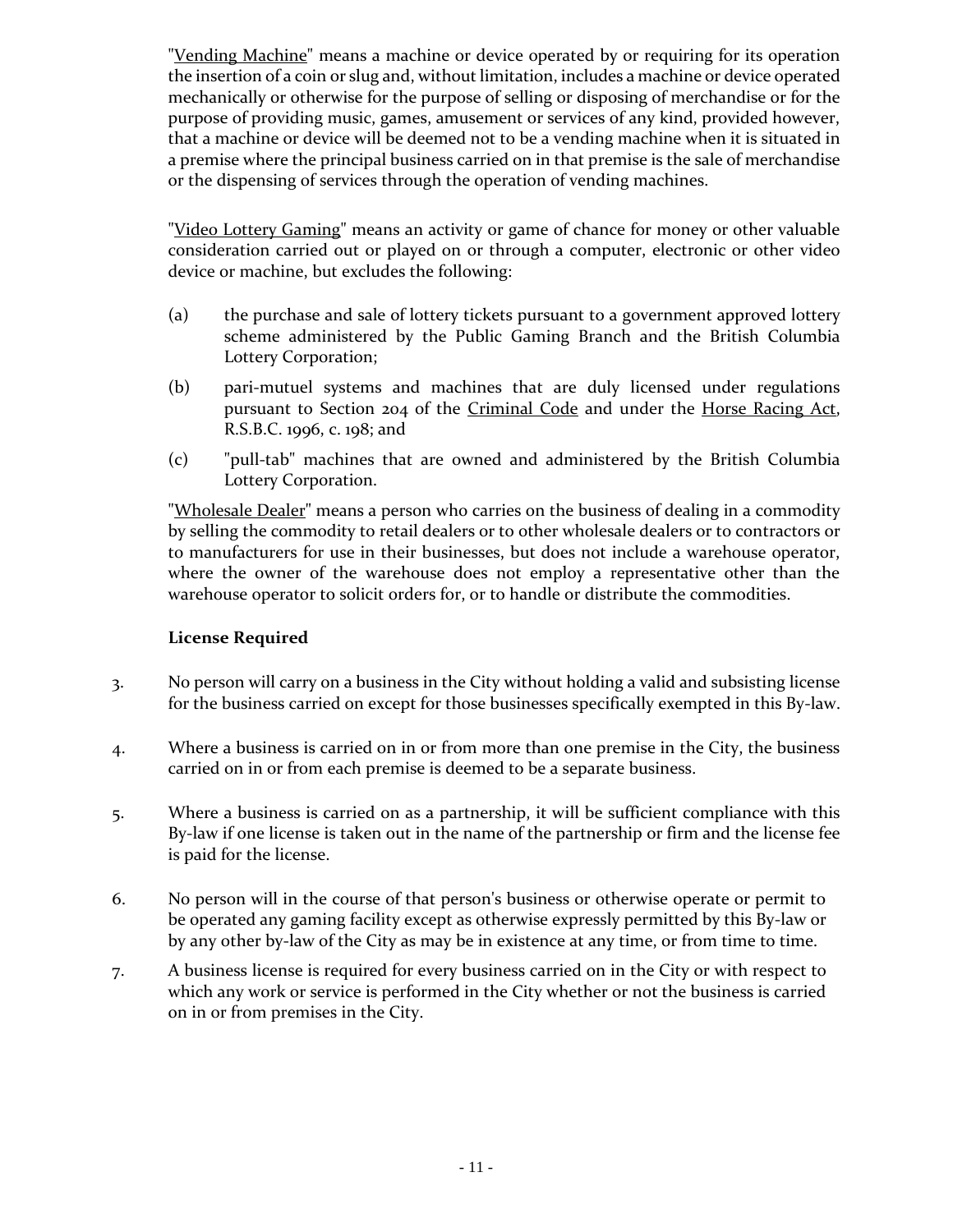### **General Exemptions**

- 8. The organizers of a performance, concert, exhibition or entertainment the entire proceeds of which, above actual expenses, are devoted to a charitable purpose may apply to Council for a refund of the business license fee paid in respect of the performance, concert, exhibition or entertainment, and Council may upon receipt of satisfactory evidence that the entire proceeds, above actual expenses were devoted to charitable purposes, grant a refund.
- 9. No license is required with respect to a performance, concert, exhibition, entertainment or concession that is held in a licensed theatre or other licensed premises.
- 10. No license is required for the business of letting or renting rooms if not more than 2 rooms are available for letting or renting.

### **Charitable Exemptions**

- 11. No license or license fee is required by a Royal Canadian Legion Branch or Army Navy & Air Force Veterans in Canada Branch with respect to a license it may hold under the Liquor Control and Licensing Act, R.S.B.C. 1996, c. 267 or an establishment it may operate with respect to the license, as Council considers the Royal Canadian Legions and Army Navy & Air Force Veterans in Canada to be non-profit, charitable institutions and organizations contributing to the general interest and advantage of the City.
- 12. Council considers registered, charitable societies or organizations to be contributing to the general interest and advantage of the City. Every registered, charitable society or organization is required to hold a valid and subsisting license under Section 3, but is only required to pay a nominal license fee of \$1.00 per year, notwithstanding Section 21 and Schedule "A".
- 13. For the purposes of Section 12:
	- (a) "registered society or organization" means a society incorporated and in good standing under the **Society Act**, R.S.B.C. 1996, c. 433;
	- (b) "charitable society or organization" means a society or organization which is registered as a charitable society or organization under the Income Tax Act of Canada and is qualified to issue tax receipts to its donors; and
	- (c) "registered, charitable society or organization" means one which is both a "registered society or organization" and a "charitable society or organization".

### **Application for License**

- 14. All applications for licenses under this By-law must be made to the Inspector on the application form provided for that purpose.
- 14.1 An application made online must be accompanied by payment of an application fee of \$50.00. If the business license is issued, the application fee will be applied to the first year's license fee imposed under Section 21 of this By-law. If the business license is refused because the use for which the license is sought is in violation of Surrey Zoning By-law, 1993, No. 12000, then the application fee will be refunded to the applicant. If the business license is refused for any other reason, the application fee is not refundable.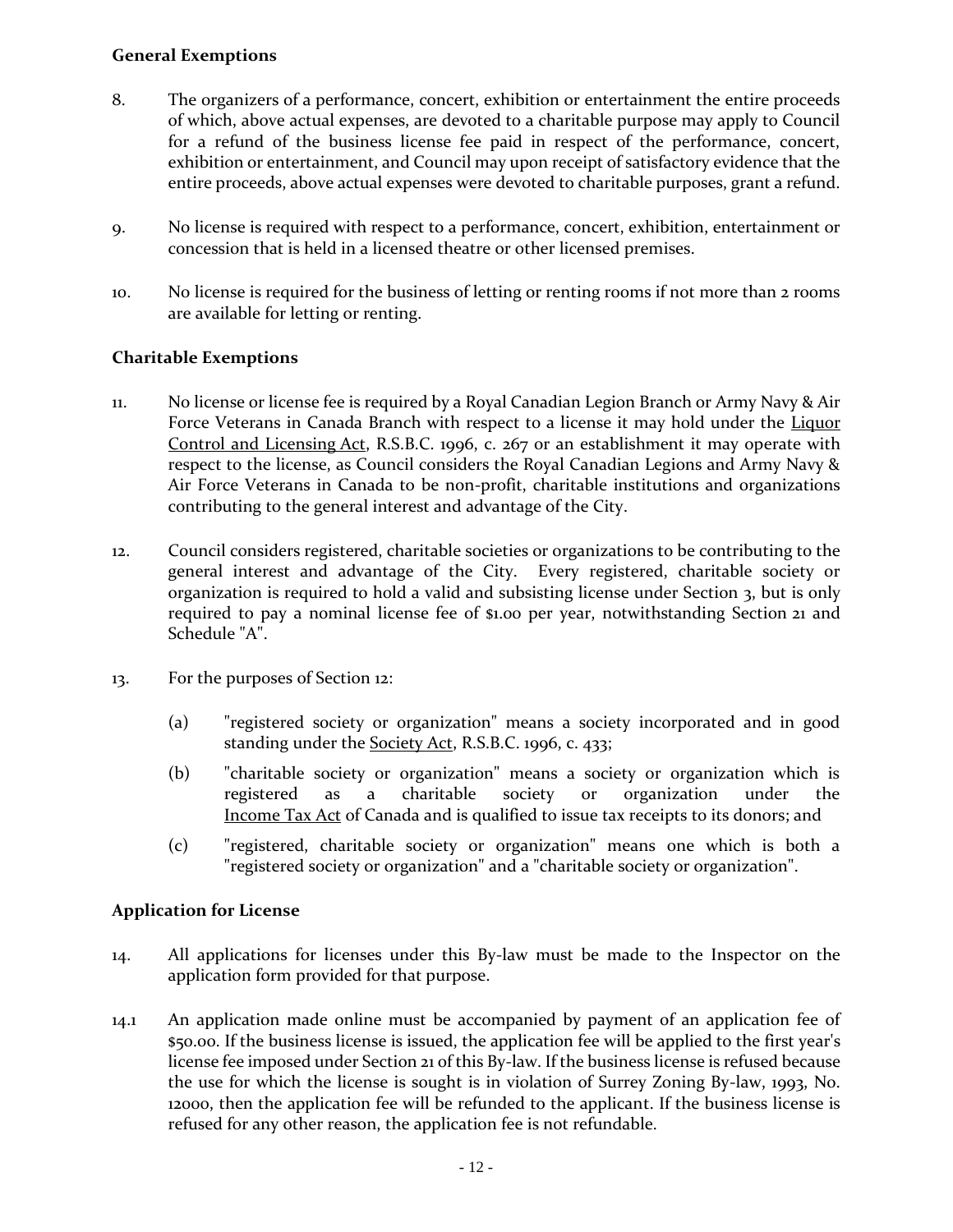15. Every applicant must make a true and correct statement in writing on the application form disclosing the nature and character of the business to be carried on, the address of the business, and all other facts as are required by the application form.

# **Form of License**

- 16. Every license issued under this By-law will state that the holder is licensed to carry on the business stipulated in the license in a lawful manner for the periods specified in the license at the premise specified in the license, subject to the terms and conditions specified on the license.
- 17. Every license issued under this By-law will be made out in duplicate and one copy will be delivered by the City to the person licensed.

# **Posting of License**

18. The person licensed must post the license and keep the license posted in a conspicuous place on the premises or on the thing or article in respect of which the license issued.

# **Period of License**

- 19. All licenses granted under this By-law will be issued annually to terminate one year from the date of issuance of the license.
- 20. Notwithstanding Section 19, the period of a license for:
	- (a) a theatre, drive-in theatre, amusement hall, concert hall, music hall, opera house, rink, amusement park or other place of amusement, entertainment, or exhibition may be twelve months, six months, three months, one month or one day;
	- (b) a circus, exhibition or other itinerant show or entertainment, when held elsewhere than in a licensed theatre, or other licensed place, will be for one day; and
	- (c) horse racing will be for one day.

### **License Fees**

- 21. (1) The license fees set out in Schedule "A" are hereby imposed and Schedule "A" is made part of this By-law. Every applicant for a license must pay to the City at the time of application, the proper license fees set out in Schedule "A" and no license will be issued until payment of the fee is made.
	- (2) A 5% penalty will be added to gross license fees remaining unpaid 30 days after the due date. An additional 5% penalty will be added to gross license fees remaining unpaid 90 days after the due date.

# **Refund of License Fees**

22. If an applicant for a business license who has paid a license fee in accordance with Schedule "A" requests a refund of the fee before the business license has been issued, then the City will retain 50% of the fee so paid to a maximum of \$200 plus applicable taxes and the balance paid will be refunded to the applicant provided that the City has made no inspection with respect to the business license application. If the City has made an inspection with respect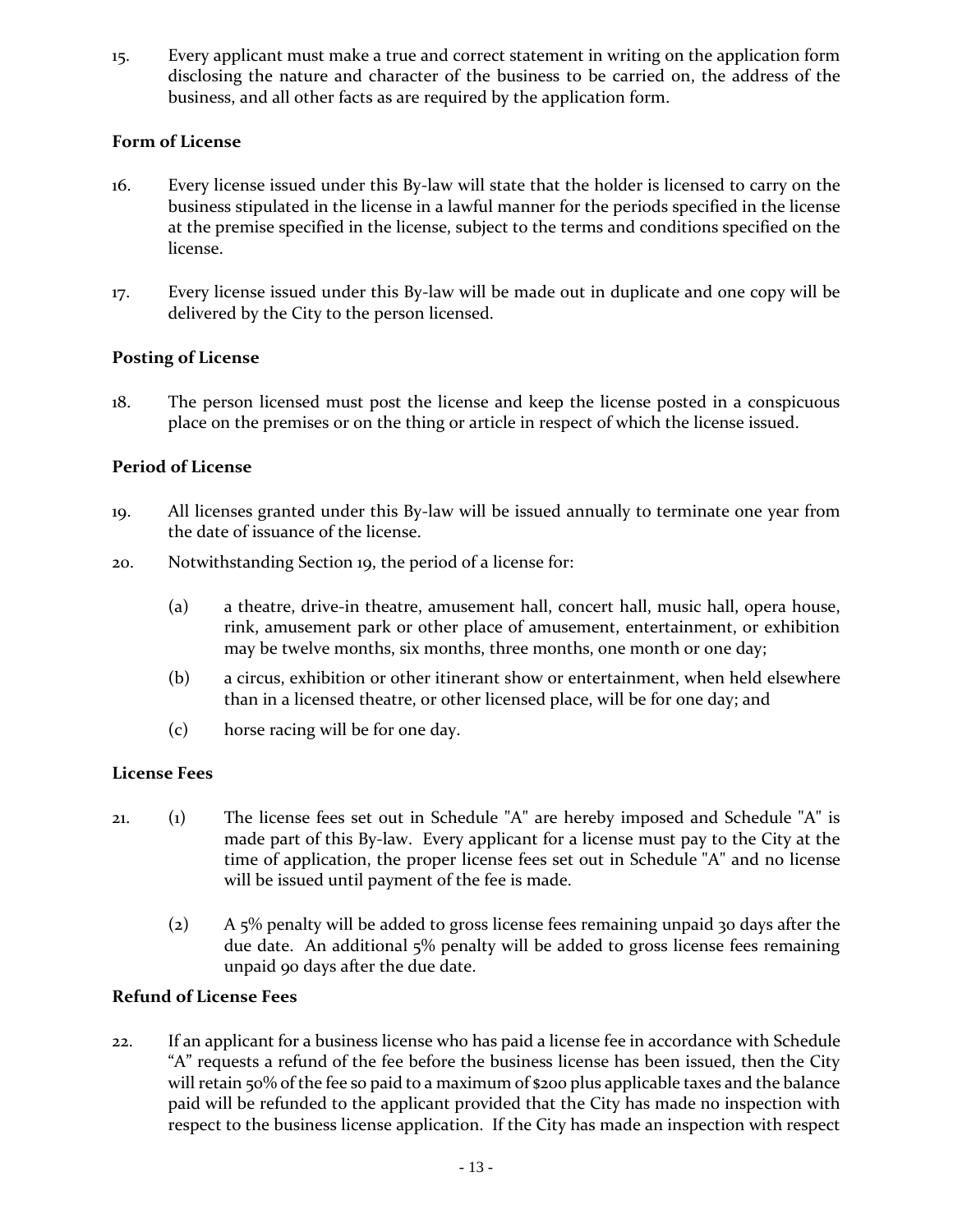to the business license application, then the City will retain 50% of the fee paid to a maximum of \$411.50 plus applicable taxes and the balance paid will be refunded to the applicant.

### **Variable License Fees**

23. Where the license fee for a business is based on the floor area, ground area, number of people regularly employed, number of machines, appliances, rental units or other factors used in the carrying on of the business, an applicant who changes the factors upon which the license fee is based must immediately notify the Inspector in writing, and pay any additional license fee which may be payable under Schedule "A" as a result of the change.

### **Transfer of License**

- 24. An applicant desiring to obtain a transfer of a license, or interest in a license, issued under this By-law and held by another applicant, must make an application the same as that required to obtain a license under this By-law, and the powers, conditions, requirements, and procedures relating to the granting and refusal of licenses and appeals will apply to the application.
- 25. An applicant who purchases the interest of, or part of the interest of, an applicant licensed under this By-law must not carry on or continue the business without first obtaining a transfer of license or a new license.
- 26. An applicant to whom a license has been issued under this By-law who changes the location of the premises in which the business is carried on must first apply to the Inspector to have the license altered, and the powers, conditions, requirements, and procedures relating to the granting or refusal of licenses and appeals will apply to the application.
- 27. The fee payable for the transfer of a license from one applicant to another under Section 24 or Section 25 is \$25.00 plus applicable taxes.

### **Inspection**

28. Every Inspector and every Medical Health Officer is authorized to enter at all reasonable times, any house, place, premises, vehicle, or other place in respect of which a license has been applied for, granted or may be required under this By-law, to ascertain whether the regulations and provisions of this By-law are being obeyed. No person will prevent, obstruct or attempt to prevent or obstruct the entry of a person authorized entry under this Section.

### **Refusal of a License**

- 29. (1) An application for a license may be refused by Council or the Business License Inspector in any specific case, provided that:
	- (a) the application must not be unreasonably refused; and
	- (b) Council or the Business License Inspector must give reasons for the refusal.
	- (2) If the Business License Inspector has refused to grant a license, the applicant who is subject to the decision is entitled to have Council reconsider the matter.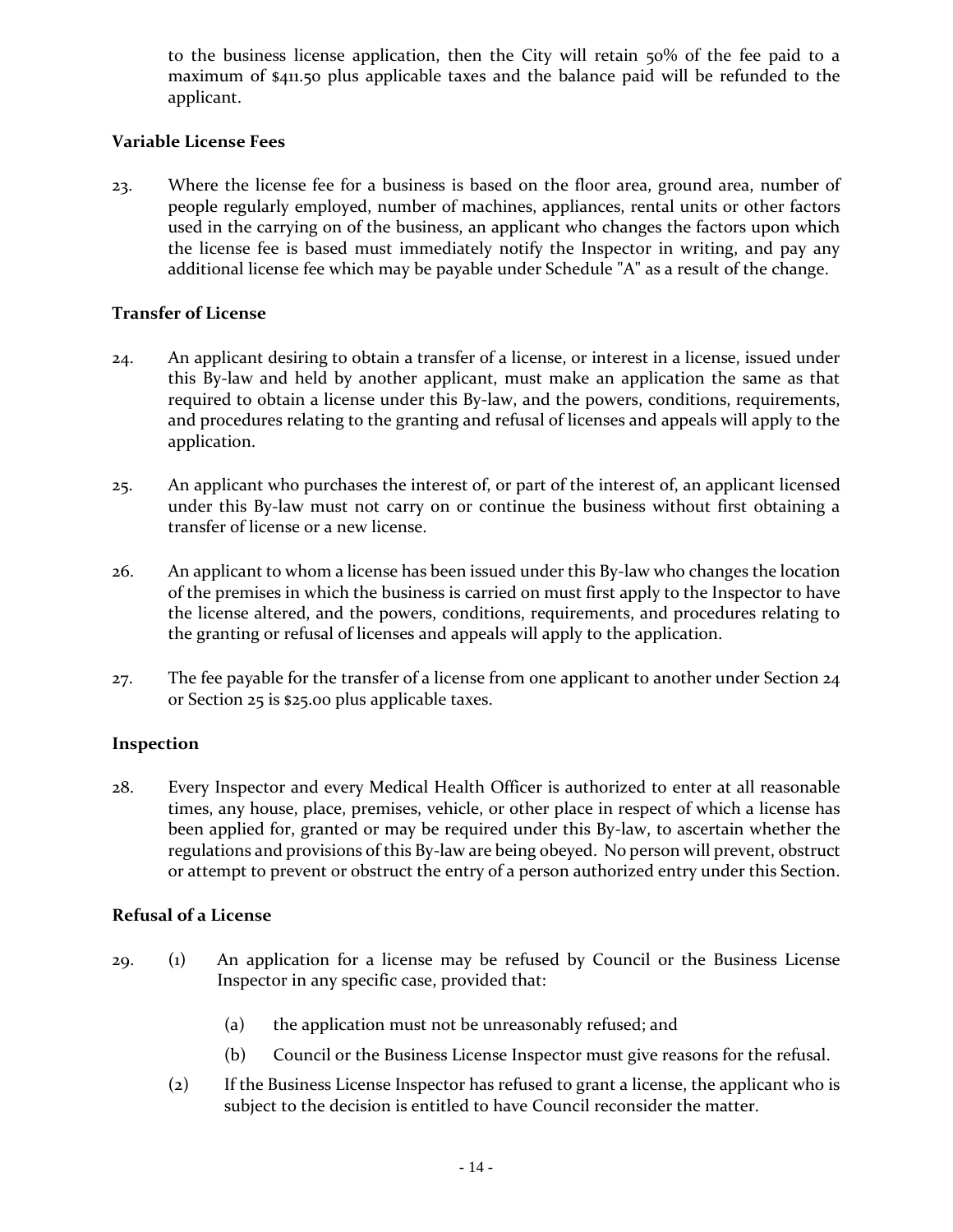### **Granting of a License**

- 30. The Inspector may grant a license under this By-law where the Inspector is satisfied that the applicant has complied with the requirements of this By-law and the City's by-laws regulating building, zoning, health and sanitation.
- 31. If the application for a license is refused by the Business License Inspector, the Business License Inspector must notify the applicant of the right to a reconsideration by Council.

### **Terms and Conditions of a License**

- 31.1 The Inspector or Council may impose terms and conditions on a license granted under this By-law in addition to the terms and conditions imposed by this By-law.
- 31.2 The terms and conditions imposed on a license may include any one or more of the following:
	- (a) a requirement that the holder comply with a particular provision of a City by-law or any other provincial or federal enactment within a specified period of time;
	- (b) a requirement that the holder provide to the Inspector within a specified period of time evidence satisfactory to the Inspector of compliance with a particular provision of a City by-law or any other provincial or federal enactment.

# **Compliance with Zoning**

32. Before a license is granted under this By-law, the Inspector must be satisfied that the use for which the license is sought is not in violation of Surrey Zoning By-law, 1993, No. 12000 or of any by-law then in force in the City, and no license will be issued if the carrying on of the business in or from the premises applied for would be contrary to any City by-law.

### **Insurance**

33. No license will be granted for the operation of a spectator or sports function, or any public entertainment, including, without limitation, any exhibition, zoo, circus, carnival, rodeo, demolition derbies, automobile or motorcycle races, car rallies, go-cart races, horse races, public animal rides, or other similar function, or the operation of a ferris wheel, merry-goround or other similar device until the applicant has deposited proof in a form and amount satisfactory to the City that the applicant has comprehensive general liability insurance, which includes a cross-liability clause and specifies the City as an additional insured. The applicant must supply to the City a copy of the current certification from the Elevating Devices Branch showing all carnival rides have been inspected and are approved for use. The applicant must also comply with the provisions of The Control of Special Events Bylaw, 1975, No. 4682.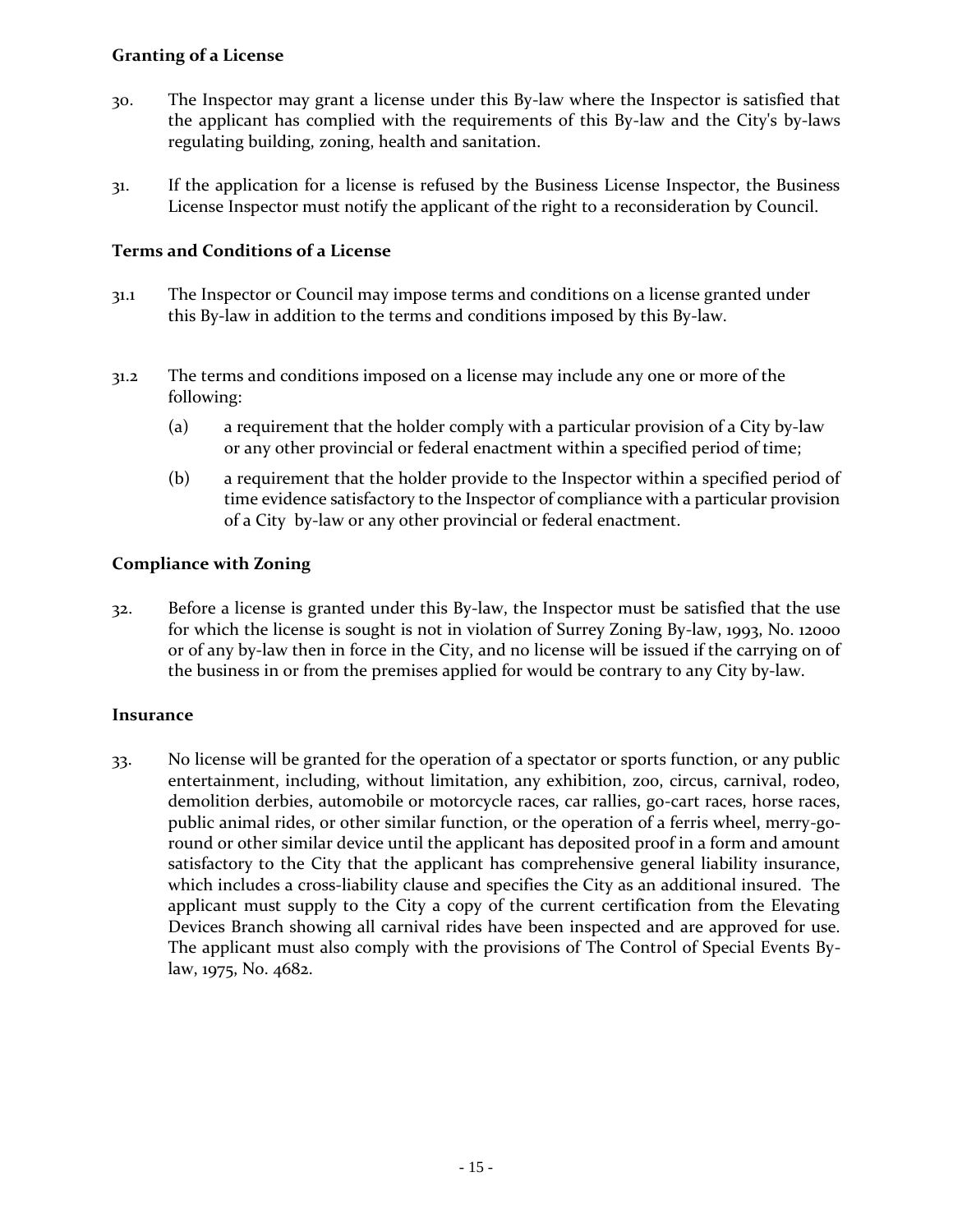#### **Suspension or Cancellation of a License**

- 34. (1) A license may be suspended or cancelled by Council or the Business License Inspector for reasonable cause.
	- (2) Without limiting Subsection (1), any one of the following circumstances may constitute reasonable cause:
		- (a) the holder fails to comply with a term or condition of the license;
		- (b) the holder is convicted of an offence indictable in Canada;
		- (c) the holder is convicted of an offence under an Act or municipal by-law in respect of the business for which the holder is licensed or with respect to the premises named in the license;
		- (d) the holder is deemed, under this Act or the Offence Act, R.S.B.C. 1996, c. 338 to have pleaded guilty to an offence referred to in paragraph (c);
		- (e) the holder has ceased to comply with a by-law or has otherwise ceased to meet the lawful requirements to carry on the business for which the holder is licensed or with respect to the premises named in the license;
		- (f) in the opinion of the Council or the Business License Inspector, the holder has engaged in misconduct that warrants the suspension or cancellation of the license, if the misconduct is:
			- (i) in respect of the business,
			- (ii) in or with respect to the premises named in the license, or
			- (iii) in respect of that business or another business, or in or with respect to the premises of that business or other business, carried on by the holder inside or outside the municipality.
- 35. (1) Before suspending or cancelling a license, the Council must give the license holder notice of the proposed action and an opportunity to be heard.
	- (2) A suspension under Section 34 is for the period determined by the Council or the Business License Inspector, and the Council or the Business License Inspector may impose additional conditions on the license that relate to the reasons for the suspension and apply after the period of suspension.
	- (3) In the case of a suspension or cancellation of a license by the Business License Inspector, the Business License Inspector must notify the holder of the right to a reconsideration by Council.
	- (4) The obligations under Subsections (1) and (3) are satisfied if a reasonable effort was made to mail or otherwise deliver the notices.
- 36. If the Business License Inspector has suspended or cancelled a license, the license holder who is subject to the decision is entitled to have Council reconsider the matter.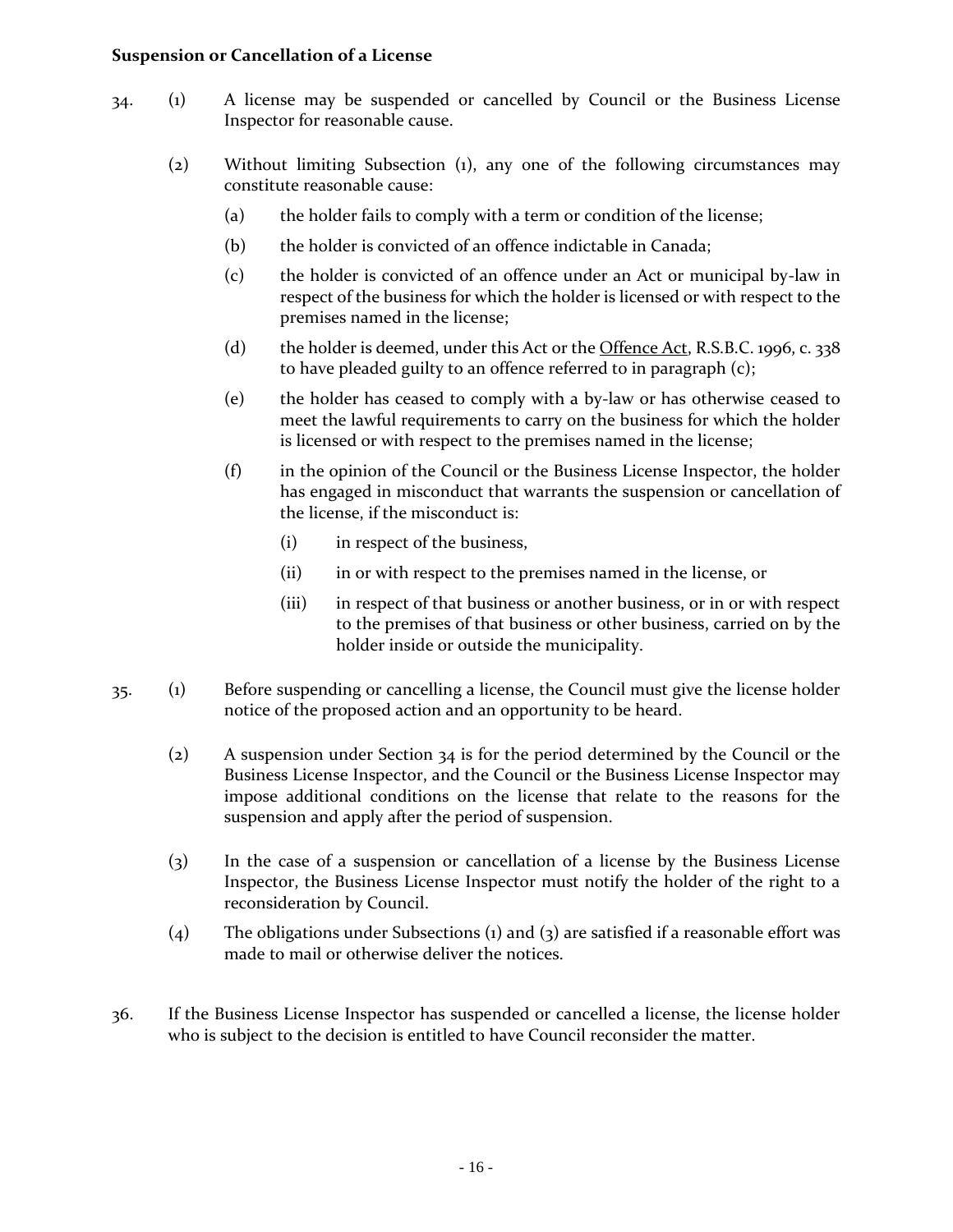#### **Adult Entertainment Publications**

- 37. (1) Except where the business is an adult entertainment store licensed under this Bylaw, no person carrying on any business will display or permit to be displayed an adult publication except as follows:
	- (a) all adult publications must be located on a shelf the bottom edge of which is at least 47 inches from the floor; and
	- (b) all adult publications must be placed behind a sheet of opaque plastic or other opaque substance which extends for the full length of the shelf on which the publications are placed and which extends vertically for at least 8 inches from the bottom of the shelf.

#### **Adult Entertainment Stores**

- 38. (1) No proprietor of an adult entertainment store will permit any person to be on the store premises at any time unless the person is 18 years of age or over.
	- (2) No proprietor of an adult entertainment store will exhibit or permit to be exhibited in any window on or about the premises any graphic sexual material or sex paraphernalia.

### **Alcohol and Drug Recovery Houses**

- 39. (1) Every applicant for an alcohol and drug recovery house license must submit to a criminal background check.
	- (2) Every operator of an alcohol and drug recovery house must keep a register book of all persons provided accommodation, including dates of arrival and departure.
	- (3) The operator of an alcohol and drug recovery house must require every person provided accommodation to sign the register.
	- (4) The registration records to which this Section refers must be produced for inspection at the request of an Inspector or the Chief Constable.
	- (5) Every operator of an alcohol and drug recovery house must complete a Housing Agreement with the City as a condition precedent to the renewal of an existing business license.
	- (6) Every applicant for an alcohol and drug recovery house must complete a Housing Agreement with the City as a condition precedent to the issuance of a new business license.

#### **Arcades**

- 40. (1) Arcades must close at or before 11:30 p.m.
	- (2) No person under the age of 16 years is permitted to enter an arcade, unless the person is accompanied by a parent or legal guardian.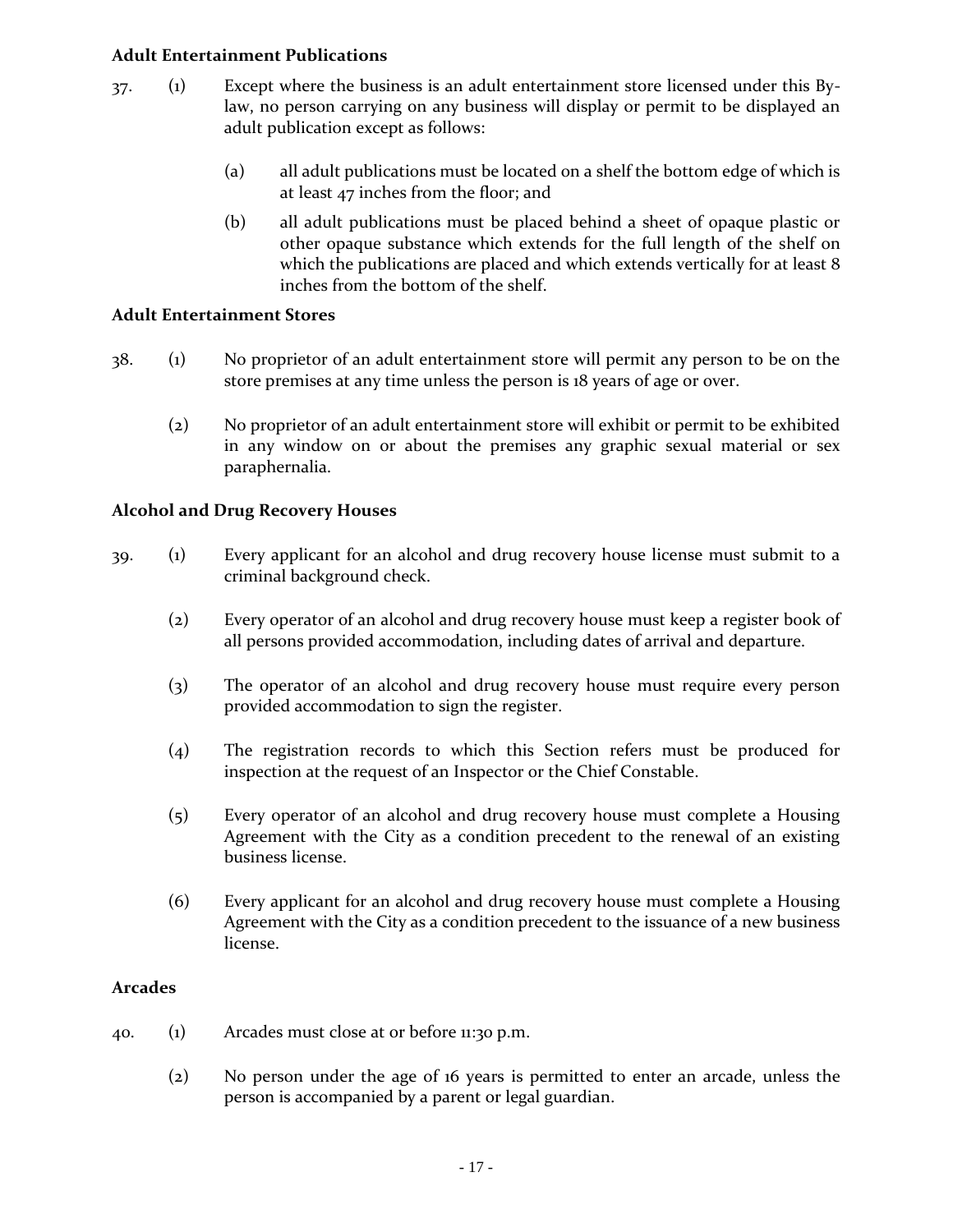(3) Every proprietor of an arcade must post the regulations and hours of operation specified by this Section in a conspicuous place at the entrance to the premises and inside the premises within one metre of each machine.

# **Automobile Immobilizing**

- 41. (1) Every proprietor of an automobile immobilizing business is subject to the regulations in this Section.
	- (2) Every proprietor must display in a conspicuous place at all locations where vehicles are, or may be, immobilized, signs made of a reflective material, of a size not less than 35.5 centimetres (14 inches) by 50 centimetres (20 inches), with letters and numbers not less than 5 centimetres (2 inches) in height, containing the following information:
		- (a) the conditions under which the parking of a vehicle will be considered unauthorized; and
		- (b) the name and the telephone number of the firm responsible for immobilizing vehicles at that location.
	- (3) Every proprietor must ensure that once a vehicle has been fitted with an automobile immobilizing device, that a person:
		- (a) having the means and authority to remove the automobile immobilizing device; and
		- (b) carrying proper identification and information showing the authority to immobilize vehicles on the property in question and who must produce that identification and authority on request,

will be on the site at all times until the owner or operator of the vehicle has reclaimed the vehicle.

- (4) No proprietor will immobilize a vehicle by way of an automobile immobilizing device and have the vehicle towed from the premises for the same offence.
- (5) No proprietor will charge more than a total of \$30.00 plus applicable taxes for the combination of installation and removal of an automobile immobilizing device.
- (6) Every proprietor must, prior to immobilizing a vehicle, place a written notice on the windshield of the vehicle, setting out the reasons for, and the authority for, the immobilization.
- (7) Every proprietor must, for enforcement of time limited parking, wait 5 minutes for every 15 minutes of regulated time parking prior to immobilizing a vehicle.
- (8) Every proprietor must maintain, to the satisfaction of the Inspector, a written record of all vehicles which have been immobilized, identifying the vehicle and the times when the vehicle was immobilized and released from immobilization, and the record must be available for inspection during normal business hours.
- (9) Every proprietor must provide evidence, satisfactory to the City, that the person has comprehensive general liability insurance in the amount of \$2,000,000.00 which includes a cross-liability clause and specifies the City as an additional insured.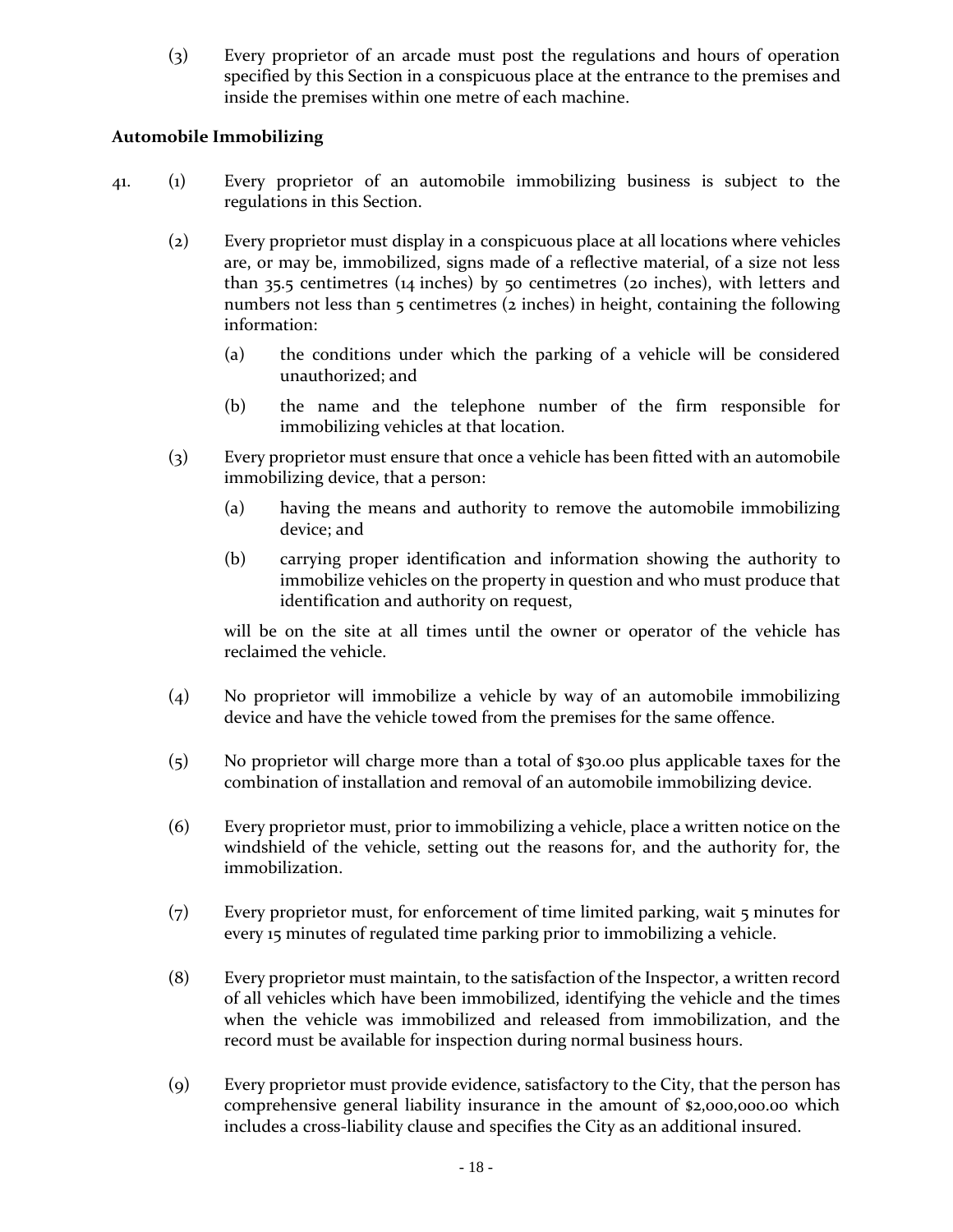(10) No proprietor will use automobile immobilizing devices in parking stalls designated as disabled parking, or in designated fire lanes.

### **Automobile Wrecking and Salvage**

- 42. (1) Every proprietor of an automobile wrecker, salvage yard, automobile dealer/rebuilder, towing with storage business and towing without storage business is subject to the regulations in this Section.
	- (2) Every proprietor must maintain on the premises a permanent building of at least 100 square metres and the building must contain an office together with washroom and cleanup facilities for employees.
	- (3) Where open storage is permitted, the storage area must be completely screened to a height of at least 2.5 metres by buildings or a solid decorative type fence or substantial landscaping strips of not less than 1.5 metres in width. The display or storage of materials within 5 metres of the screen must not be piled up to a height of more than 2.5 metres and otherwise must not be piled up to a height of more than 3.5 metres except where specifically permitted in Surrey Zoning By-law, 1993, No. 12000.
	- (4) The premises must be kept by the proprietor in a clean, orderly, uncluttered and unobstructed condition and any building or fence on the premises must be kept in good and sufficient repair and properly painted.
	- (5) No by-products or materials of the business may be burned except in a furnace or incinerator designed to trap fly ash and to contain the whole of the fire.
	- (6) Advertising or illustrating on fences by words, pictures, signs or other means is prohibited unless a sign permit has been obtained from the City.
	- (7) No materials of the business may be kept, stored or piled outside a fence required under this Section or any provision of the Surrey Zoning By-law, 1993, No. 12000.
	- (8) Off-street parking and off-street loading spaces must be provided in accordance with Surrey Zoning By-law, 1993, No. 12000.
	- (9) Every proprietor must keep on the premises a record of the vehicle identification numbers (V.I.N.) and the serial numbers of all automobiles and equipment bearing these numbers, in accordance with the following:
		- (a) every record must be written in ink in a plain legible hand in the English language;
		- (b) every record must include the precise date and hour of receiving the automobile or equipment for salvage or destruction;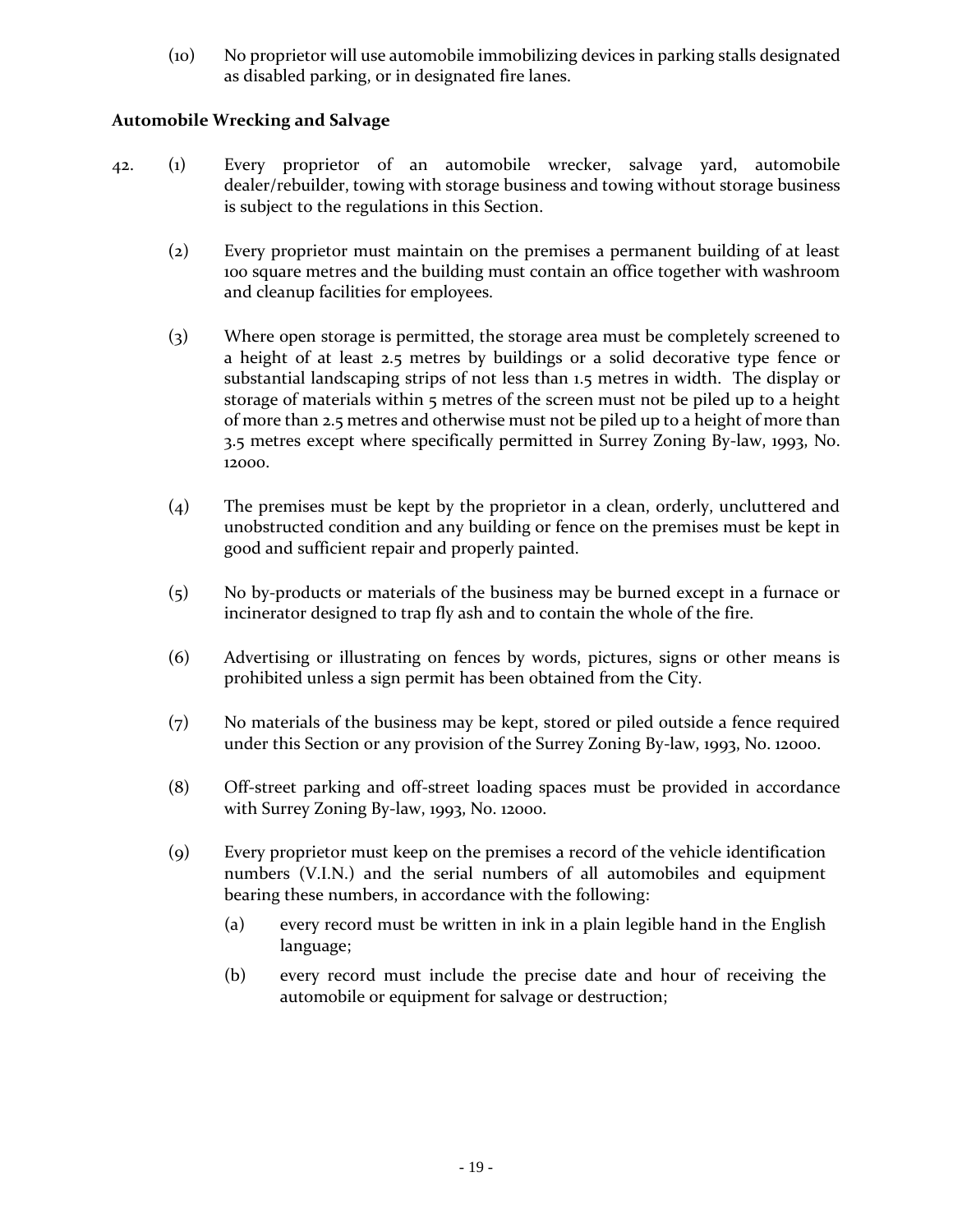- (c) every record must include the name, residence, or street address, and description of the person from whom the automobile or equipment was received. The description of the person must include date of birth, height, weight, eye colour, race, gender and the type and number of authorized identification presented. This information must be compared to and recorded from the person's authorized identification by the proprietor;
- (d) every proprietor must, at all reasonable times during business hours, produce the proprietor's register for the inspection of the Chief Constable or an Inspector;
- (e) the proprietor's register may be removed at any time by the Chief Constable or an Inspector for inspection at the headquarters of the officer or for use as evidence in court;
- (f) immediately upon the return of a register to the proprietor, the proprietor must enter in proper sequence each and every transaction involving the receiving of automobiles or equipment made during the absence of the register;
- (g) the proprietor must not permit any entry in a register to be erased, obliterated, or defaced, or permit any page or other portion of the register to be cut out or removed; and
- (h) the proprietor must number each record in the register in sequence and number each page of the register in sequence.

# **Bed and Breakfast**

- 43. (1) Every proprietor of a bed and breakfast must:
	- (a) supply the Inspector with the number of bedrooms intended for the operation, the daily rate of charge, and whether meals are to be provided;
	- (b) keep the records of all patrons, including dates of arrival and departure;
	- (c) post the daily rate of charge at an easily visible location in the premises; and
	- (d) request inspection of the premises at the time the business license application is made.
	- (2) No proprietor of a bed and breakfast will accommodate more than six people at the premises.

# **Body Rub Parlours, Body Painting Studios and Model Studios**

- 44. (1) Every proprietor of a body rub parlour, body painting studio or model studio must:
	- (a) provide the Chief Constable and Inspector with the name, age, address and description of every person proposed to be employed or engaged in the business together with any additional information as the Inspector may require;
	- (b) notify the Inspector within 24 hours of any change in the personnel employed or engaged in the business; and
	- (c) not employ or engage any person in the business without first receiving the approval of the Inspector.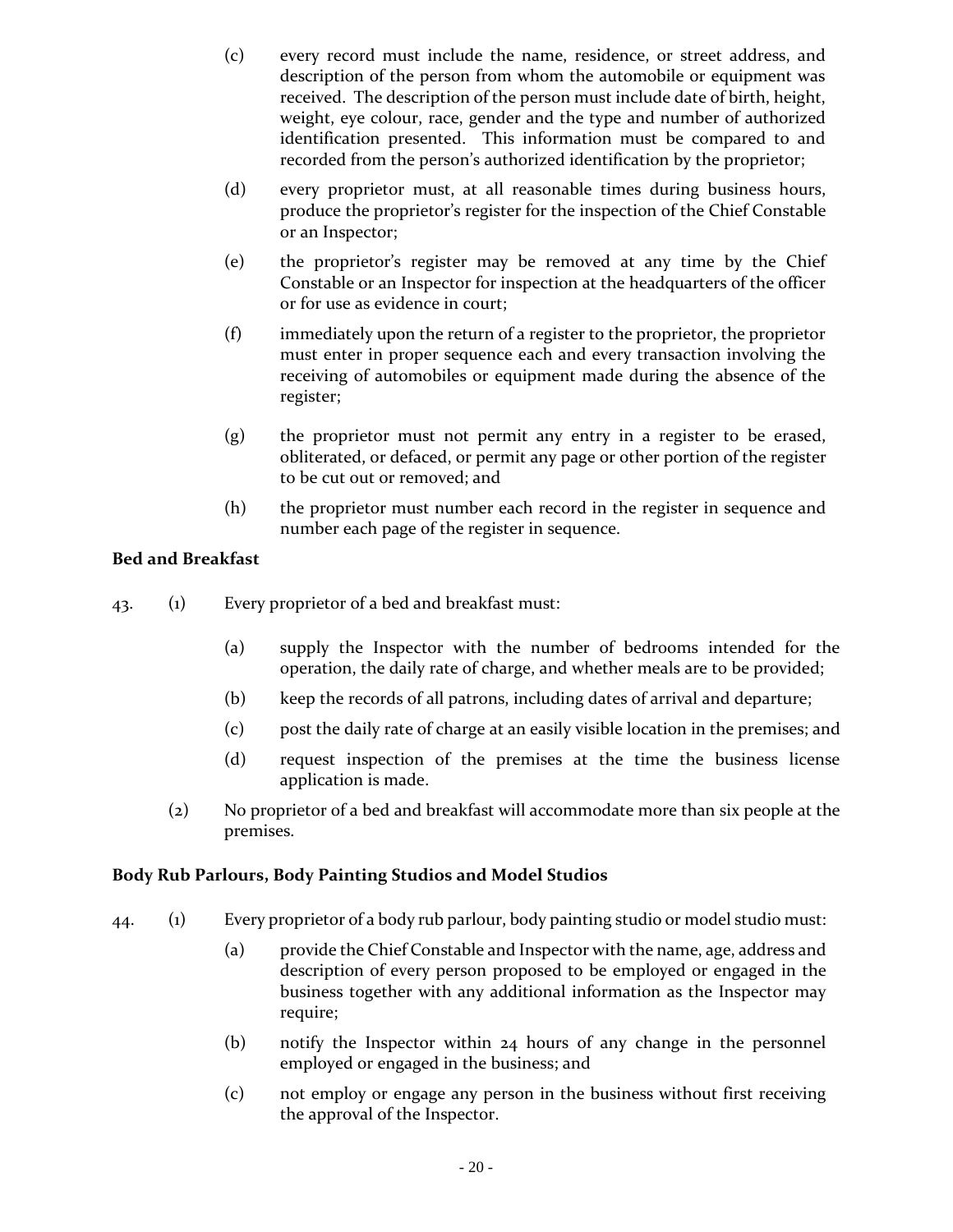- (2) No proprietor of a body rub parlour, a body painting studio or a model studio will:
	- (a) employ any person on the premises unless the person is 19 years of age or over; or
	- (b) permit any person to be on the premises at any time unless the person is 19 years of age or over.
- (3) Every application for a license for a body rub parlour, body painting studio or model studio must be accompanied by a floor plan of the entire premises in the scale and detail as may be prescribed by the Inspector, and when any alterations are made to the premises, revised plans must be immediately filed with the Inspector.
- (4) Every room used for body rub, body painting or nude photography:
	- (a) must not be less than 8 feet by 8 feet;
	- (b) must not be equipped with a locking device on any door to the room;
	- (c) other than a door providing entrance to the room, must not have any means by which a person may view the interior of the room; and
	- (d) must be equipped with lighting of at least 50 foot candle power at all points in the room which must remain "on" when the door is closed.
- (5) No proprietor of a body rub parlour, body painting studio or model studio will permit any person to enter or remain on the premises between the hours of 12:00 midnight and 8:00 a.m.
- (6) No proprietor of a body rub parlour will permit any person engaged in providing a body rub on the premises to perform a body rub unless the person is wearing clean, washable, non-transparent outer garments covering the body between the neck and the top of the knee, the sleeves of which do not reach below the elbows.
- (7) No proprietor of a body rub parlour will exhibit the proprietor's body, or permit other persons to exhibit their bodies, in any window on or about the premises, or exhibit or permit to be exhibited any sign outside of the premises showing any nude male or female body, or any part of a nude body, or any printed words that might indicate that the premises is a place that offers any form of sexual or nude entertainment.

### **Casino**

- 45. (1) Every proprietor of a Casino must:
	- (a) provide the Chief Constable and Inspector with the name, age, address and description of every person proposed to be employed or engaged in the business together with any additional information as the Inspector may require;
	- (b) notify the Inspector within 24 hours of any change in the personnel employed or engaged in the business; and
	- (c) not employ or engage any person in the business without first receiving the approval of the Inspector.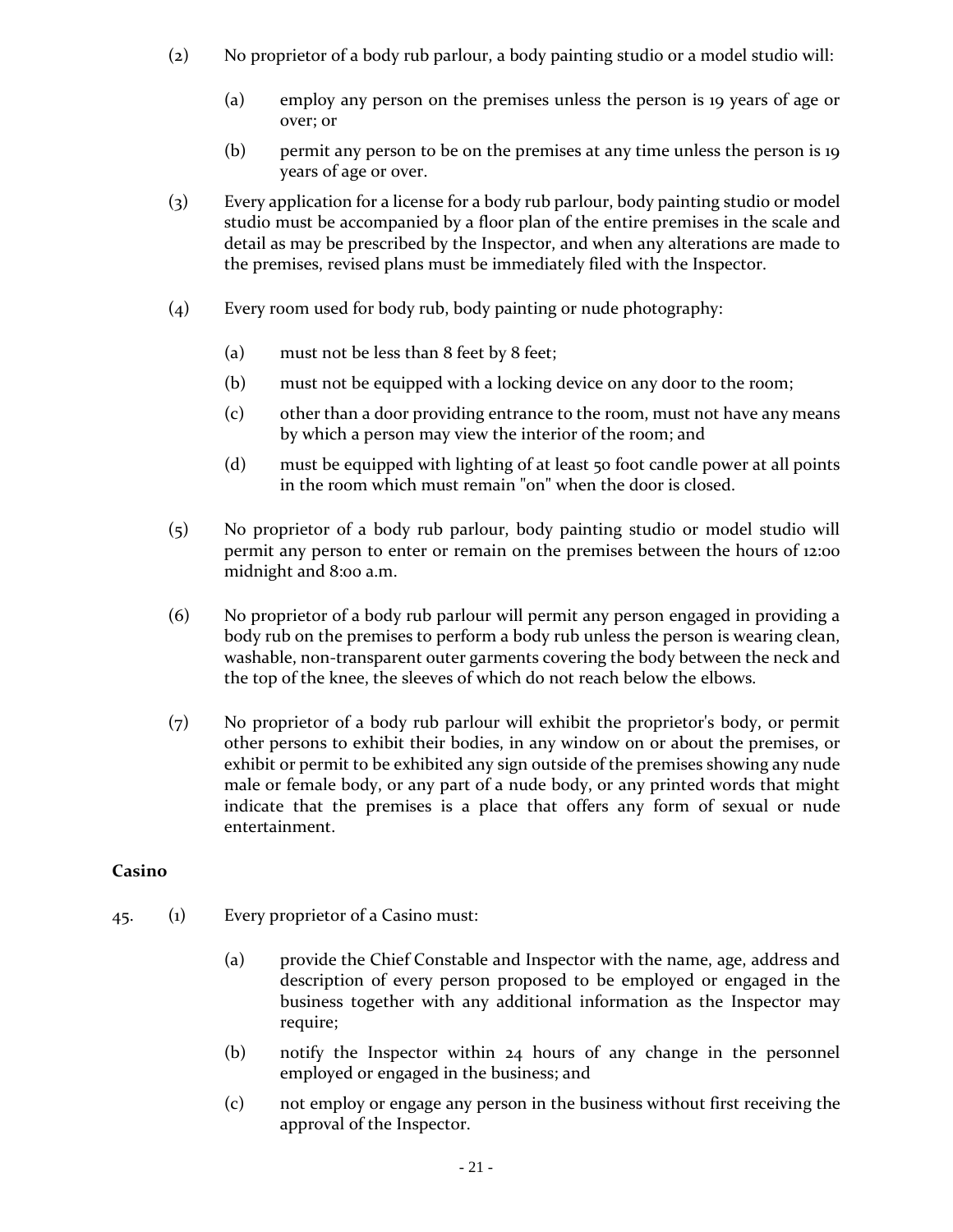- (2) No proprietor of a Casino will:
	- (a) employ any person on the premises unless the person is 19 years of age or over; or
	- (b) permit any person to be on the premises at any time unless the person is 19 years of age or over.

### **Christmas Tree Sales**

- 46. (1) Christmas tree sales may be carried out on any property other than a required parking lot or occupied residential lot under the following conditions:
	- (a) the business must be located so that there is no visual obstruction to vehicular traffic or pedestrians and there is not a nuisance to the community;
	- (b) sales will be permitted from November 15 to December 31 of any given year;
	- (c) if the property being used is not owned by the applicant the applicant must provide to the Inspector written permission from the owner of the property to use the property for this purpose;
	- (d) if a temporary office is required, the applicant must obtain a temporary trailer office permit under Surrey Mobile Homes and Trailer Regulation and Control By-law, 1980, No. 6142; and
	- (e) once Christmas tree sales are completed, the site must be left by the proprietor in a clean and presentable condition.
	- (2) A person who carries out Christmas tree sales and who is also licensed as a nursery for the same premises is not required to pay an additional license fee for Christmas tree sales.

#### **Community Services**

46.1 (1) Every applicant or operator of a Community Service within the boundaries of the area shown on Map D.1 Surrey City Centre of Schedule D to Surrey Zoning By-law, 1993, No. 12000, must enter into a good neighbour agreement with the City of Surrey as a condition precedent to the issuance of a new business license or the renewal, transfer or amendment of an existing business license.

### **Contractors**

47. (1) Every person licensed as a contractor must, within two weeks of delivery of a written request by an Inspector, provide the Inspector with a list of all subtrades engaged on each specific job, on a form prescribed by the Inspector.

#### **Discotheques and Dancehalls**

- 48. (1) The operation of every discotheque and dancehall is subject to the regulations of this Section.
	- (2) The permitted hours of operation of a discotheque or dancehall are: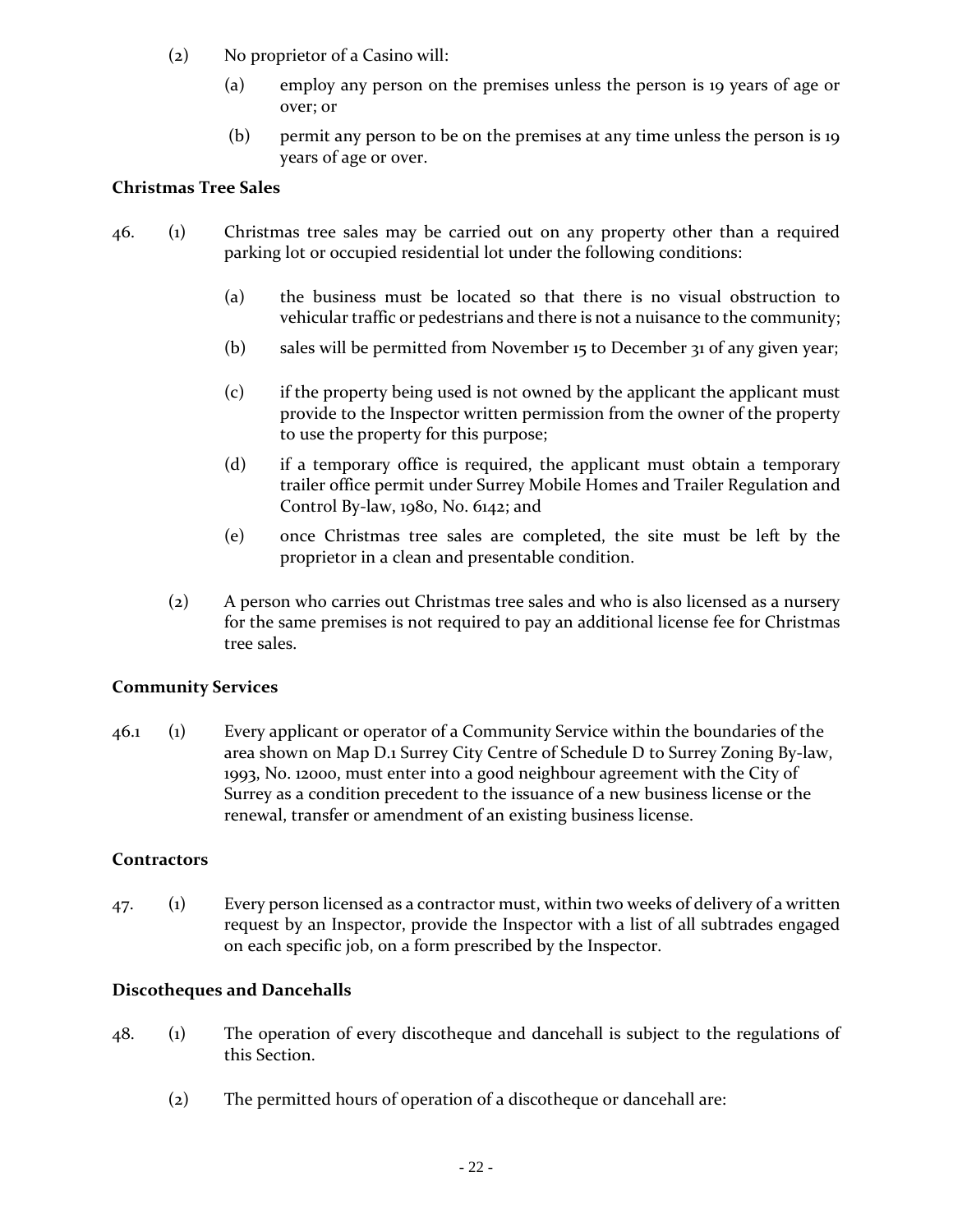- (a) School day matinees  $-$  4:00 p.m. to 10:00 p.m.;
- (b) Non-school day matinees 1:00 p.m. to 10:00 p.m.; and
- (c) Evenings 6:00 p.m. to 11:00 p.m. In cases where the evening session precedes a non-school day the hours of operation for the evening session may be 6:00 p.m. to 12:00 p.m.
- (3) Dance sessions may be attended by the 13 to 18 year age group only.
- (4) If a matinee and evening dance are to be held on the same day, they must be scheduled so as to provide one clear hour between the time the matinee dance session ends and the time the evening dance session begins.
- (5) Except for management personnel, only those persons falling into the age group in Subsection (3) are permitted to enter the discotheque or dancehall.
- (6) No person is permitted to re-enter the discotheque or dance hall during the same dance session.
- (7) No alcoholic beverages are permitted to be consumed or kept on the premises.
- (8) No person is permitted to possess alcoholic beverages on or about the premises.
- (9) No drunkenness or disorderly conduct is permitted on the premises.
- (10) One male and one female adult must be on the premises at all times for the purpose of providing supervision. For the purpose of this subsection an adult is a responsible individual over the age of 21 years.
- (11) The interior and exterior of a discotheque or dancehall must be fully illuminated at all times during its operation.
- (12) The license fee payable by the proprietor of a discotheque or dancehall is in addition to any license fee payable for a restaurant on the same premises.

### **Drug Paraphernalia**

- 48A. (1) No person carrying on a business shall display or permit to be displayed on a street or in any window facing a street, or elsewhere where it can be seen by a person inside or outside the premises, or to the public at large, any drug paraphernalia.
	- (2) No person carrying on a business shall sell drug paraphernalia to any person under the age of 19 years except where the premises are licensed as a pharmacy under the *Pharmacists Act*.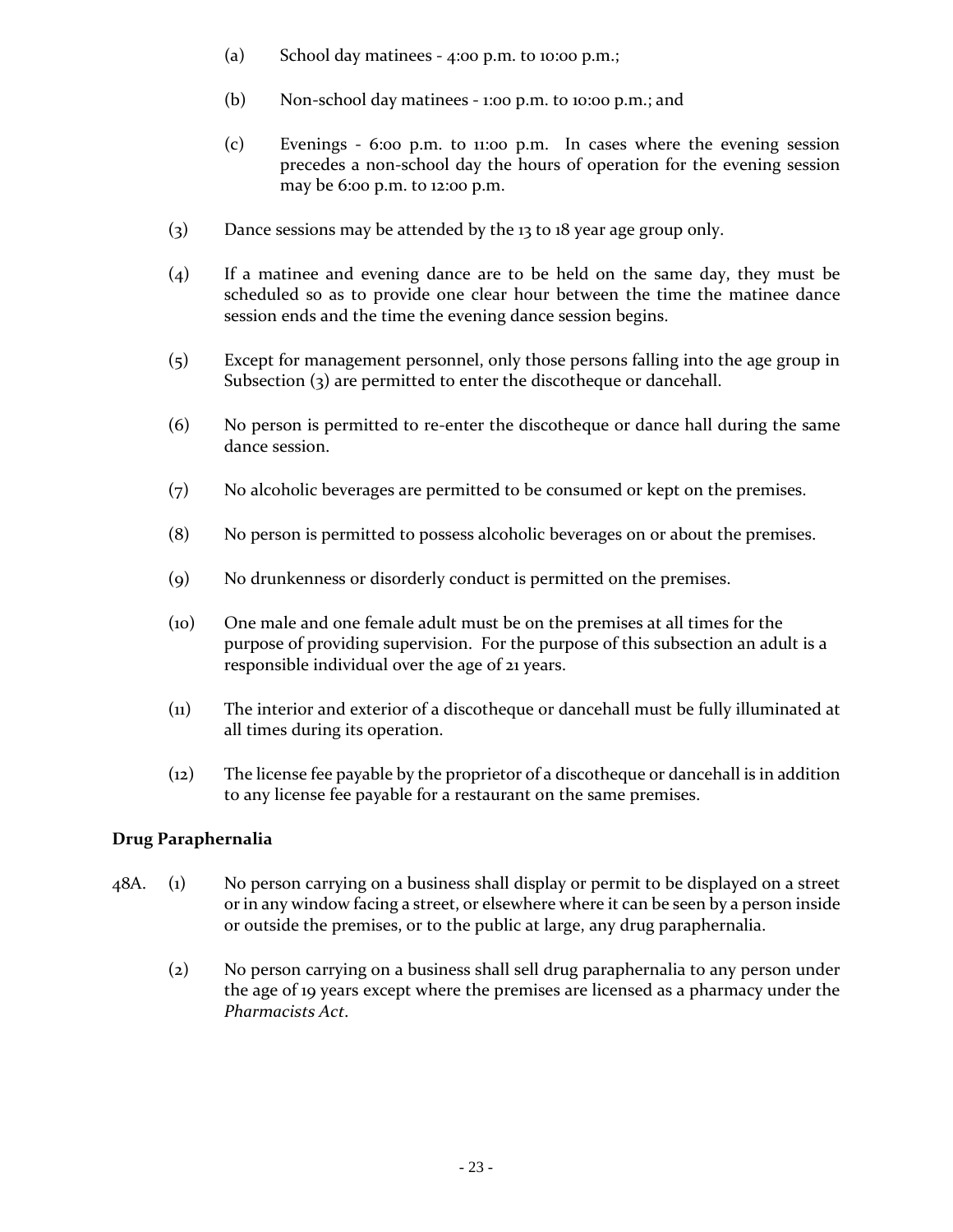### **Employment Agencies, Talent Agencies and Recruiting Services**

- 48.1 (1) Every applicant for a license to operate as an employment agency, talent agency or recruiting service must provide evidence satisfactory to the Inspector that the person has obtained a license as required under the **Employment Standards Act**, R.S.B.C. 1996, c. 113.
	- (2) Every proprietor of an employment agency, talent agency or recruiting service must comply with the requirements of the **Employment Standards Act**, R.S.B.C. 1996, c. 113 and its regulations.

### **Firearms Certification**

48.1A (1) The operator of every firearms certification business is subject to the regulations of this Section.

- (2) All firearms certification training instructors must be federally certified.
- (3) All firearms on the business premise must be fully deactivated and unfireable.
- (4) No ammunition is permitted on the business premise at any time.

### **Fireworks Vendor**

- 48.2 (1) The operation of every fireworks vendor is subject to the regulations of this Section.
	- (2) A fireworks vendor must conform to Surrey Fireworks Regulation By-law, 1974, No. 4200, as amended.
	- (3) A fireworks vendor must not store or cause to be stored any fireworks adjacent to any heat, flame or other source of ignition.
	- (4) A fireworks vendor must not store or cause to be stored any fireworks in a position or area that is readily accessible to customers or prospective customers.
	- (5) All fireworks for sale or display must be contained in a glass, plexiglass or other suitable receptacle.
	- (6) Two rated fire extinguishers: 2A10BC or 3A10BC are required at any premises from which a fireworks vendor operates.
	- (7) A fireworks vendor must ensure that there is no smoking within the building where fireworks are present.
	- (8) A fireworks vendor must conform to all other City by-laws and all provincial and federal legislation governing fireworks.
	- (9) A fireworks vendor may only operate from lots zoned C-4, C-5, C-8, C-15, C-35 and CHI, all as defined in Surrey Zoning By-law, 1993, No. 12000, as amended.
	- (10) A fireworks vendor must not sell, dispose of, give or otherwise distribute fireworks to any person other than a person who holds a valid fireworks supervisor certificate from Natural Resources Canada – Explosive Regulatory Division.
	- (11) An Inspector will conduct an inspection of the premises of a fireworks vendor applicant to ensure compliance before a business license is issued.
	- (12) A fireworks vendor must not operate until the business license application has been approved.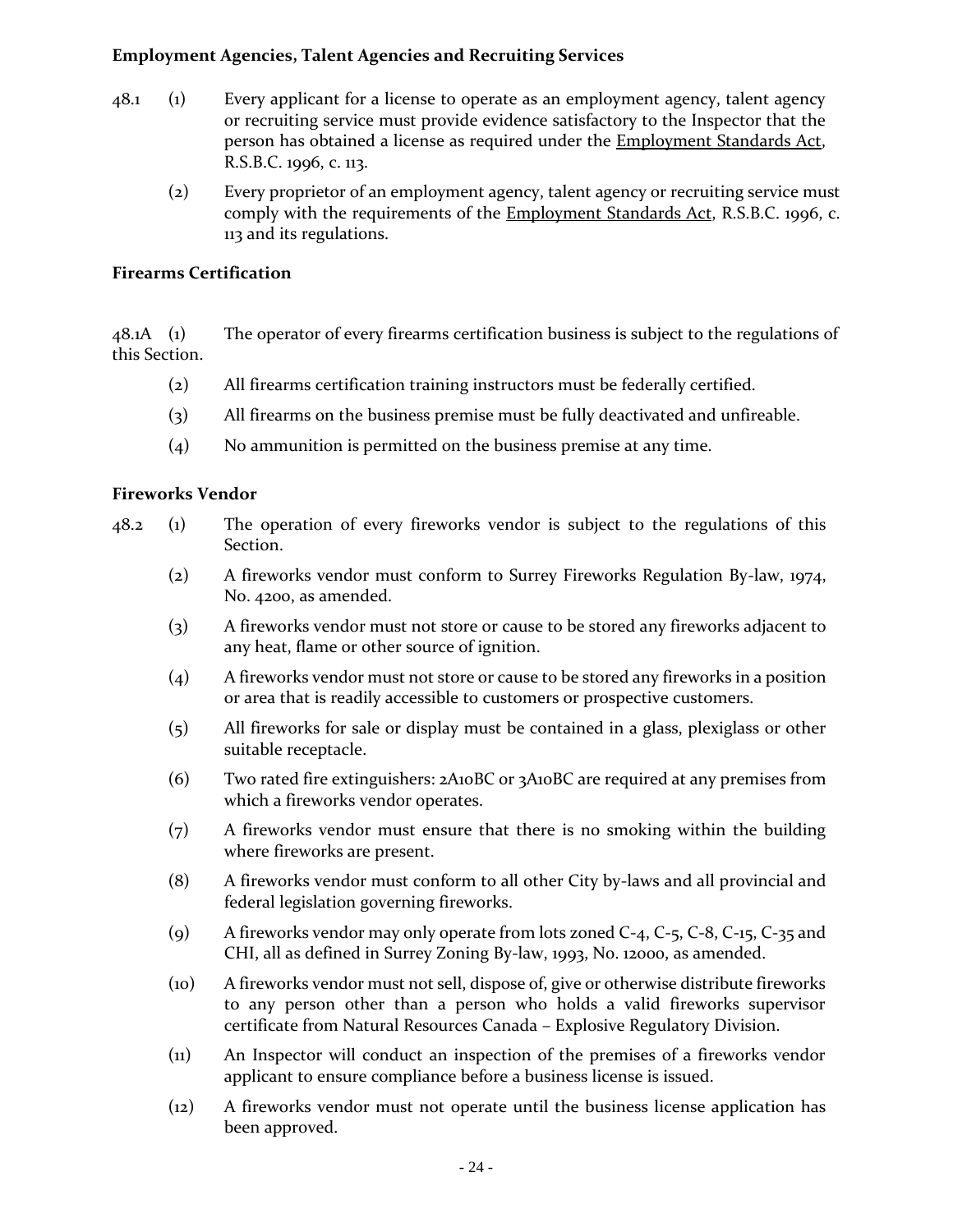- (13) A fireworks vendor must not operate from:
	- (a) any vacant property or parking lot; or
	- (b) a trailer, vehicle or temporary structure on any property.

# **Health Enhancement Centre**

- 48.3 (1) The Inspector will not issue a license for a health enhancement centre unless satisfied that either the applicant for the license or an officer of an applicant demonstrates a knowledge and understanding of the art and practice of shiatsu, accupressure, reflexology, bio-kinesiology, hellework, polarity, reiki, rolfing, and trager approach, or any other therapeutic touch technique, and the Inspector may, in that regard, require the applicant or officer to take and pass an exam. The Inspector may require the applicant to provide proof of membership in a recognized association of practitioners or course documentation prior to approval of the license.
	- (2) Every person carrying on the business of a health enhancement centre shall ensure that all persons hired to administer a therapeutic touch technique are qualified in that respect and have not been convicted of an offence under sections 212 or 213 of the *Criminal Code*.
	- (3) No person carrying on the business of a health enhancement centre shall employ any person to administer a therapeutic touch technique unless that person is at least 19 years of age.
	- (4) No person carrying on the business of a health enhancement centre shall remain open for business or administer therapeutic touch technique between the hours of 12:00 midnight and 8:00 a.m.
	- (5) No person carrying on the business of a health enhancement centre shall allow any employee or other person on the premises to engage in or offer to engage in an act of prostitution.

# **Hotels and Rooming Houses**

- 49. (1) Every proprietor of a hotel must provide and keep a guest register and every person provided accommodation must be registered.
	- (2) Every proprietor of a hotel must require every person provided accommodation to sign the register and there must be entered in the register the name and home address of the guest and of each person with the guest together with the date of arrival, and if the guest is travelling by motor vehicle, the trade name of the vehicle, the license number and the Province or State in which the license plate was issued.
	- (3) Upon departure of each guest the proprietor of the hotel must enter the date of departure in the register.
	- (4) Every person applying for accommodation must furnish to the proprietor of the hotel the information necessary to complete registration in accordance with this Section and no proprietor of a hotel will provide accommodation until the information has been provided. Picture Identification may be requested by the proprietor of any hotel.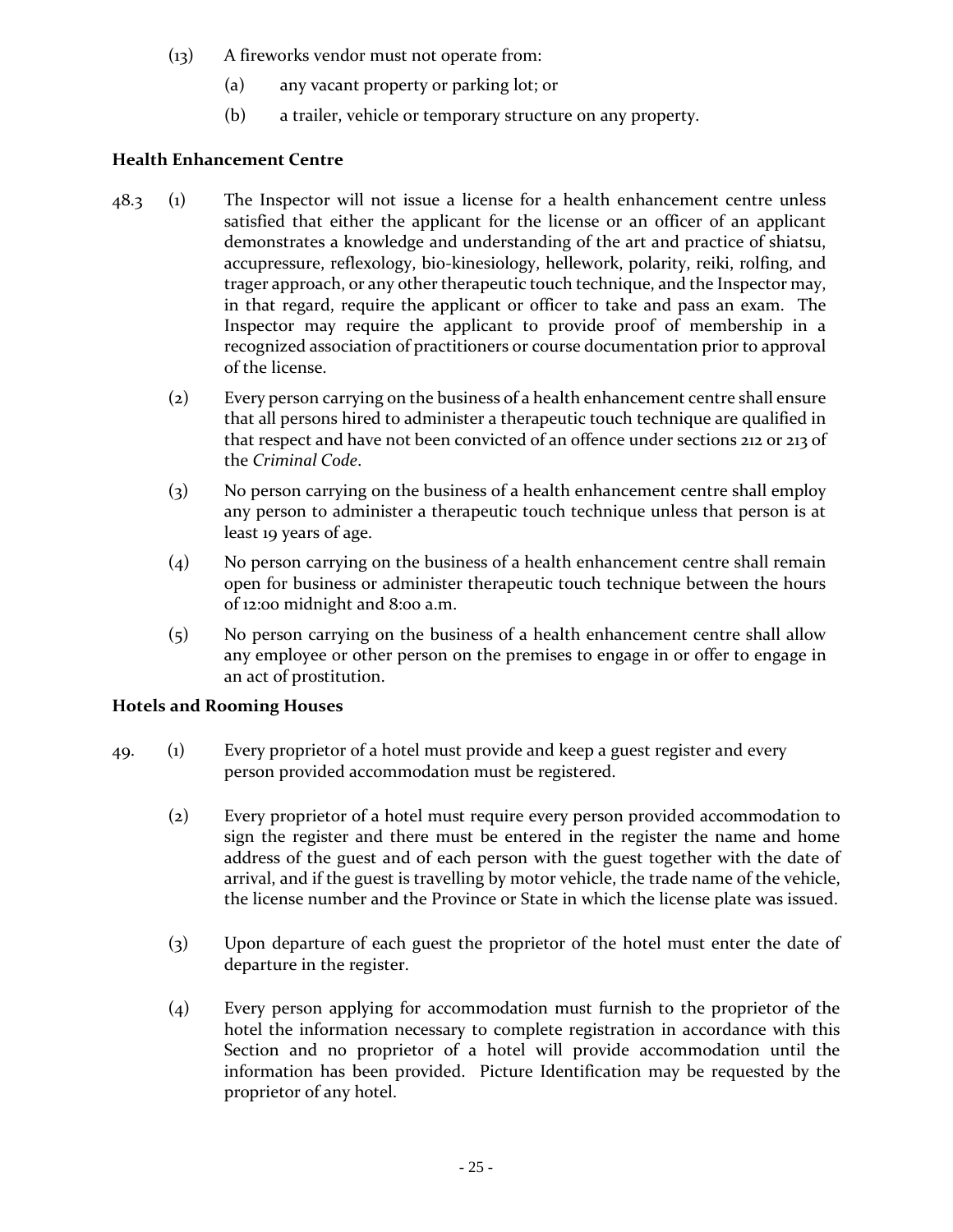- (5) The registration records provided for in this Section must be produced at all times for inspection at the request of an Inspector.
- (6) For the purposes of this Section, "hotel" includes a rooming house and a premise in which more than two rooms or suites are let or kept for rent.

### **Ice Cream Vendors**

- 50. (1) No ice cream vendor will carry on business in a manner which is contrary to Highway and Traffic By-law, 1997, No. 13007, the Motor Vehicle Act, R.S.B.C. 1996, c. 318, the Highway Scenic Improvement Act, R.S.B.C. 1996, c. 190 or any other City by-law or Provincial statute or regulation enacted to regulate traffic and the use of highways in the City.
	- (2) No ice cream vendor will post, erect, or display a sign along a highway or on property except in compliance with Surrey Zoning By-law, 1993, No. 12000 and the Highway and Traffic By-law, 1997, No. 13007.
	- (3) Every ice cream vendor must comply with the Consumer Protection Act, R.S.B.C. 1996, c. 69.
	- (4) Every ice cream vendor must obtain written approval from the provincial agency responsible for health and the safe handling of food products.
	- (5) No ice cream vendor will stand or locate within 100 metres of any premises offering for sale the same or similar items as the ice cream vendor.
	- (6) Every ice cream vendor must provide a garbage container and must pickup all garbage and debris located within 25 metres of the vehicle which results from the ice cream vendor's operation.
	- (7) Every vehicle used by an ice cream vendor must be kept in good repair.
	- (8) An ice cream vendor must not operate before 8:00 a.m. or after 9:00 p.m.
	- (9) The amplified sound from an ice cream vendor's vehicle must not be played at a higher level than 60 dBA measured at 50 feet in front of the vehicle and the amplified sound system must be set within the unit so that it cannot be adjusted to a higher level than 60 dBA measured at 50 feet in front of the vehicle.
	- (10) The amplified sound system in an ice cream vendor's vehicle must be shut off when the vehicle is stopped.
	- (11) An ice cream vendor will carry on business in residential areas only and will not sell products in commercial areas, parks, beaches, school grounds or on any truck route. For the purposes of this Section, "truck route" means a highway, a portion of a highway, or a series of connected highways, designated as a truck route in Schedule "C" to Highway and Traffic By-law, 1997, No. 13007.
	- (12) An ice cream vendor must only stop the ice cream vendor's vehicle in the course of business while actively engaged in making a sale and must move to another location after all customers have been served.
	- (13) No member of the general public will be permitted inside an ice cream vendor's vehicle and all food must be served to customers while they stand at the exterior of the vehicle.
	- (14) No ice cream vendor will permit or allow any person other than a driver licensed under the <u>Motor Vehicle Act</u>, R.S.B.C. 1996, c. 318 and employed by the ice cream vendor to operate the vehicle.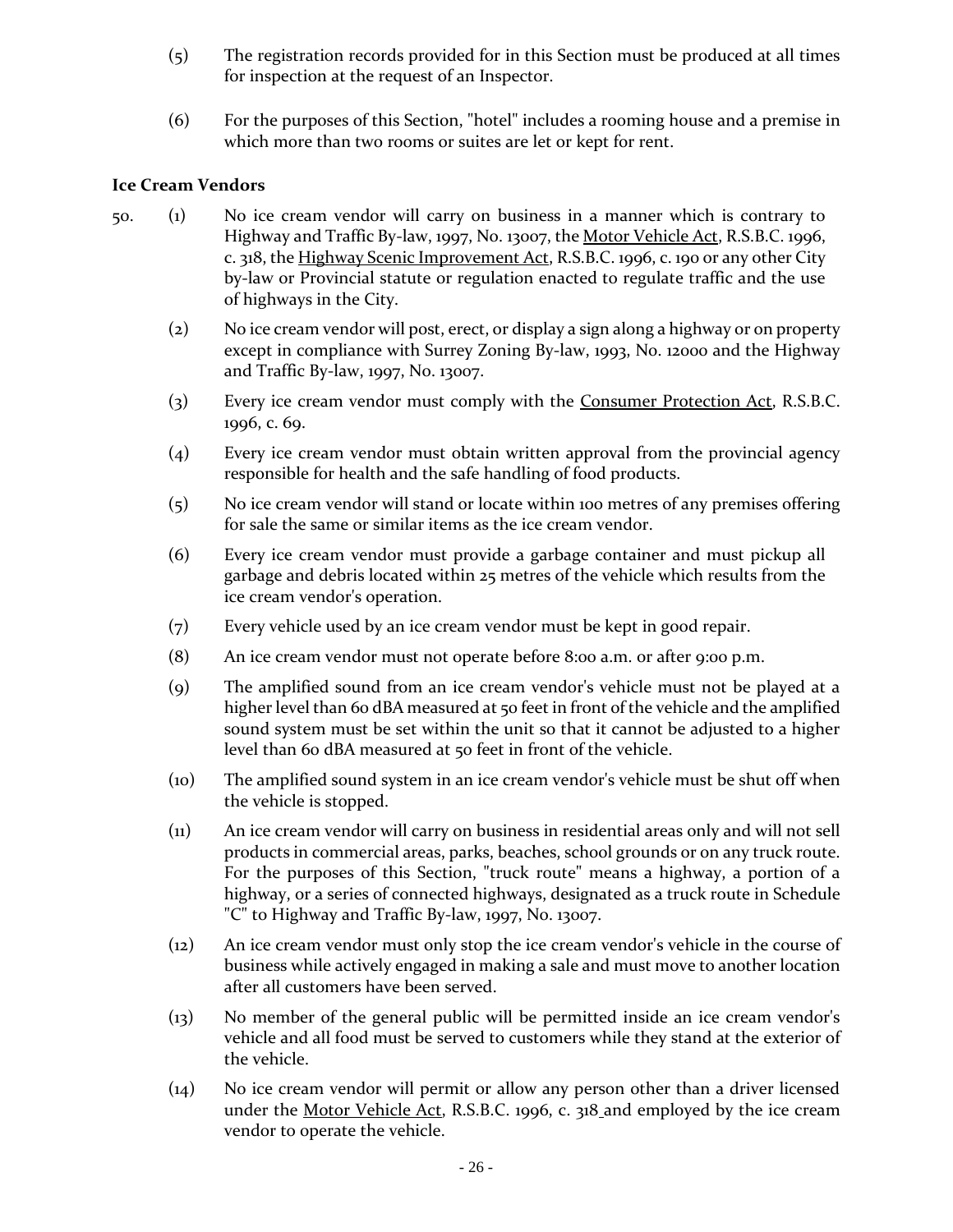- (15) Every applicant for a license to operate an ice cream vendor business must:
	- (a) supply the Chief Constable with the name, age, address, birth date and sex of all persons employed in the business; and
	- (b) provide evidence satisfactory to the City that the applicant has comprehensive general liability insurance coverage in the amount of \$2,000,000.00.

# **Junk and Scrap**

- 51. (1) Vehicles loaded with scrap or junk must not be parked overnight in a residential zone.
	- (2) Every proprietor of a business which has scrap metal as a by-product and operates in other than an industrial zone (including, without limitation, automotive repair service, gas station, auto body/painting and automobile dealer/rebuilder) must contain its surplus scrap totally in a building or approved walled or fenced area with no surplus scrap being piled higher than the approved wall or fence.

### **Kennels**

52. (1) The operator of a hobby kennel must reside on the lot on which the kennel is located.

### **Licensed Establishments**

- 53. (1) The proprietor of every licensed establishment must ensure that signs warning of fetal alcohol syndrome are installed as prescribed in Subsection (2).
	- (2) Signs warning of fetal alcohol syndrome must meet the following minimum requirements:
		- (a) for every licensed establishment which is permitted to sell alcoholic beverages for off-premises consumption there must be at least one sign located so it is clearly visible from all locations where the sale or dispensing of the alcohol beverages takes place; and
		- (b) for every licensed establishment which permits the consumption of alcoholic beverages on the premises there must be one sign conspicuously displayed at each entrance of the premises and in each public washroom located on the premises intended to be used by females.
	- (3) All signs to be displayed must be those supplied by the City, a copy of which is attached to and forms part of this By-law as Schedule "B".
	- (4) Where an outdoor patio of a licensed establishment is located within 100 metres of a residential area, the permitted hours of operation of the outdoor patio are between 11:00 a.m. to 10:00 p.m. every day of the week.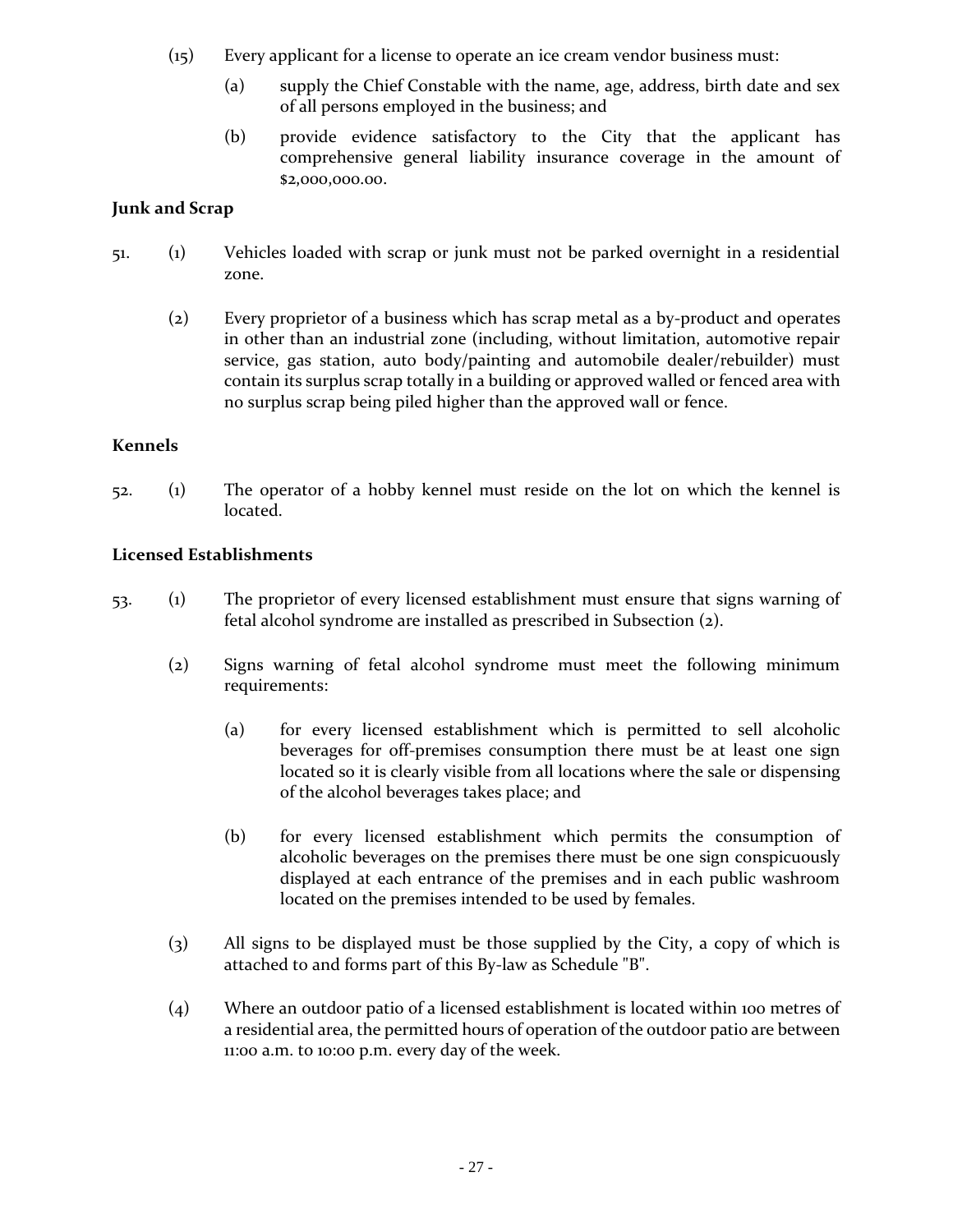(5) Every proprietor of a Licensed Premise (Liquor Primary) and of a Licensed Premise (Food Primary) that offers patron participation entertainment, or liquor service past midnight, or operates a separate lounge area where food service is optional, must enter into a good neighbour agreement with the City, the RCMP and Surrey Fire Services as a condition of receiving a new business license or amending an existing business license.

### **Mail Drop Services**

- 54. (1) Every proprietor of a mail drop service must:
	- (a) maintain a complete and accurate written record of the name and address of every customer on behalf of whom the proprietor collects mail;
	- (b) obtain from every customer a statement of whether or not the customer intends to use the mail drop service for business purposes and include that statement as part of the record;
	- (c) where the customer referred to is a corporation, firm, or business proprietorship, maintain, as part of the record and in addition to the information referred to in clause (i), an accurate written record of the name and address of at least one natural person authorized to represent the corporation, firm, or business proprietorship;
	- (d) obtain from every person referred to in clause (a) and clause (c) proof of identity by the production of picture identification by the person and include the details of each form of picture identification as part of the record;
	- (e) maintain the record on the premises where mail is collected for the customer; and
	- (f) make the record available for inspection immediately upon the request of an Inspector.
	- (2) The address of every natural person whose name and address is required to be recorded under this Section must be that person's current residential address.

### **Pedlars**

- 55. (1) No person will peddle:
	- (a) on or from a highway;
	- (b) from a vehicle that is stopped or parked on a highway or on public or private property;
	- (c) on or from a sidewalk;
	- (d) on or from a parking lot;
	- (e) outside of a building; or
	- (f) on or from City property or a City right-of-way.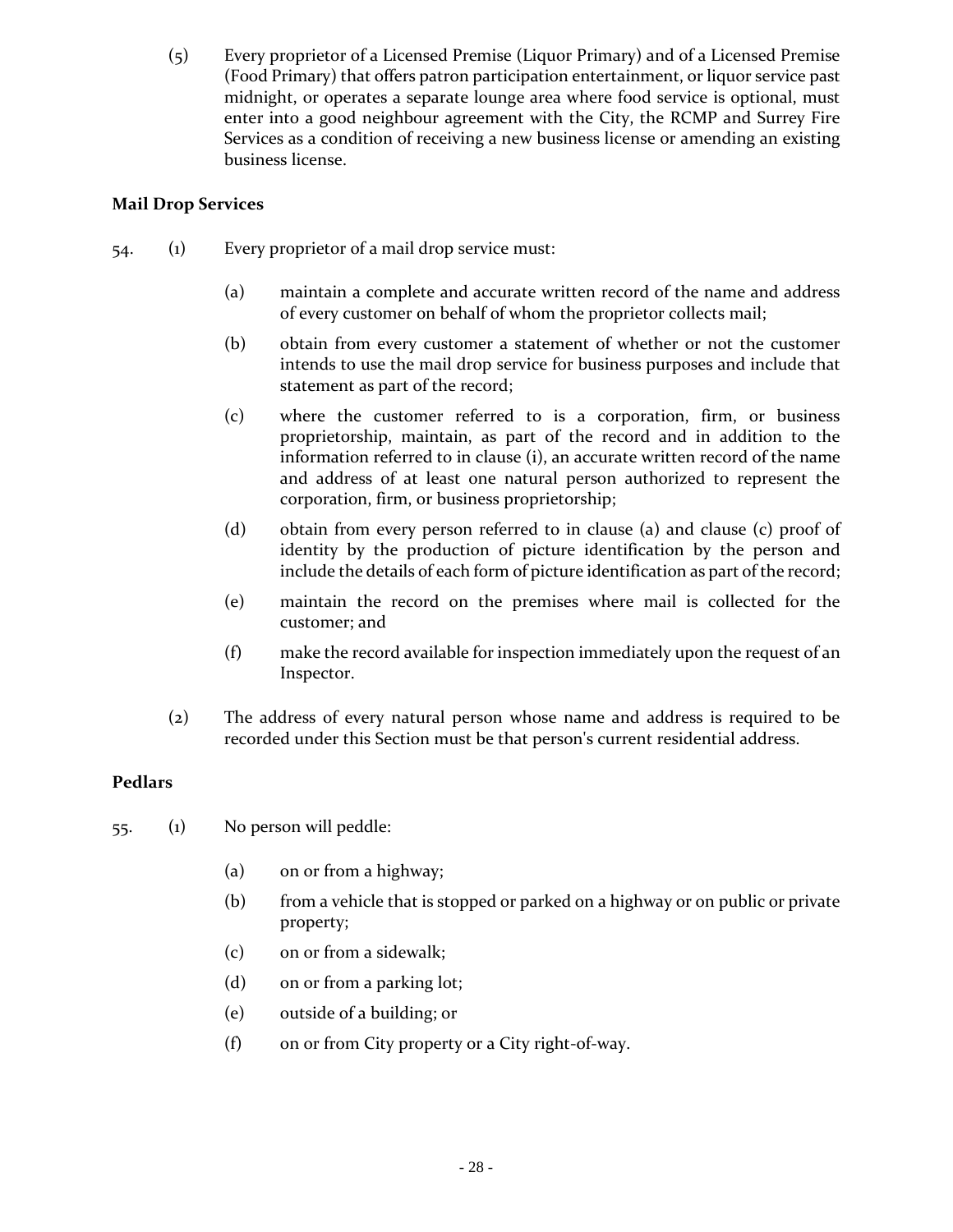- (2) No pedlar will carry on business in a manner which is contrary to the Highway and Traffic By-law, 1997, No. 13007, the Motor Vehicle Act, R.S.B.C. 1996, c. 318, the Highway Scenic Improvement Act, R.S.B.C. 1996, c. 190 or any other City by-law or Provincial statute or regulation enacted to regulate traffic and the use of highways in the City.
- (3) No pedlar will post, erect, or display a sign along a highway or on property except in compliance with Surrey Zoning By-law, 1993, No. 12000 and the Highway and Traffic By-law, 1997, No. 13007.
- (4) Every pedlar, when selling or offering for sale to the public a commodity which is sold by weight or measure, must have a lawful scale or measure capable of weighing or measuring the commodity sold or offered for sale by the pedlar.
- (5) Every pedlar must comply with the Consumer Protection Act, R.S.B.C. 1996, c. 69.
- (6) Every pedlar who peddles food or food products must obtain written approval from the provincial agency responsible for health and the safe handling of food products.

#### **Pet Stores**

55.1 (1) an owner or operator of a pet store must not sell, offer for sale, or display to the public any animal that:

(a) is not a domestic animal as defined by the Community Charter; or

(b) is a dog, cat, or lagomorpha, such as rabbits, hares, or pikas.

#### **Pharmacies**

55.2 (1) No pharmacy will offer a client a cash incentive or other inducement for dispensing methadone to the client.

### **Pinball Machines**

- 56. (1) No person under the age of 16 years is permitted to operate a pinball machine after 10:00 p.m., except Fridays and Saturdays or the night prior to a statutory or school holiday, unless accompanied by a parent or legal guardian.
	- (2) Every proprietor of a business operating pinball machines, including an arcade, must post the regulations and hours of operation specified by this Section in a conspicuous place at the entrance to the premises and inside the premises within one metre of each pinball machine.

### **Portable Food Vendors**

- 57. (1) Every portable food vending cart must:
	- (a) not exceed 4 square metres in area;
	- (b) be capable of being moved on its own wheels without alteration or preparation; and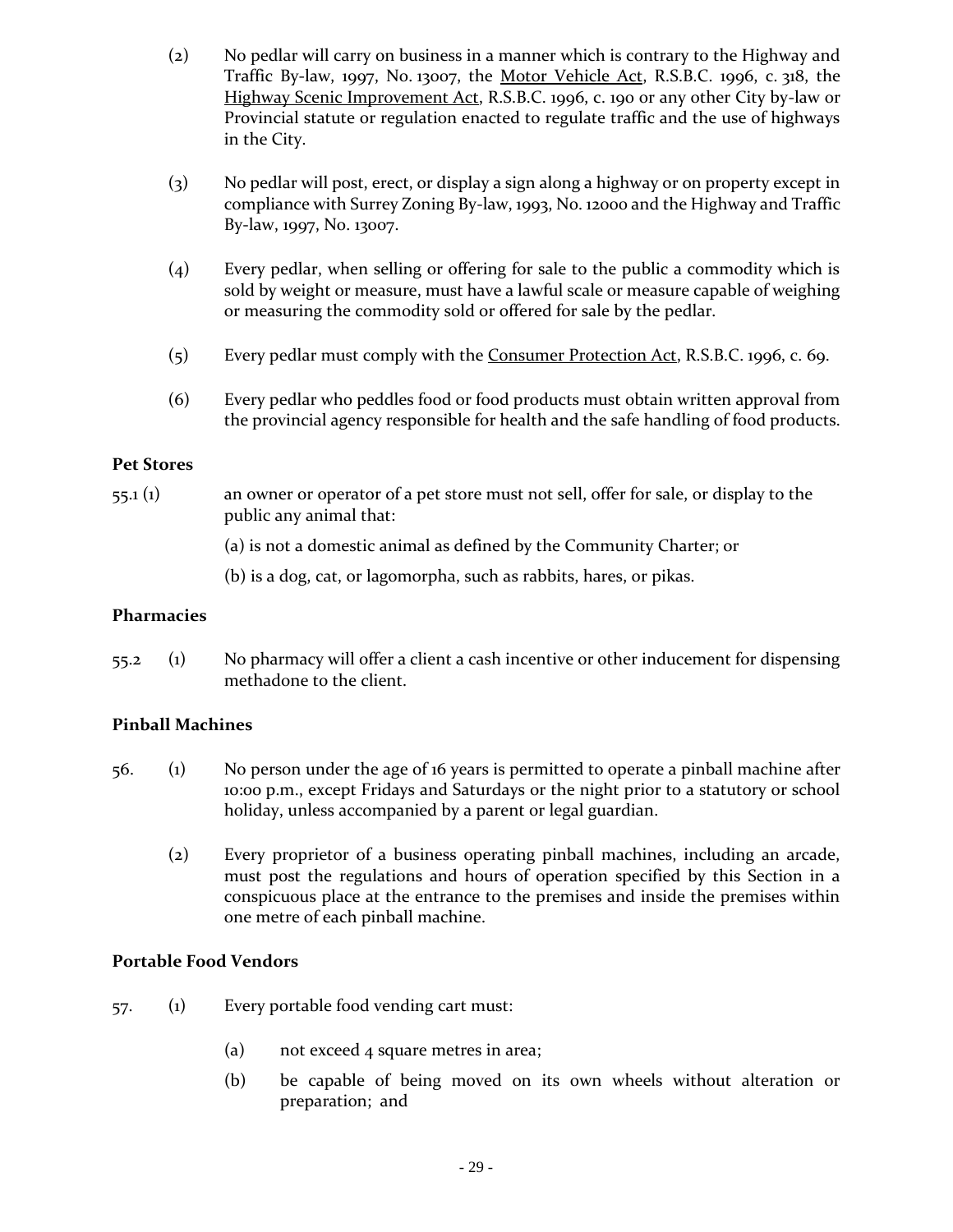- (c) be fully self-contained with no service connection, other than electrical service, provided the portable vending cart is located no more than 2 metres from the point of electrical connection.
- (2) A portable food vending cart may be towed by another vehicle.
- (3) Every portable food vending cart must be located on private property so as not to interfere with or block any exit or walkway.
- (4) Every portable food vending cart must be located in one parking space or on the corner of a landscaped area.
- (5) Every portable food vending cart must be kept in good repair.
- (6) Every portable food vending cart must meet Provincial health regulations.
- (7) No portable food vending cart will be located within 100 metres of any restaurant and any premise which sells alcoholic beverages.
- (8) Every portable food vendor must provide a garbage container and must pick up all garbage and debris within 100 metres of the portable food vending cart which results from the business operation.
- (9) Every portable food vendor must provide to the Inspector written permission from the owner of the property allowing the portable vending cart to be located on the property and allowing the portable food vendor to access the washroom facilities located on the property.
- (10) A portable food vendor must not be located on a vacant property.

### **Post Box Rentals**

- 58. (1) Every proprietor of a post box rental agency must:
	- (a) maintain a complete and accurate written record of the name and address of every proprietor who rents, leases, owns, has possession of, or has the use of a post box into which mail is deposited;
	- (b) obtain from every customer a statement of whether or not the customer intends to use the post box for business purposes, and include that statement as part of the record;
	- (c) where the customer is a corporation, firm, or business proprietorship, maintain, as part of the record and in addition to the information referred to in clause (a), an accurate written record of the name and address of at least one natural person authorized to represent the corporation, firm, or business proprietorship;
	- (d) obtain from every person referred to in clause (a) or (c) proof of identity by the production of picture identification by the person and include the details of each form of picture identification as part of the record;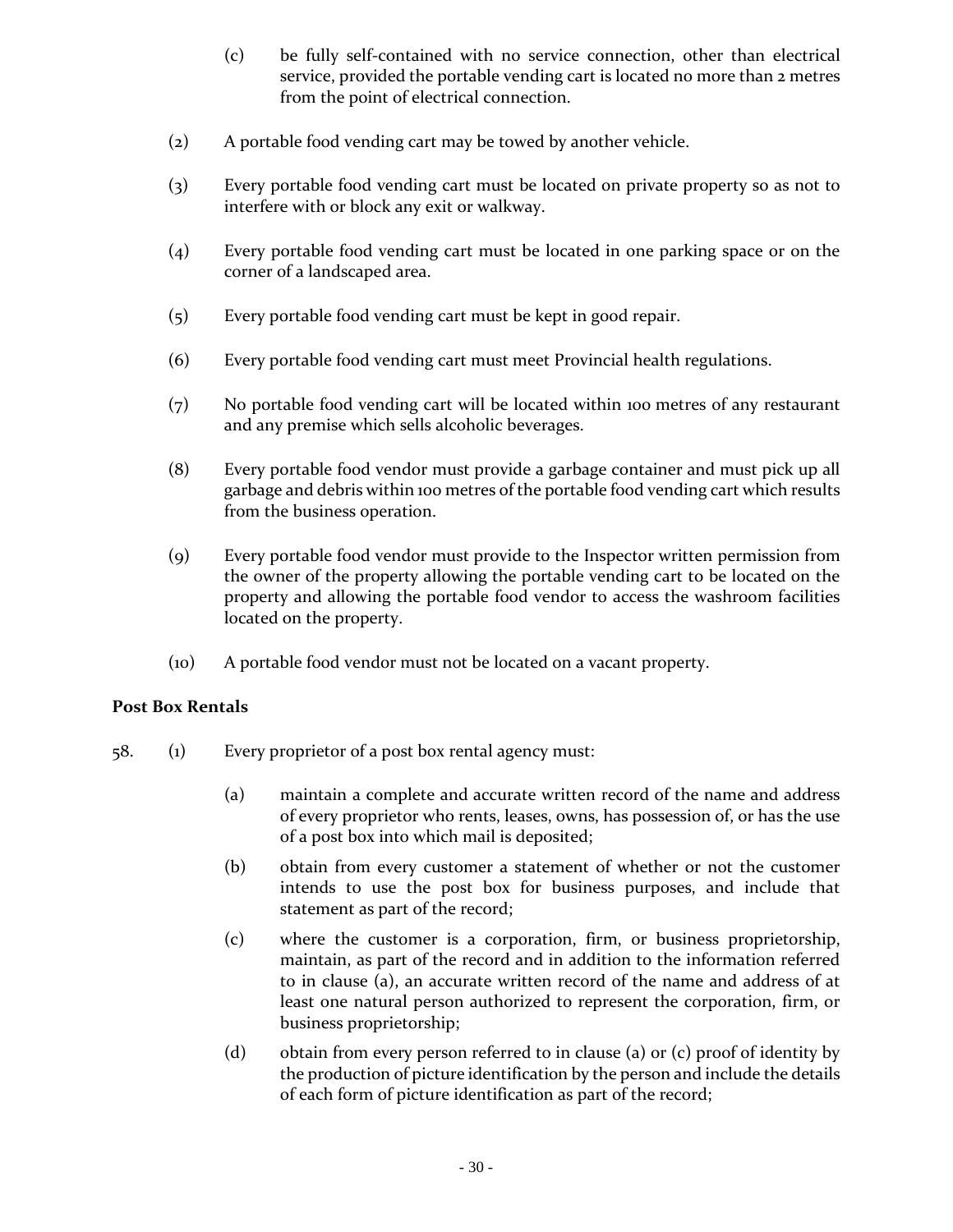- (e) maintain the record for each post box at the premises where the post box is located; and
- (f) make the record available for inspection immediately upon the request of an Inspector.
- (2) The address of every natural person whose name and address is required to be recorded under this Section must be that person's current residential address.

### **Scrap Metal Dealers**

58.1 (1) Every Scrap Metal Dealer must comply with the provisions of Scrap Metal Dealer Regulation By-law, 2008, No. 16655.

#### **Secondary Suites and Rooming Houses**

59. Deleted (BYL 17310, 01/10/11)

#### **Secondhand Dealers and Pawnbrokers**

- 60. (1) No secondhand dealer will carry on business or display or store merchandise except in an enclosed building.
	- (2) No secondhand dealer will carry on business as a pawnbroker without first obtaining a license to operate as a pawnbroker and no pawnbroker will carry on a business as a secondhand dealer without first obtaining a license to operate as a secondhand dealer.
	- (3) Every secondhand dealer and every pawnbroker must comply with the provisions of Surrey Secondhand Dealers and Pawnbrokers By-law, 1997, No. 13183.

### **Social Escort Services**

- 61. (1) Every proprietor of a social escort service must:
	- (a) provide the Chief Constable and Inspector with the name, age, address and description of every person proposed to be employed or engaged in the business together with any additional information as the Inspector may require;
	- (b) notify the Inspector within 24 hours of any change in the personnel employed or engaged in the business;
	- (c) maintain to the satisfaction of the Inspector a written record of every request to provide or furnish an escort or partner, giving the name and address of the person requesting the service together with the name of the escort or partner recommended and the function attended; and
	- (d) not employ or engage any person in the business without first receiving the approval of the Inspector.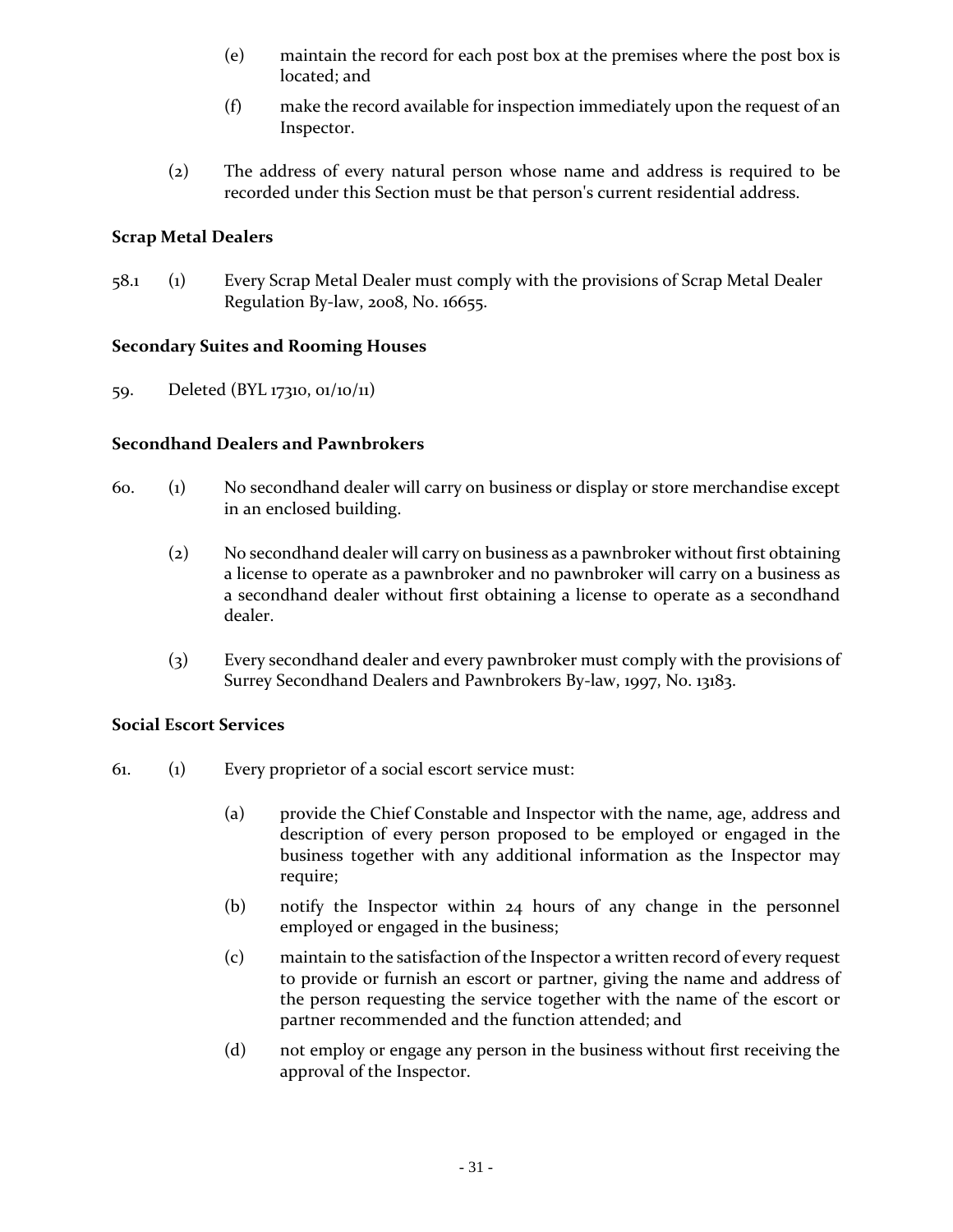### **Tax Buyers**

- 62. (1) Where any person assigns the right to an income tax refund to a tax buyer, the amount that person is to receive from the tax buyer must be clearly indicated both as to the gross amount to be received as well as the percentage that the gross amount represents of the original amount of the tax refund.
	- (2) When a tax buyer receives an income tax refund and the amount exceeds the amount assigned by the taxpayer by the sum of \$10.00 or more, the tax buyer must contact the taxpayer, advising of the refund so that the refund may be remitted to the taxpayer.
	- (3) Every tax buyer must clearly state the following information on all forms used by the tax buyer and the information also forms part of the regulations governing the conduct of the tax buyer:
		- (a) This is an outright purchase of the tax refund and is not a loan;
		- (b) There are no fees charged by the tax buyer other than those stated in Subsection (1) for this transaction; and
		- (c) The taxpayer may cancel this transaction within 48 business hours without charge or penalty upon return by the taxpayer of all monies received from the tax buyer.
	- (4) The form used by a tax buyer must clearly state the address of the year-round office of the tax buyer and if no year-round office exists, where the tax buyer is a corporation incorporated under the laws of this Province of British Columbia, must state its registered address for service and where the tax buyer is an individual, must indicate the permanent place of residence of the tax buyer.
	- (5) Every form used by a tax buyer must be dated and signed by both the taxpayer and the tax buyer and must clearly indicate that the taxpayer is over the age of 18 years. A copy of the form must be either handed to or delivered to the taxpayer prior to the time the taxpayer executed the assignment of the tax refund.
	- (6) A copy of Subsection (3) must be posted conspicuously on the premises of the tax buyer together with the business license.

### **Taxi Businesses**

63. (1) Every person applying for and receiving a license to carry on a taxi business must comply with all regulations of Vehicle for Hire By-law, 1999, No. 13610.

### **Temporary Homeless Shelter**

63.1 (1) Temporary homeless shelters only be permitted to operate between November 1 and March 31 of any given winter season.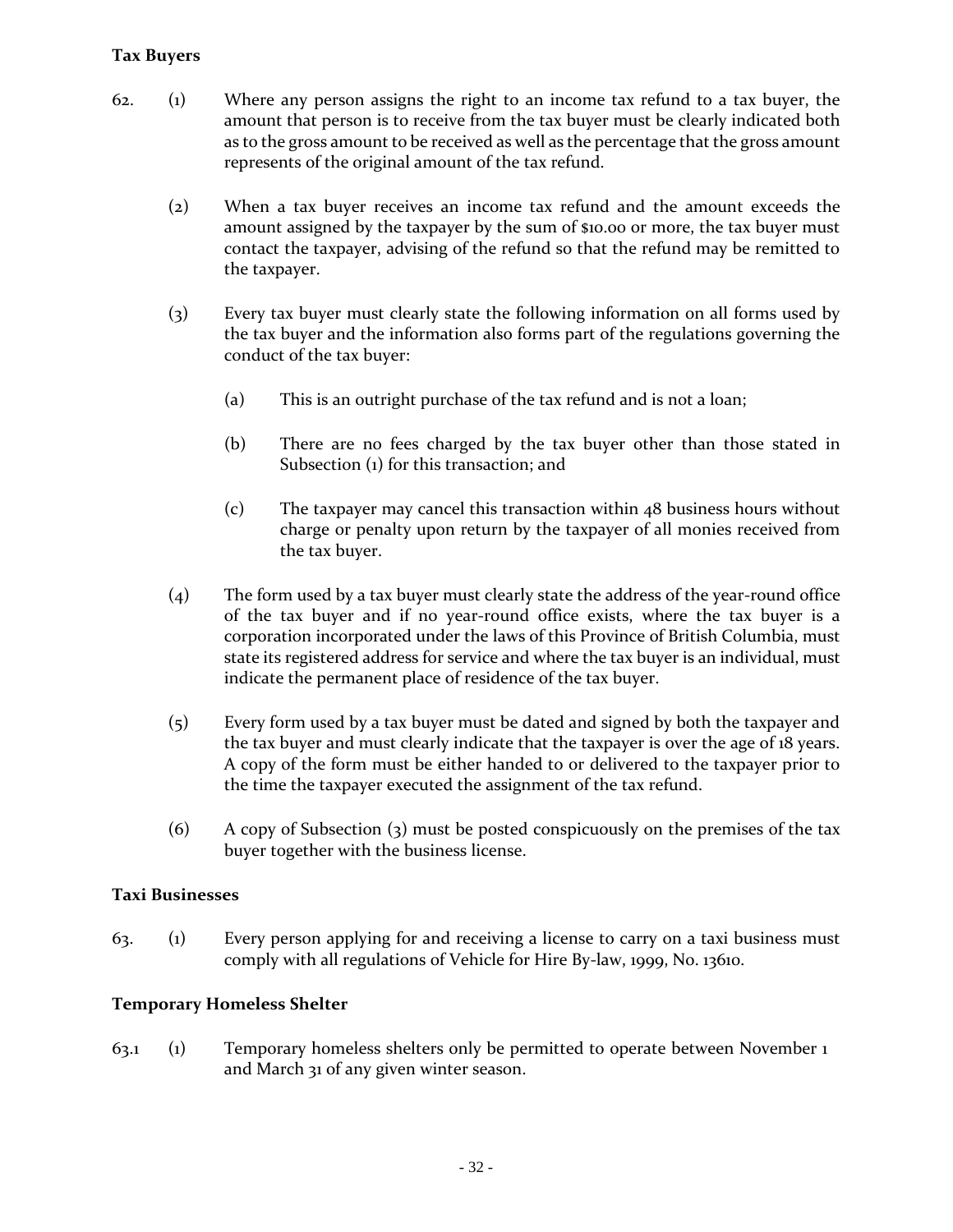### **Tobacco and Vapour Product Sales**

- 64. (1) No proprietor of a retail business which has for sale cigarettes and related tobacco products will permit a person to purchase cigarettes or related tobacco products unless the person presents picture identification showing that the person is 19 years of age or over.
	- (2) The proprietor of every retail business which has for sale tobacco or vapour products must not display tobacco or vapour products, or advertise or promote the use of tobacco or vapour products, in any manner by which the tobacco or vapour products or the advertisement or promotion:
		- (a) may reasonably be seen or accessed by a person inside the retail premises who is not 19 years of age or over; or
		- (b) are clearly visible to a person outside the retail establishment.
	- (3) For the purposes of Subsection (2), "advertise or promote the use of tobacco or vapour products" means to advertise or promote the use of tobacco or vapour products by any means, including by:
		- (a) displaying on a sign, video, clothing or other tangible object the name of a brand or manufacturer of tobacco or vapour products, an abbreviation or other thing that would reasonably identify the name of a brand or manufacturer of tobacco or vapour products, or a graphic, design or symbol that is commonly associated with the name of a brand or manufacturer of tobacco or vapour products; or
		- (b) making available any sign, video, clothing or other tangible object that displays any of the things set out in paragraph (a).
	- (4) Despite Subsection (3), the proprietor of a retail business which has for sale tobacco or vapour products may advertise within the premises the types of tobacco and vapour products for retail by means of a sign that meets all of the following criteria:
		- (a) the sign must not be larger than  $968 \text{ cm}^2$ ;
		- (b) the background of the sign must be white only;
		- (c) the text of the sign must be black only;
		- (d) the letters in the text of the sign must not be higher than  $5 \text{ cm}$ ;
		- (e) except for the "\$" symbol in front of a price, the sign must not contain any graphic or design, or any symbol that is not an alpha-numeric character;
		- (f) the sign must not include the name of a brand or manufacturer of tobacco or vapour products;
		- (g) the sign must not include any abbreviation, or other thing that would reasonably identify the name of a brand or manufacturer of tobacco or vapour products; and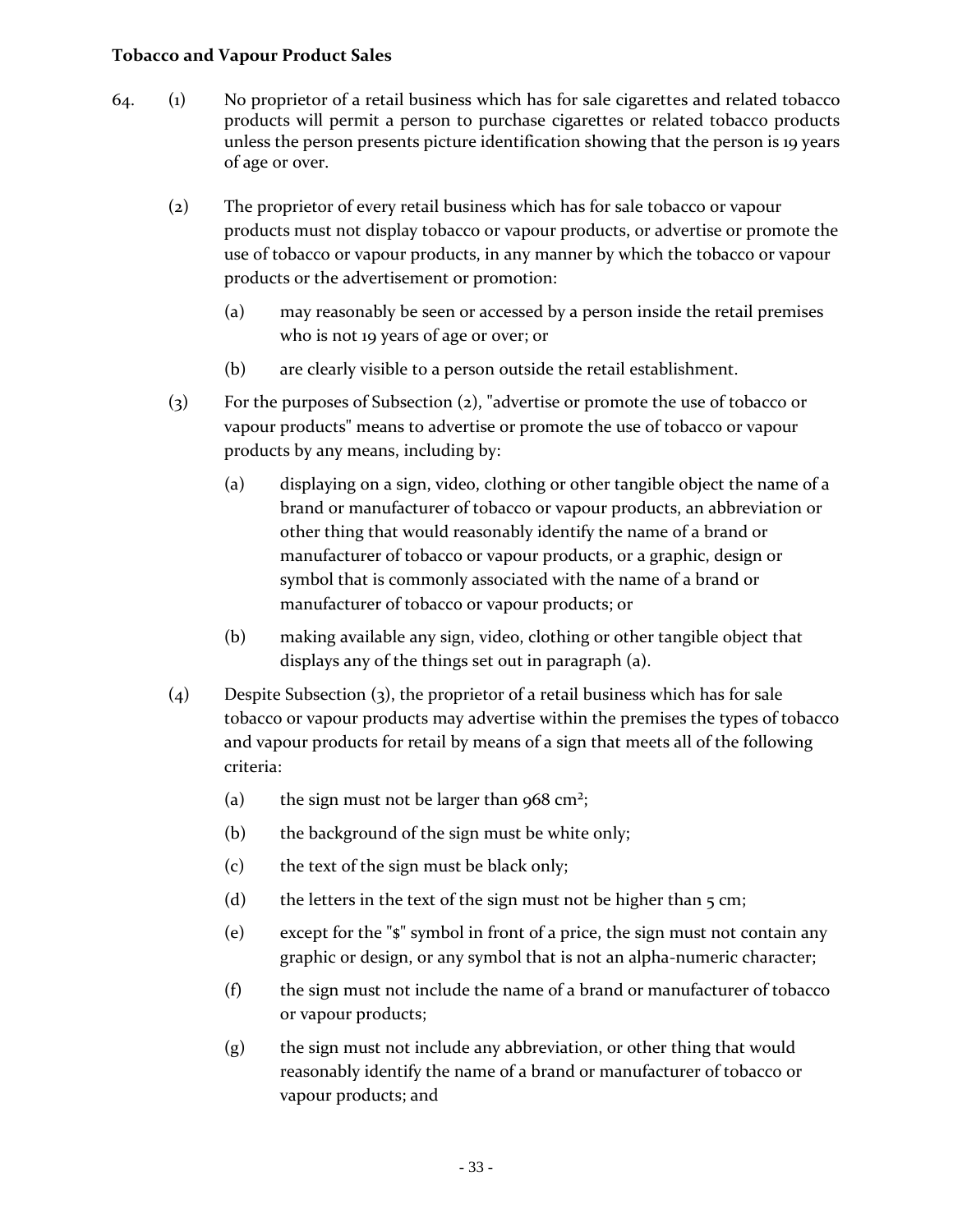(h) the sign may advertise only the types of tobacco and vapour products for sale and the prices of, or a price range for, those types of tobacco and vapour products,

and the proprietor must not have more than 3 signs on the premises, including not more than one sign at each point of sale system.

- (5) The proprietor of a retail business which has for sale tobacco or vapour products must ensure that warning signs as prescribed in Subsections (6), (7) or (8) are displayed in accordance with the following:
	- (a) the decals for purchasers must be displayed in plain view to purchasers at the point and time of sale;
	- (b) the decals for employees must be displayed in plain view to the employee operating the point of sale system on or near the point of sale system at the time of sale; and
	- (c) the decals must not be obscured by any sign, notice or any other thing that could make the decal less than fully visible.
- (6) The proprietor of a retail business which has for sale tobacco, but not vapour products, must do both of the following:
	- (a) display to purchasers the decal set out in Figure 1 of Schedule "C"; and
	- (b) display to employees the decal set out in Figure 2 of Schedule "C".
- (7) The proprietor of a retail business which has for sale vapour products, but not tobacco, must do both of the following:
	- (a) display to purchasers the decal set out in Figure 3 of Schedule "C"; and
	- (b) display to employees the decal set out in Figure 4 of Schedule "C".
- (8) The proprietor of a retail business which has for sale both tobacco and vapour products must do both of the following:
	- (a) display to purchasers the decal set out in Figure 5 of Schedule "C"; and
	- (b) display to employees the decal set out in Figure 6 of Schedule "C".
- (9) A proprietor who operates a vending machine that sells tobacco or vapour products must affix to the front of the vending machine the decal referred to in Figure 1, Figure 3 or Figure 5 of Schedule "C", as applicable.
- (10) The proprietor of a retail business which has for sale vapour products is exempt from the provisions of Subsections  $(1)$ ,  $(2)$  and  $(3)$  with respect to vapour products that are prescribed by regulation under the Tobacco and Vapour Products Control Act, R.S.B.C. c. 451 as products or devices intended to be used for medical purposes, including to reduce nicotine dependence.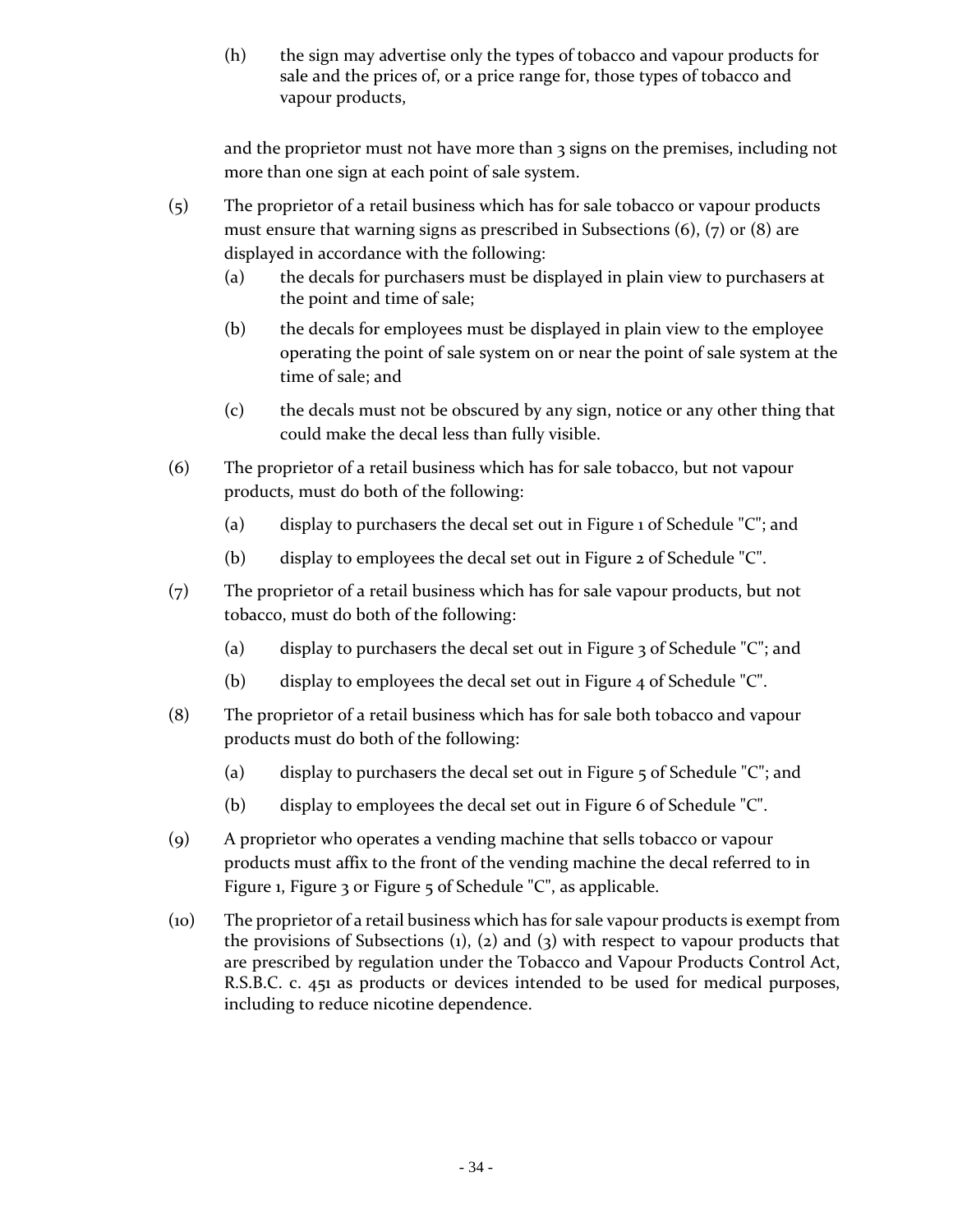# **Truck Parking Facility**

- 64.1 (1) Every proprietor or property owner(s) of a truck parking facility must provide the City with an annual environmental assessment report, in accordance with the form and content requirements of Part 4 of the Riparian Areas Protection Regulation B.C. Reg. 178/2019, for the truck parking facility, and the assessment report must be dated no earlier than one year from the date of issuance of the annual business license.
	- (2) Every proprietor or property owner(s) of a truck parking facility must comply with the provisions of Surrey Stormwater Drainage Regulation and Charges By-law, 2008, No. 16610.

### **Vending Machines**

- 65. (1) No proprietor of a retail business which has for sale tobacco or vapour products will sell, offer for sale, provide or distribute tobacco or vapour products to a person unless the individual is 19 years of age or over and presents picture identification showing that the individual is 19 or over.
	- (2) No person, other than the Inspector, will alter, remove, damage, deface or destroy a decal attached to a vending machine.
	- (3) No proprietor of a premise will permit the number of vending machines owned or kept upon the premise to be increased without first notifying the Inspector in writing of the increase in number.
	- (4) The provisions of this Section also apply to vending machines situated on any highway.

# **Offences and Penalties**

- 66. Every person who violates any of the provisions of this By-law or who suffers or permits any act or thing to be done in contravention of this By-law or neglects to do or refrains from doing any act or thing required to be done by this By-law or fails to comply with a term or condition of a license granted under this By-law is guilty of an offence and will be liable upon summary conviction to a penalty of not less than \$50.00 and not more than \$2,000.00 plus the costs of the prosecution.
- 67. Each day that a violation is permitted to exist will constitute a separate offence under this By-law.

### **Commencement**

68. This By-law will come into full force and effect on the first day of April, 1999.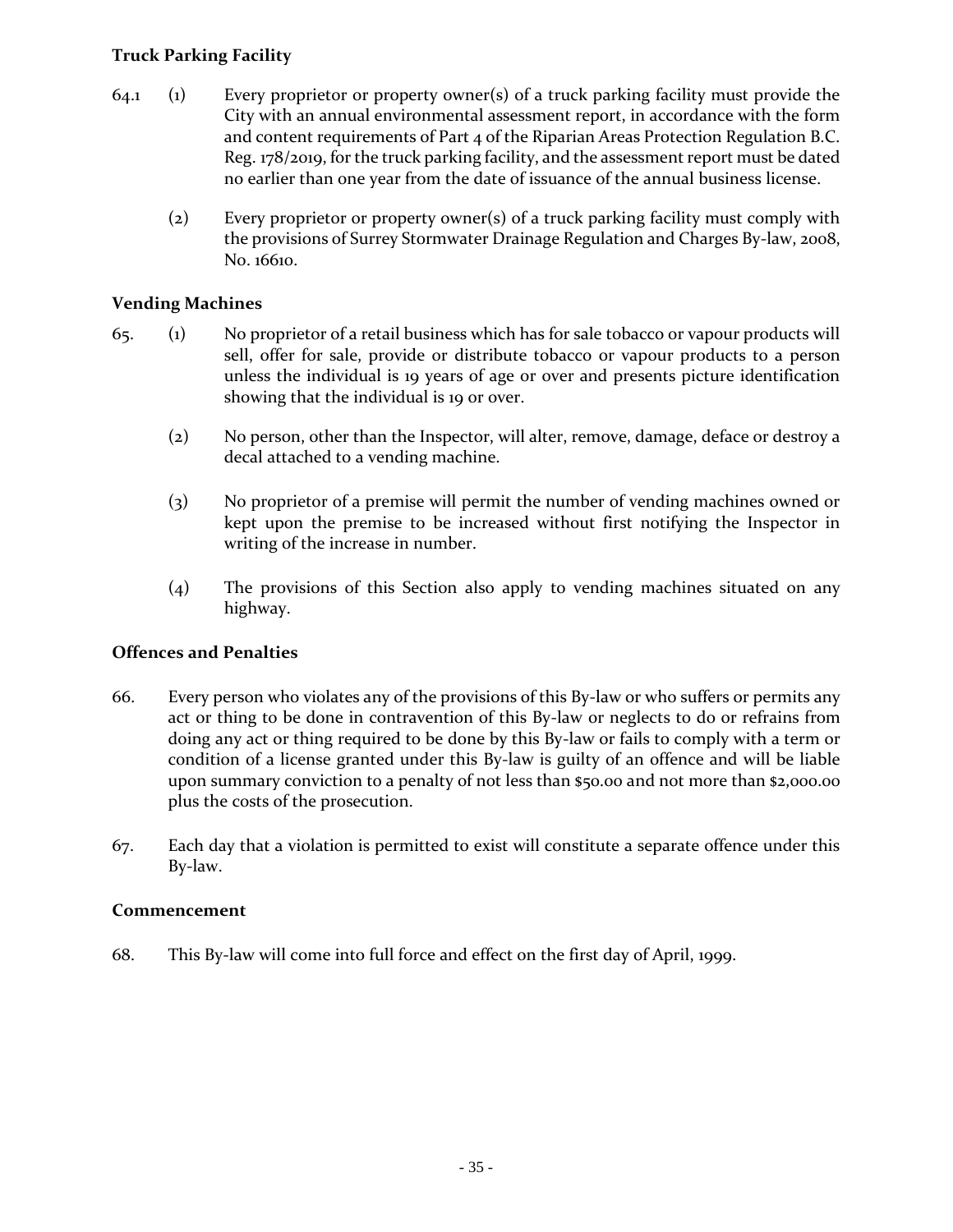# **Repeal**

69. "Business License By-law, 1976, No. 4747", as amended, is hereby repealed.

PASSED THREE READINGS on the 22nd day of March, 1999.

RECONSIDERED AND FINALLY ADOPTED, signed by the Mayor and Clerk, and sealed with the Corporate Seal on the 29th day of March, 1999.

"D.W. McCALLUM" MAYOR

"D.B. KENNY" CLERK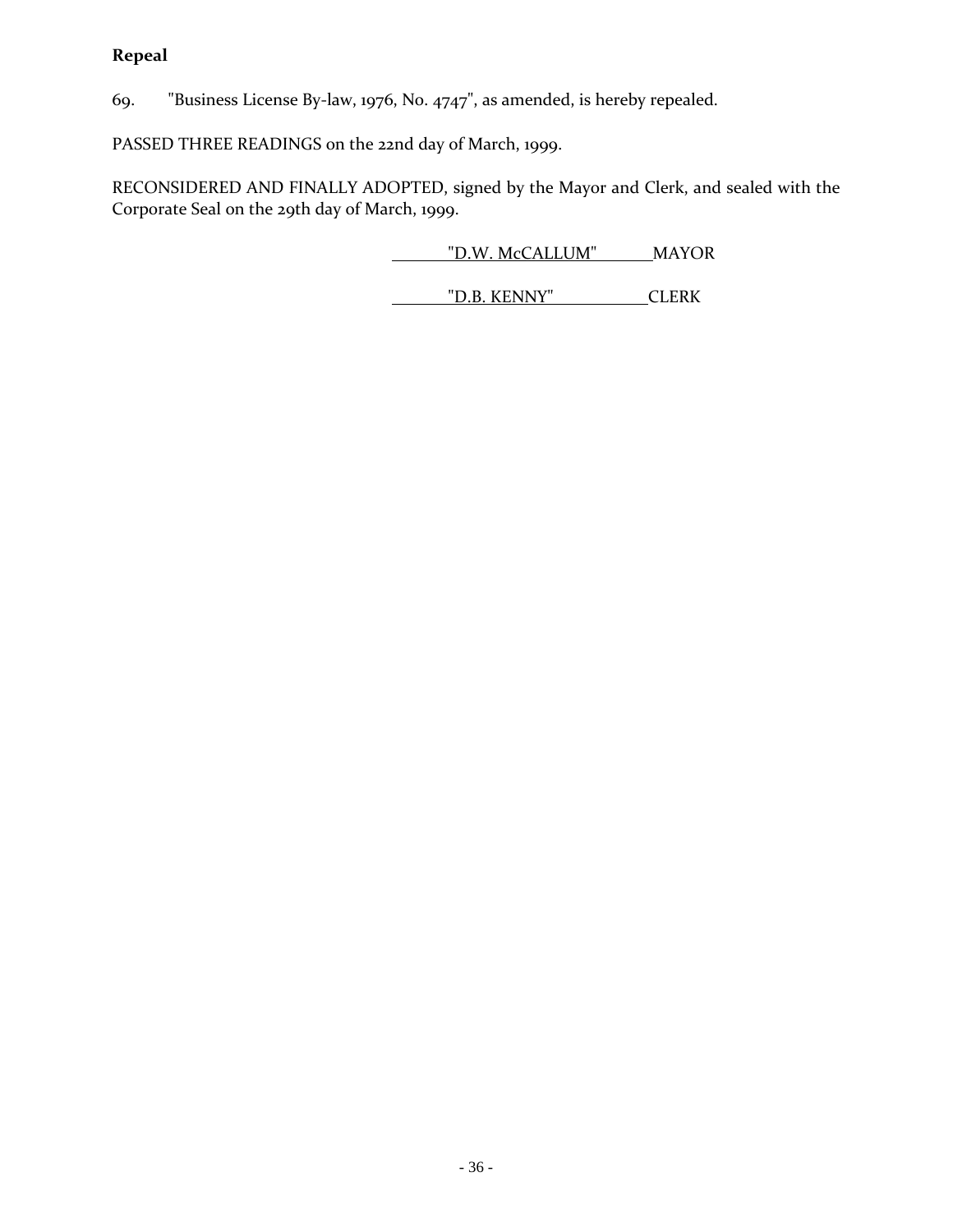**As Amended by By-laws 13795, 07/19/99; 13966, 03/13/00; 14011, 05/01/00; 14639, 02/25/02; 14832, 03/10/03; 15343, 04/19/04; 15736, 05/30/05: 16450, 09/17/07; 16521, 01/14/08; 16848, 01/19/09; 17069; 12/14/09; 16668, 05/03/10; 17556, 02/06/12; 17831, 12/17/2012; 18124, 01/13/14; 18348, 01/12/15; 18580, 12/14/15; 18972, 12/19/16; 19418, 12/18/17, 19709, 12/19/19; 19975, 12/16/19; 20028, 03/09/20; 20214, 12/21/20; 20500, 12/24/21**

| Category                                  | Fee                                |  |
|-------------------------------------------|------------------------------------|--|
| Acupuncture                               | \$239.75 per year                  |  |
| Acupressure                               | \$239.75 per year                  |  |
| <b>Administration Office</b>              | \$239.75 per year                  |  |
| <b>Adult Entertainment Store</b>          | \$5,127.75 per year                |  |
| Advertising                               | \$239.75 per year                  |  |
| Alcohol and Drug Recovery House           | \$951.50 per year                  |  |
| <b>Animal Sitting</b>                     | \$239.75 per year                  |  |
| Apartment Building/Townhouse Rental       | \$67.50 per year for each dwelling |  |
| Arcade                                    | \$5,127.75 per year                |  |
| Auction/Auctioneer                        | \$421.50 per year                  |  |
| Auto Body/Painting                        | \$388.50 per year                  |  |
| <b>Automated Teller Machine</b>           | \$257.75 per year for each machine |  |
| Automobile Cleaning/Car Wash/Detailing    | \$257.75 per year                  |  |
| Automobile Dealer/Rebuilder               | \$601.25 per year                  |  |
| Automobile Wrecker                        | \$1,293.25 per year                |  |
| Automobile/Truck Rental                   | \$428.75 per year                  |  |
| <b>Automotive Repair Service</b>          | \$388.50 per year                  |  |
| <b>Bakery</b>                             | \$277.00 per year                  |  |
| <b>Bankruptcy Trustee</b>                 | \$335.50 per year                  |  |
| <b>Bank</b>                               | \$1,368.75 per year                |  |
| <b>Bed and Breakfast</b>                  | \$128.75 per year                  |  |
| Boat Building/Sales/Service/Rental/Marina | \$308.00 per year                  |  |
| Body Rub Parlour/Body Painting Studio     | \$5,127.75 per year                |  |
| Bookkeeping                               | \$239.75 per year                  |  |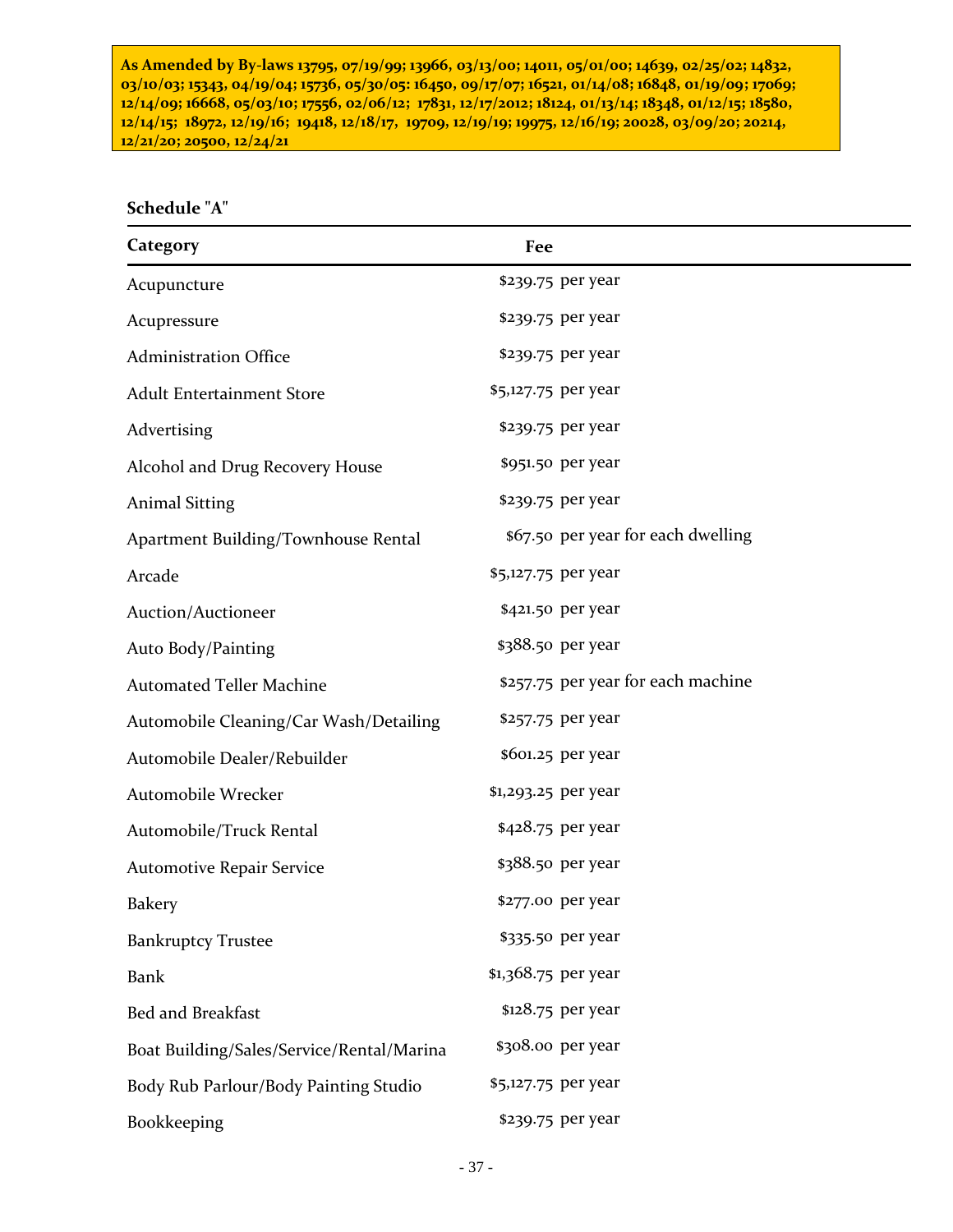| Category                            | Fee                 |                                                |
|-------------------------------------|---------------------|------------------------------------------------|
| <b>Bowling Alley</b>                | \$1,044.00 per year |                                                |
| <b>Bus Service</b>                  |                     | \$335.50 per year                              |
| <b>Business School</b>              |                     | \$226.00 per year                              |
| <b>Business Services Office</b>     |                     | \$239.75 per year                              |
| Carnival                            |                     | \$41.75 per day for each device or game        |
| Casino                              |                     | \$5,127.75 per year (plus \$59.75 per machine) |
| Cat Boarding                        |                     | \$239.75 per year                              |
| Caterer                             |                     | \$239.75 per year                              |
| Catering/Coffee Truck               |                     | \$239.75 per year                              |
| Cemetery                            |                     | \$1,699.75 per year (plus \$15.75 per hectare) |
| Charitable Society/Organization     |                     | \$1.00 per year                                |
| <b>Cheque Cashing Centre</b>        |                     | \$335.75 per year                              |
| <b>Christmas Tree Sales</b>         |                     | \$110.00 per season                            |
| Circus                              |                     | \$261.00 per day                               |
| <b>Collection Agent</b>             |                     | \$335.75 per year                              |
| <b>Commercial Kennel</b>            |                     | \$516.00 per year                              |
| Computer Consulting/Repair/Design   |                     | \$239.75 per year (plus \$33.00 per employee)  |
| <b>Concession Stand</b>             |                     | \$318.50 per year for each stand               |
| <b>Construction Management</b>      |                     | \$239.75 per year (plus \$33.00 per employee)  |
| Consultant                          |                     | \$239.75 per year (plus \$33.00 per employee)  |
| Contractor - Alarm Installation     |                     | \$335.75 per year                              |
| Contractor - Demolition             |                     | \$335.75 per year                              |
| Contractor - Electrical             |                     | \$335.75 per year                              |
| Contractor - Fire Protection        |                     | \$335.75 per year                              |
| Contractor - General                |                     | \$335.75 per year                              |
| Contractor - Landscaping/Excavating |                     | \$335.75 per year                              |
| Contractor - Masonry/Drywall        |                     | \$335.75 per year                              |
| Contractor - Miscellaneous          |                     | \$335.75 per year                              |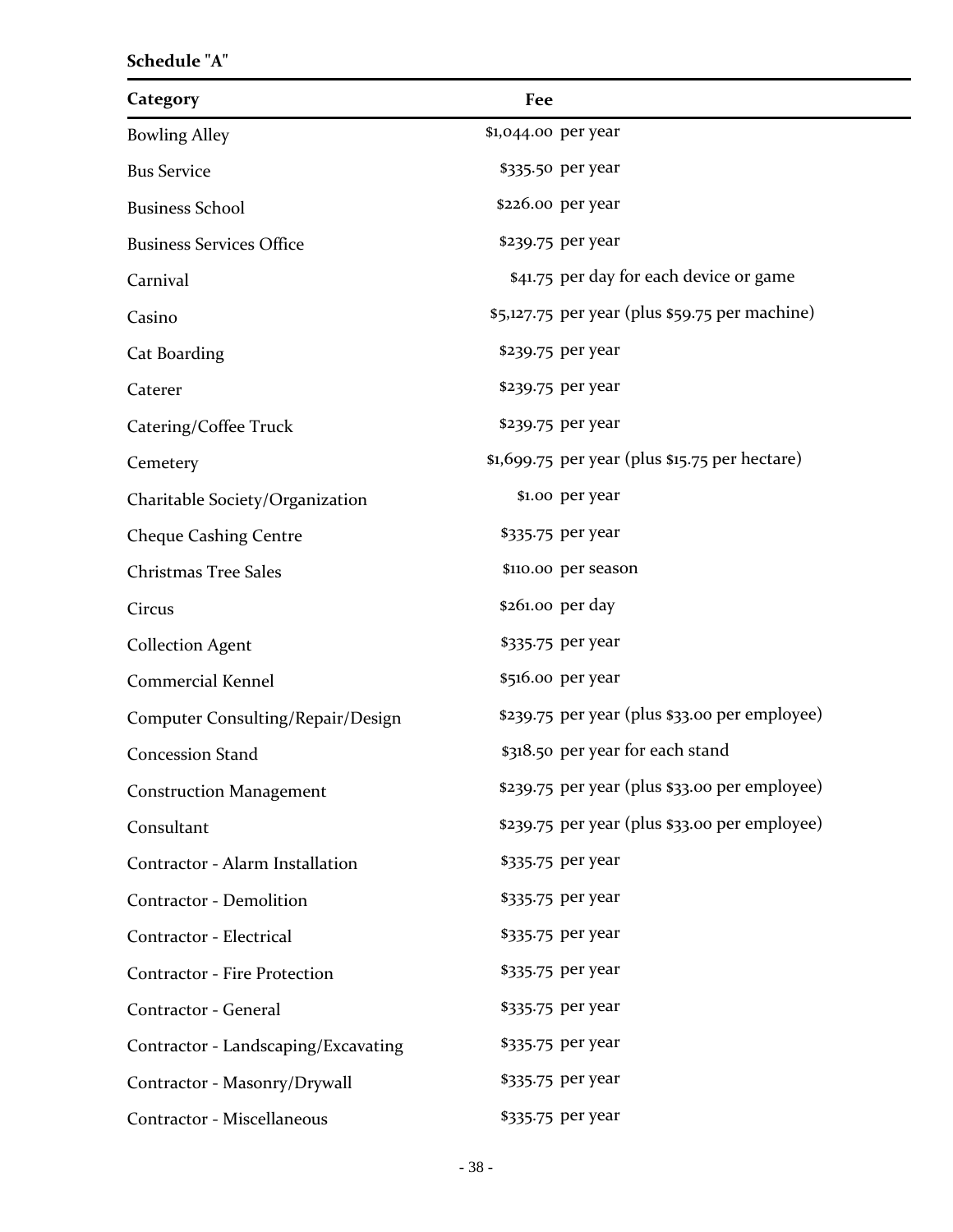**Schedule "A"**

| Category                                    | Fee                                                                                                                          |
|---------------------------------------------|------------------------------------------------------------------------------------------------------------------------------|
| Contractor - Painting                       | \$335.75 per year                                                                                                            |
| Contractor - Paving                         | \$335.75 per year                                                                                                            |
| Contractor - Plumbing/Heating/Mechanical    | \$335.75 per year                                                                                                            |
| Contractor - Roofing/Insulation             | \$335.75 per year                                                                                                            |
| Contractor - Sewer/Septic                   | \$335.75 per year                                                                                                            |
| Contractor - With Storage                   | \$335.75 per year (plus \$27.25 for each 100m <sup>2</sup> over<br>2,000m <sup>2</sup> not including customer parking areas) |
| <b>Counselling Service</b>                  | \$239.75 per year                                                                                                            |
| <b>Courier Service</b>                      | \$171.25 per year                                                                                                            |
| <b>Currency Exchange</b>                    | \$335.75 per year                                                                                                            |
| <b>Customs Broker</b>                       | \$368.25 per year (plus \$33.00 per employee)                                                                                |
| <b>Dating Service</b>                       | \$5,127.75 per year                                                                                                          |
| Dental Lab                                  | \$368.25 per year                                                                                                            |
| <b>Denture Clinic</b>                       | \$368.25 per year                                                                                                            |
| Desktop Publishing                          | \$239.75 per year (plus \$33.00 per employee)                                                                                |
| Discotheque/Dancehall                       | \$5,127.75 per year                                                                                                          |
| Dog Grooming                                | \$330.25 per year                                                                                                            |
| <b>Drafting/Design Service</b>              | \$239.75 per year (plus \$33.00 per employee)                                                                                |
| Dressmaker                                  | \$110.25 per year                                                                                                            |
| Driving School                              | \$226.00 per year                                                                                                            |
| Dry Cleaner/Laundry                         | \$171.50 per year                                                                                                            |
| Education Service (assessment, etc.)        | \$239.75 per year (plus \$33.00 per employee)                                                                                |
| <b>Employment Agency/Recruiting Service</b> | \$239.75 per year (plus \$33.00 per employee)                                                                                |
| <b>Employment Consultant</b>                | \$239.75 per year (plus \$33.00 per employee)                                                                                |
| Esthetician                                 | \$135.00 per year                                                                                                            |
| Farm Produce Sales                          | \$335.75 per year                                                                                                            |
| <b>Fashion Design</b>                       | \$239.75 per year (plus \$33.00 per employee)                                                                                |
| <b>Financial Agent</b>                      | \$773.50 per year                                                                                                            |
| Financial Planning/Consultant               | \$239.75 per year (plus \$33.00 per employee)                                                                                |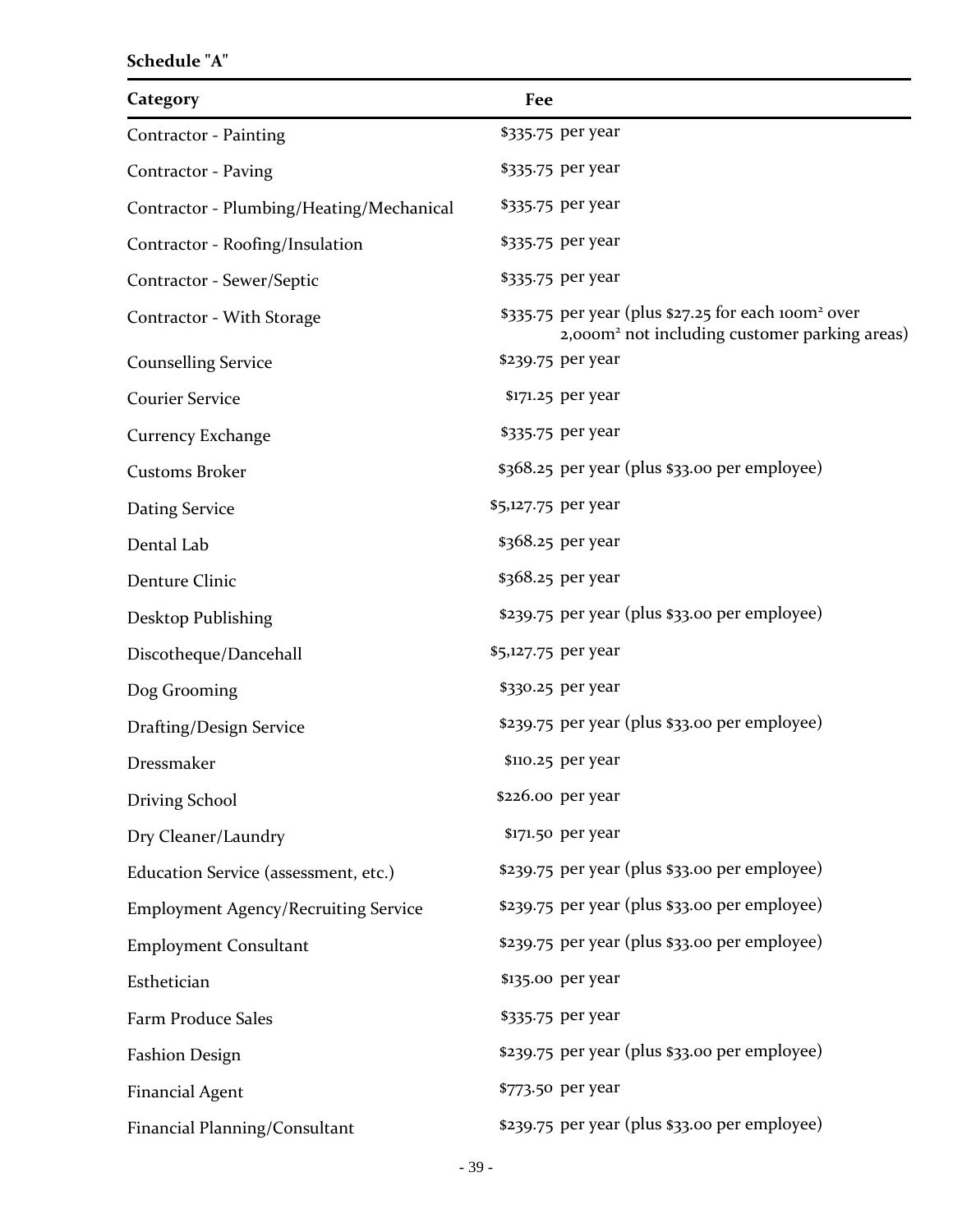**Schedule "A"**

| Category                                   | Fee                                                      |
|--------------------------------------------|----------------------------------------------------------|
| <b>Fireworks Vendor</b>                    | \$444.50 per year                                        |
| <b>Fitness Personal Trainer</b>            | \$239.75 per year (plus \$33.00 per employee)            |
| Flea Market                                | \$330.25 per year                                        |
| Funeral Parlour                            | \$442.25 per year                                        |
| <b>Gas Station</b>                         | \$694.00 per year                                        |
| <b>General Business Office</b>             | \$239.75 per year (plus \$33.00 per employee)            |
| Glass Installation/Sales                   | \$335.75 per year                                        |
| Golf Course, Driving Ranges, Par 3 Courses | \$318.50 per year                                        |
| Hairdressing Salon/Hair Stylist            | \$136.00 per year (plus \$68.75 for each chair over one) |
| <b>Health Care Consultant</b>              | \$239.75 per year (plus \$33.00 per employee)            |
| Hobby Kennel - 3 Dogs                      | \$131.00 per year                                        |
| Hobby Kennel - 4 to 6 Dogs                 | \$257.75 per year                                        |
| <b>Holistic Health Care</b>                | \$368.25 per year                                        |
| Home Crafts                                | \$110.00 per year                                        |
| Horse Racing                               | \$380.25 per day                                         |
| Hotel/Motel/Rooming House                  | \$19.50 per year for each room                           |
| Ice Cream Vendor                           | \$308.00 per year                                        |
| <b>Immigration Consultant</b>              | \$239.75 per year (plus \$33.00 per employee)            |
| Import/Export                              | \$226.00 per year                                        |
| <b>Income Tax Service</b>                  | \$239.75 per year                                        |
| Insurance Adjuster                         | \$277.00 per year                                        |
| <b>Insurance Agent</b>                     | \$239.75 per year (plus \$33.00 per employee)            |
| <b>Interior Decorating/Design</b>          | \$239.75 per year (plus \$33.00 per employee)            |
| <b>Internet Services</b>                   | \$239.75 per year (plus \$33.00 per employee)            |
| <b>Investment Consultant</b>               | \$239.75 per year (plus \$33.00 per employee)            |
| Janitorial Service                         | \$204.50 per year                                        |
| Land Development                           | \$335.75 per year                                        |
| Laundromat                                 | \$516.00 per year                                        |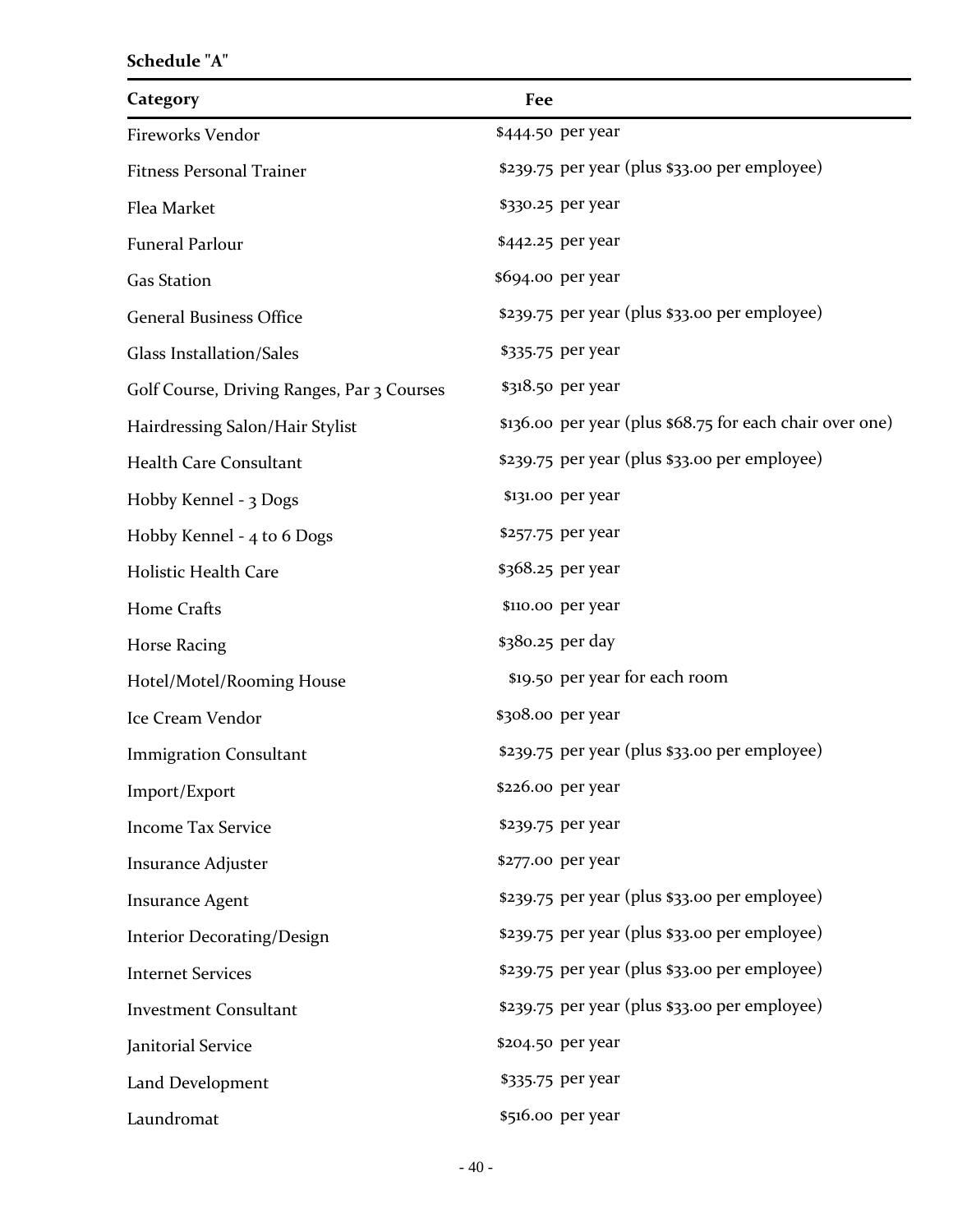| Category                                             | Fee                                                                                            |  |
|------------------------------------------------------|------------------------------------------------------------------------------------------------|--|
| Licensed Premises (Food Primary)                     | \$431.00 per year                                                                              |  |
| Licensed Premises (Food Primary with                 | $$857.50$ per year                                                                             |  |
| Licensed Premises (Liquor Primary Club)              | \$2,578.50 per year                                                                            |  |
| Licensed Premises (Liquor Primary)                   | \$2,578.50 per year                                                                            |  |
| Licensed Premises (Liquor Primary -<br>Cabaret)      | \$5,127.75 per year                                                                            |  |
| Licensed Premises (Liquor Primary -<br>Stadium)      | \$5,127.75 per year                                                                            |  |
| <b>Licensee Retail Store</b>                         | \$857.50 per year                                                                              |  |
| <b>Limousine Service</b>                             | \$171.50 per year (plus \$89.25 per vehicle)                                                   |  |
| Locksmith                                            | \$335.75 per year                                                                              |  |
| Lumber Yard/Building Material Yard                   | \$444.50 per year (plus \$26.25 per 100m2 over 2000m2<br>not including customer parking areas) |  |
| Machinery/Heavy Equipment Dealer                     | \$444.50 per year                                                                              |  |
| <b>Mail Drop Service</b>                             | \$239.75 per year                                                                              |  |
| Mail Order                                           | \$239.75 per year                                                                              |  |
| Manufacturer's Agent                                 | \$226.00 per year                                                                              |  |
| Manufacturer/Machine Shop                            | \$326.25 per year (plus \$8.00 per employee)                                                   |  |
| Massage Therapist (RMT)                              | \$368.25 per year                                                                              |  |
| Media/Public Relations                               | \$239.75 per year (plus \$33.00 per employee)                                                  |  |
| <b>Mediation Services</b>                            | \$239.75 per year (plus \$33.00 per employee)                                                  |  |
| Medical Laboratory                                   | \$428.75 per year                                                                              |  |
| Methadone Dispensary                                 | \$5,127.75 per year                                                                            |  |
| Miscellaneous                                        | \$335.75 per year                                                                              |  |
| Mobile Home Park                                     | \$67.50 per year for each unit                                                                 |  |
| Model Studio                                         | \$3,311.25 per year                                                                            |  |
| Nursery                                              | \$335.75 per year                                                                              |  |
| Parking Lot Enforcement (Automobile<br>Immobilizing) | \$464.50 per year                                                                              |  |
| Parking Lot                                          | \$335.75 per year                                                                              |  |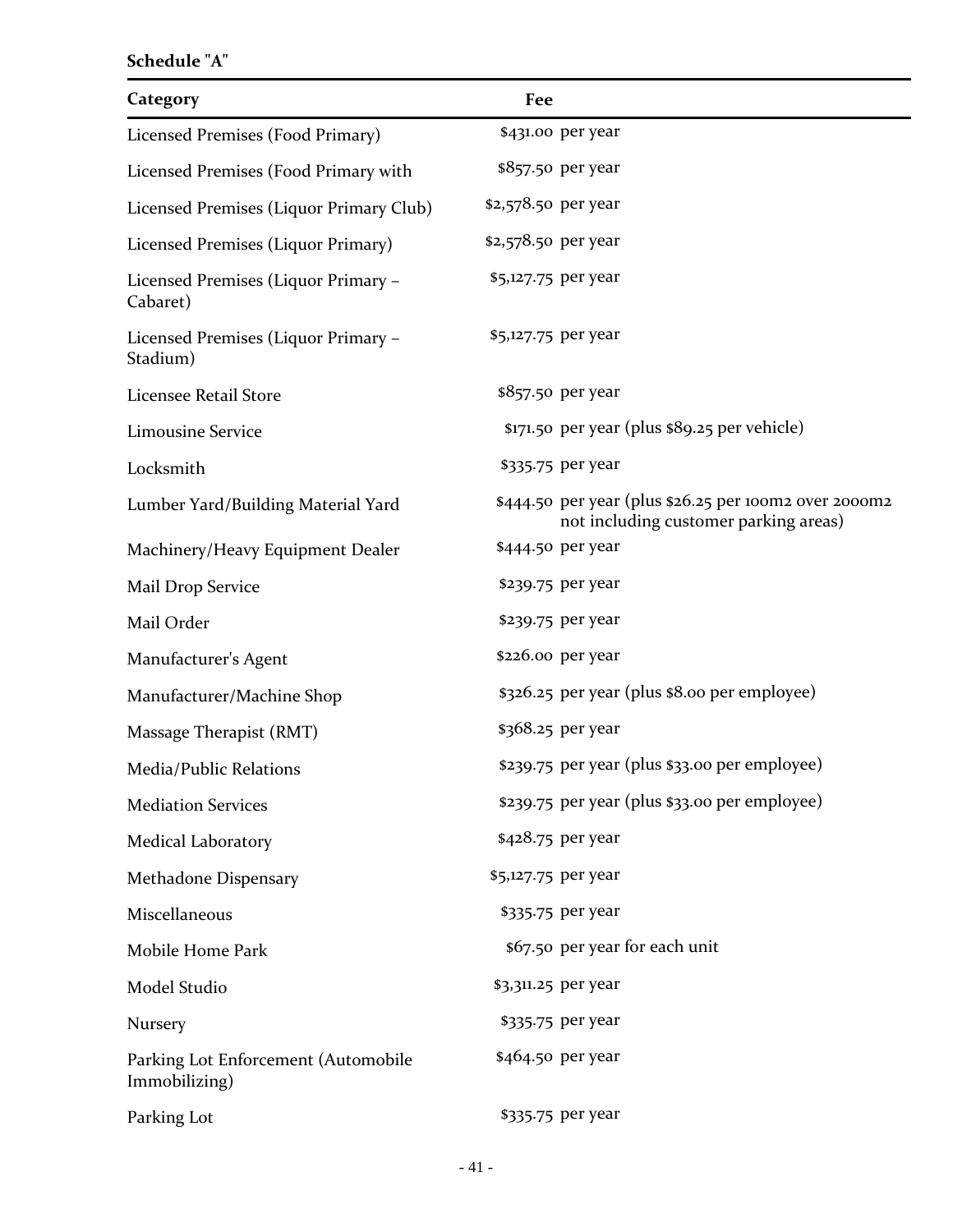| Category                                                 | Fee                 |                                               |
|----------------------------------------------------------|---------------------|-----------------------------------------------|
| Party/Wedding Consultant                                 |                     | \$239.75 per year (plus \$33.00 per employee) |
| Pawnbroker                                               | \$5,127.75 per year |                                               |
| Pedlar                                                   | \$308.00 per year   |                                               |
| Pepper Spray Vendor                                      | \$431.00 per year   |                                               |
| Petroleum Product Distributor                            | \$550.50 per year   |                                               |
| Photographer/Videographer                                | \$226.00 per year   |                                               |
| <b>Planning Consultant</b>                               |                     | \$239.75 per year (plus \$33.00 per employee) |
| Portable Food Vendor                                     | \$128.75 per year   |                                               |
| Post Box Rental Agency                                   | \$226.00 per year   |                                               |
| Printer/Publisher                                        | \$226.00 per year   |                                               |
| Private Investigators                                    | \$335.75 per year   |                                               |
| Professional Practitioner - Accountant                   |                     | \$513.25 per year (plus \$33.00 per employee) |
| Professional Practitioner - Architect                    |                     | \$513.25 per year (plus \$33.00 per employee) |
| Professional Practitioner - Chiropractor                 |                     | \$513.25 per year (plus \$33.00 per employee) |
| Professional Practitioner - Dentist                      |                     | \$513.25 per year (plus \$33.00 per employee) |
| Professional Practitioner - Engineer                     |                     | \$513.25 per year (plus \$33.00 per employee) |
| Professional Practitioner - Land Surveyor                |                     | \$513.25 per year (plus \$33.00 per employee) |
| Professional Practitioner - Lawyer                       |                     | \$513.25 per year (plus \$33.00 per employee) |
| Professional Practitioner - Doctor                       |                     | \$513.25 per year (plus \$33.00 per employee) |
| Professional Practitioner - Notary                       |                     | \$513.25 per year (plus \$33.00 per employee) |
| Professional Practitioner - Optometrist                  |                     | \$513.25 per year (plus \$33.00 per employee) |
| Professional Practitioner - Part Time                    | \$171.25 per year   |                                               |
| Professional Practitioner -<br>Psychiatrist/Psychologist |                     | \$513.25 per year (plus \$33.00 per employee) |
| Professional Practitioner - Veterinarian                 |                     | \$513.25 per year (plus \$33.00 per employee) |
| Professional Sports                                      | \$110.00 per year   |                                               |
| Project Management                                       |                     | \$239.75 per year (plus \$33.00 per employee) |
| <b>Property Management</b>                               |                     | \$239.75 per year (plus \$33.00 per employee) |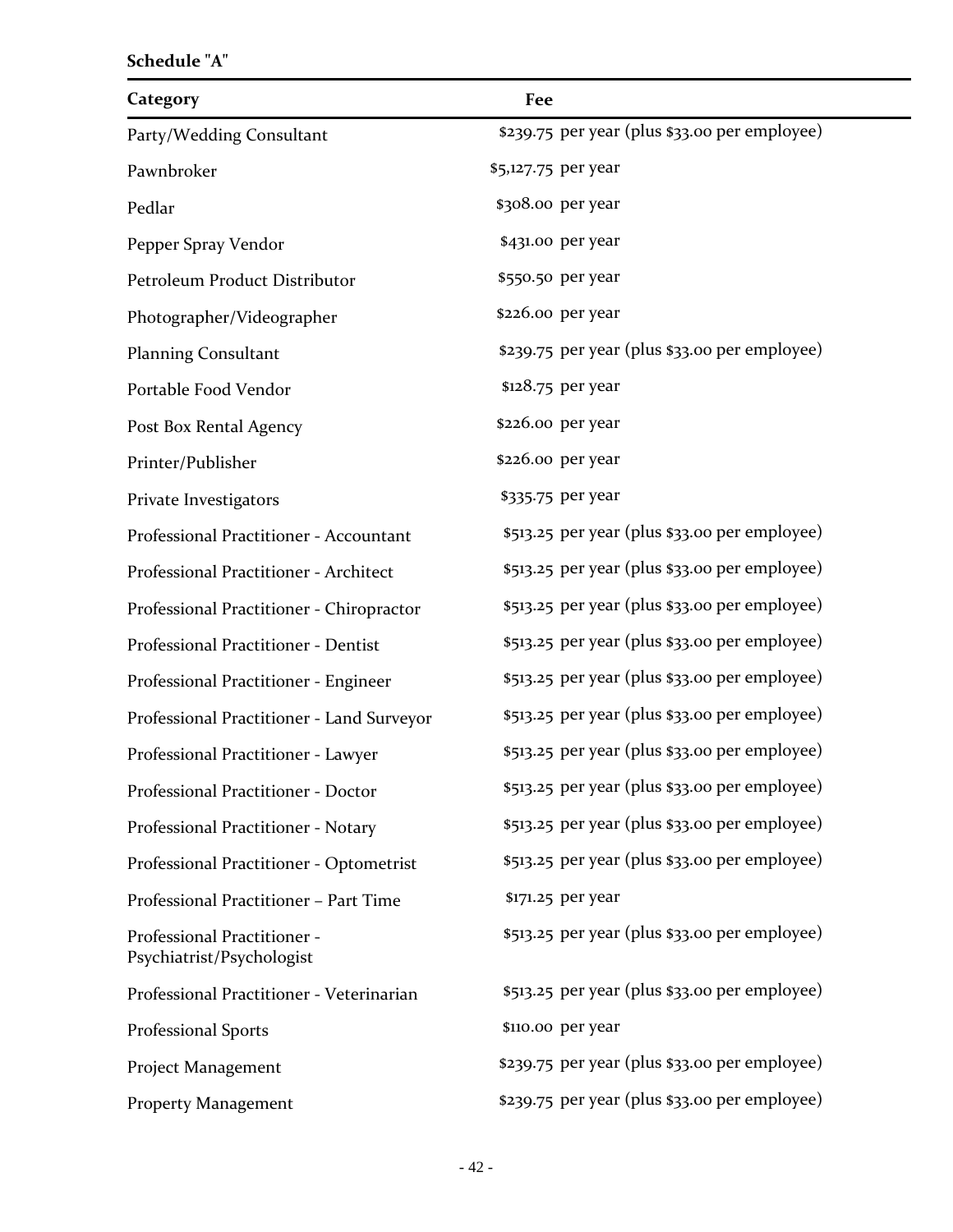**Schedule "A"**

| Category                                            | Fee                 |                                                                                 |
|-----------------------------------------------------|---------------------|---------------------------------------------------------------------------------|
| <b>Public Utility Company</b>                       | \$1,699.75 per year |                                                                                 |
| Real Estate Agent - 0-5 Employees                   |                     | \$171.25 per year                                                               |
| Real Estate Agent - 6-10 Employees                  |                     | \$392.00 per year                                                               |
| Real Estate Agent - 11-15 Employees                 |                     | \$661.25 per year                                                               |
| Real Estate Agent - 16-25 Employees                 |                     | \$857.50 per year                                                               |
| Real Estate Agent - 26-50 Employees                 | \$1,185.75 per year |                                                                                 |
| Real Estate Agent - 51-100 Employees                | \$1,582.00 per year |                                                                                 |
| Real Estate Agent - 100+ Employees                  |                     | \$1,582.00 per year (plus \$323.25 for each 50 employees<br>over 100 employees) |
| Real Estate Appraisal Service/Building<br>Inspector |                     | \$335.75 per year                                                               |
| <b>Recreational Facility</b>                        |                     | \$318.50 per year                                                               |
| <b>Recycling Depot</b>                              |                     | \$428.75 per year                                                               |
| Recycling Plant                                     |                     | \$857.50 per year                                                               |
| Reflexology                                         |                     | \$353.50 per year                                                               |
| <b>Rental Service</b>                               |                     | \$226.00 per year                                                               |
| Repair Service                                      |                     | \$226.00 per year                                                               |
| Restaurant                                          |                     | $$128.75$ per year (plus $$4.00$ per seat)                                      |
| Retail Merchant (o-2 Employees)                     |                     | \$335.75 per year                                                               |
| Retail Merchant (3-5 Employees)                     |                     | \$335.75 per year (plus \$33.00 per cash register)                              |
| Retail Merchant (6-9 Employees)                     |                     | \$335.75 per year (plus \$80.25 per cash register)                              |
| Retail Merchant (10-19 Employees)                   |                     | \$335.75 per year (plus \$108.00 per cash register)                             |
| Retail Merchant (20 or More Employees)              |                     | \$335.75 per year (plus \$136.00 per cash register)                             |
| Sales/Marketing Office                              |                     | \$239.75 per year (plus \$33.00 per employee)                                   |
| Salvage Yard                                        | \$1,288.50 per year |                                                                                 |
| Scrap Dealer                                        |                     | \$335.75 per year                                                               |
| Secondhand Dealer                                   | \$5,127.75 per year |                                                                                 |
| <b>Security Consultant</b>                          |                     | \$239.75 per year (plus \$33.00 per employee)                                   |
| <b>Security Service</b>                             |                     | \$411.50 per year                                                               |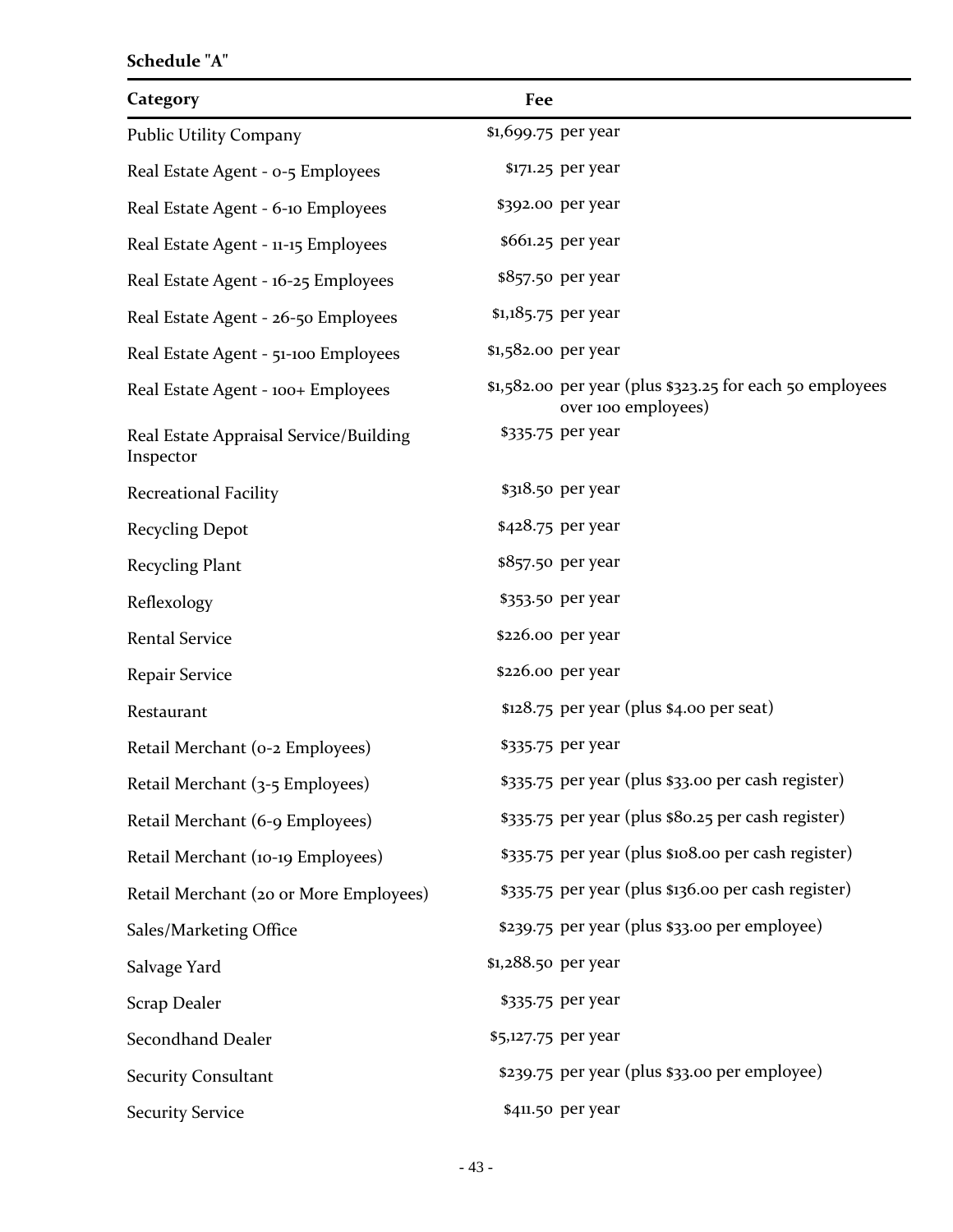| Category                               | Fee                 |                                                                                                                                                  |
|----------------------------------------|---------------------|--------------------------------------------------------------------------------------------------------------------------------------------------|
| Seminar                                | \$85.75 per day     |                                                                                                                                                  |
| <b>Sharpening Service</b>              | \$110.00 per year   |                                                                                                                                                  |
| Shiatsu Massage                        | \$368.25 per year   |                                                                                                                                                  |
| Ship Agency/Chandler                   |                     | \$239.75 per year (plus \$33.00 per employee)                                                                                                    |
| Sign Painter/Manufacturer/Installation | \$335.75 per year   |                                                                                                                                                  |
| Social Club                            | \$239.75 per year   |                                                                                                                                                  |
| <b>Social Escort Service</b>           | \$5,127.75 per year |                                                                                                                                                  |
| Software Design/Consultant             |                     | \$239.75 per year (plus \$33.00 per employee)                                                                                                    |
| <b>Student Venture Program</b>         | \$18.75 per year    |                                                                                                                                                  |
| Tailor                                 | \$171.50 per year   |                                                                                                                                                  |
| <b>Tanning Salon</b>                   | \$409.75 per year   |                                                                                                                                                  |
| Tattoo Parlour                         | \$207.00 per year   |                                                                                                                                                  |
| <b>Taxi Service</b>                    |                     | \$171.50 per year (plus \$0 per wheelchair accessible<br>vehicle plus \$31.00 per zero emissions vehicle<br>plus \$154.25 per any other vehicle) |
| Taxidermist                            | \$226.00 per year   |                                                                                                                                                  |
| <b>Telemarketing Office</b>            |                     | \$239.75 per year (plus \$33.00 per employee)                                                                                                    |
| Theatre                                |                     | \$226.00 per year (plus \$2.50 per seat)                                                                                                         |
| Theatre 2                              | \$5,127.75 per year |                                                                                                                                                  |
| Theatre - Drive-in                     |                     | \$226.00 per year (plus \$5.75 per parking space)                                                                                                |
| Tour Consultant/Operator               |                     | \$239.75 per year (plus \$33.00 per employee)                                                                                                    |
| <b>Tourist Trailer Parks/Campsites</b> |                     | \$239.75 per year (plus \$33.00 per space)                                                                                                       |
| Towing with No Storage                 | \$428.75 per year   |                                                                                                                                                  |
| Towing with Storage                    | \$857.50 per year   |                                                                                                                                                  |
| Trade School                           | \$226.00 per year   |                                                                                                                                                  |
| <b>Traffic Control</b>                 | \$257.75 per year   |                                                                                                                                                  |
| <b>Travel Agency</b>                   |                     | \$239.75 per year (plus \$33.00 per employee)                                                                                                    |
| Trucking & Cartage - one vehicle only  | \$171.25 per year   |                                                                                                                                                  |
| Trucking & Cartage - multiple vehicles | \$335.75 per year   |                                                                                                                                                  |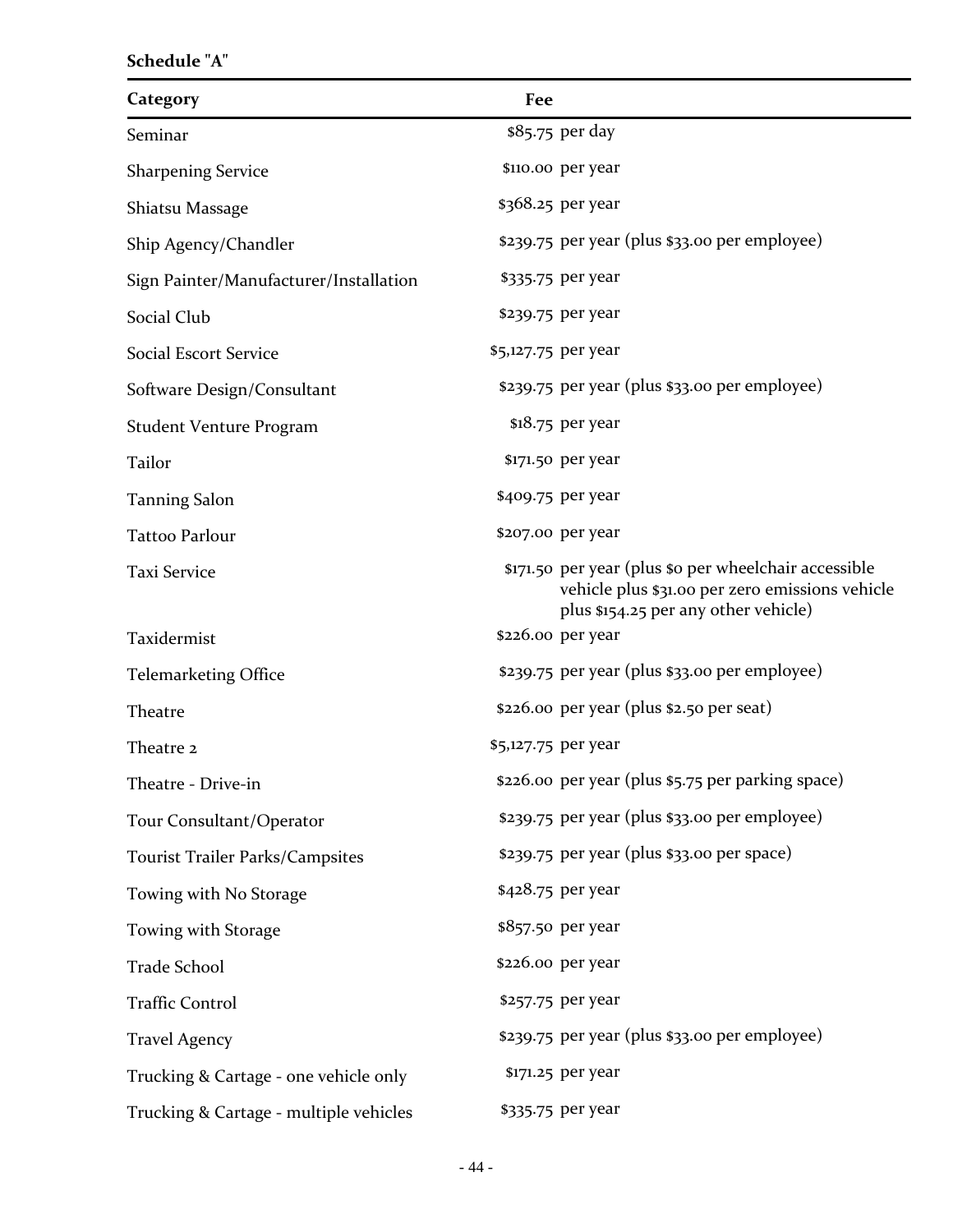| Category                        | Fee                                          |
|---------------------------------|----------------------------------------------|
| <b>Truck Parking</b>            | $$857.50$ per year                           |
| Tutoring                        | $$128.75$ per year                           |
| U-brew/U-vin Premises           | \$330.25 per year                            |
| Upholstery                      | $$226.00$ per year                           |
| Vending Machine/Pinball Machine | \$37.00 per year for each machine            |
| Warehouse                       | \$318.50 per year                            |
| Welding                         | \$335.75 per year                            |
| <b>Wholesale Dealer</b>         | \$318.50 per year (plus \$8.00 per employee) |

All fees are subject to applicable taxes.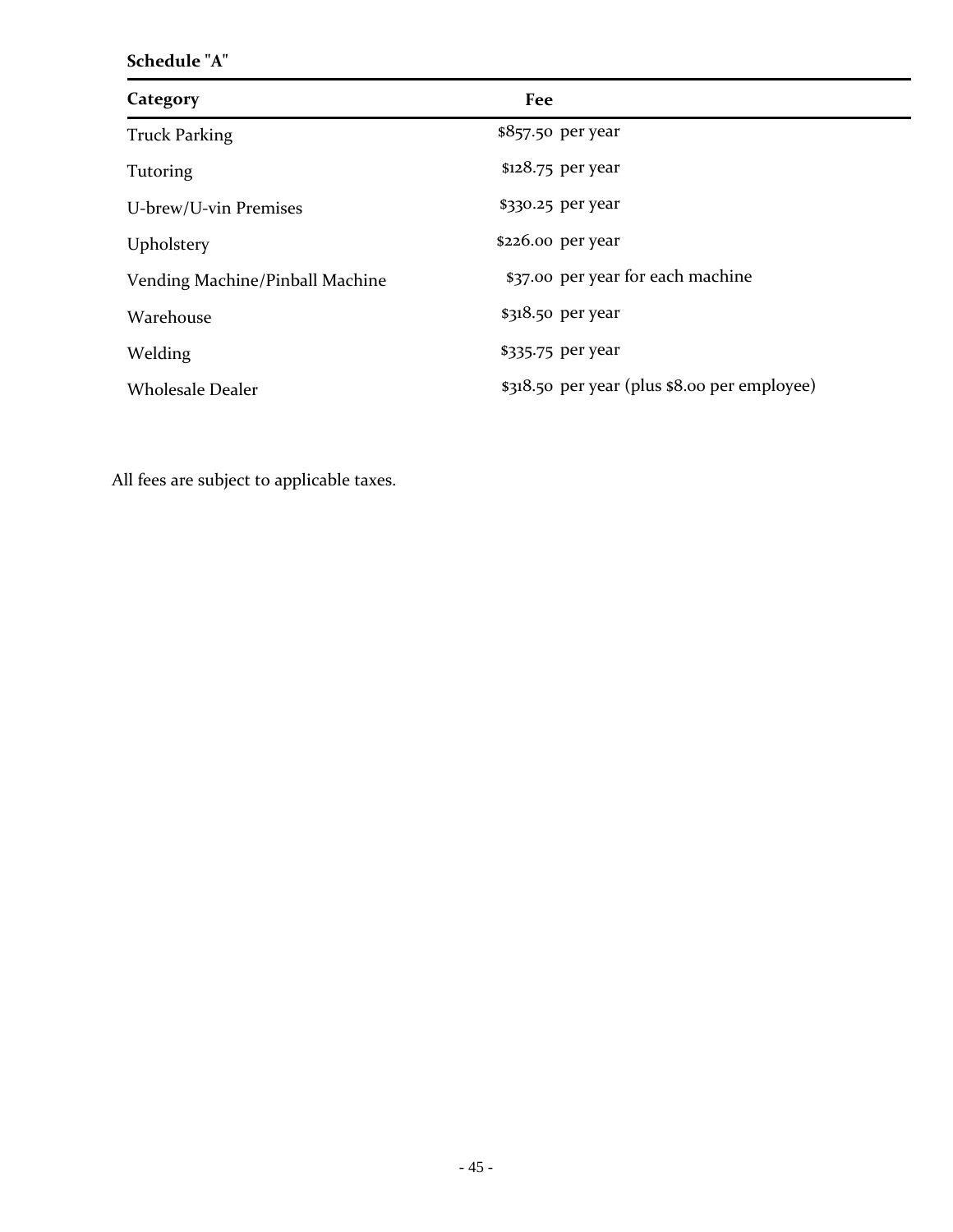### **SCHEDULE "B"**

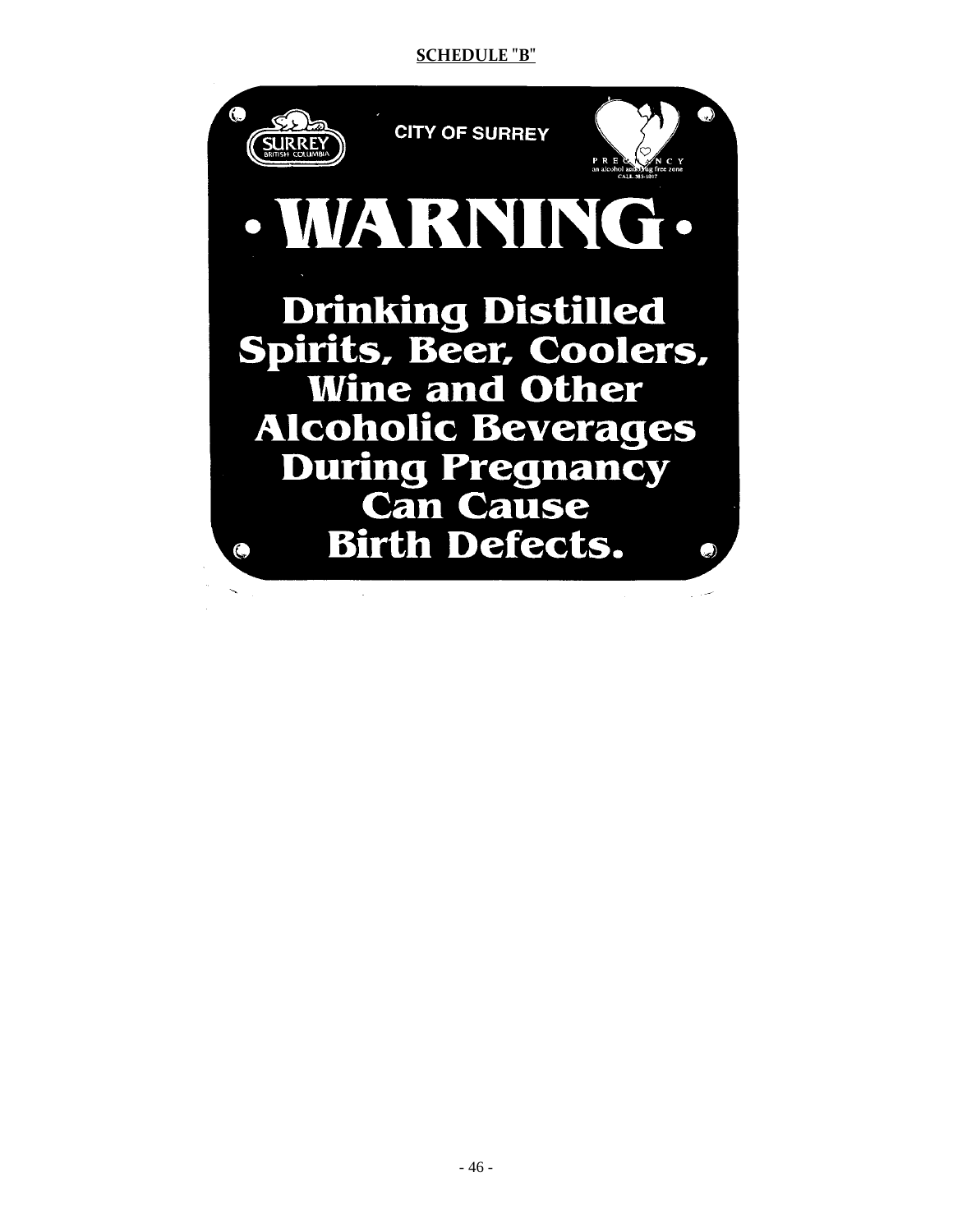### **SCHEDULE "C"**

# **Figure 1**



**Government ID with** a photo and birth date must be shown when requested.

You must be 19 or older to purchase **TOBACCO.** 

**Tobacco and Vapour Products Control Act** 

### **Figure 2**



It is ILLEGAL to give or sell TOBACCO to anyone under 19 years of age.

**Valid photo ID may** be required.

**Tobacco and Vapour Products Control Act**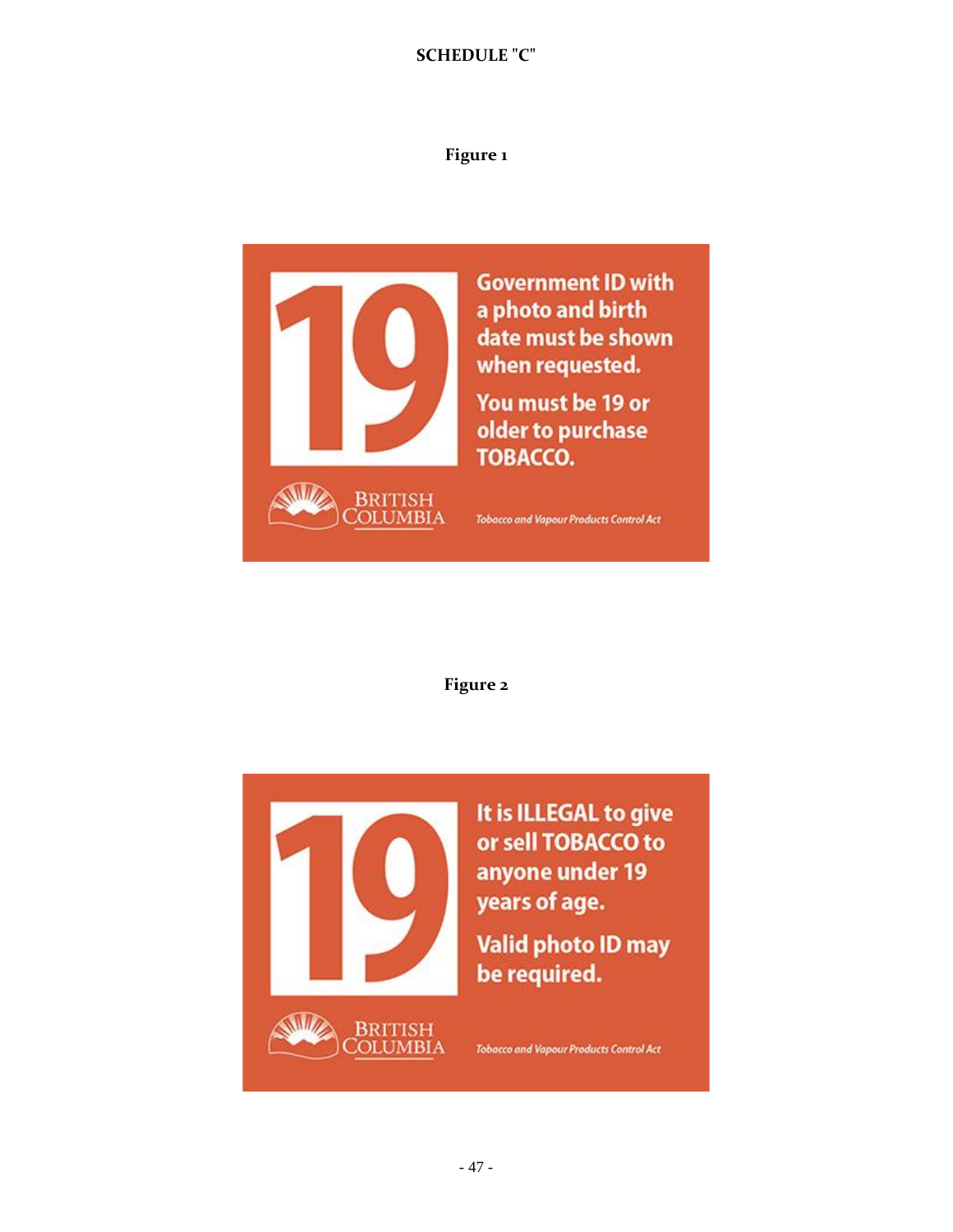**Figure 3**



**Figure 4**